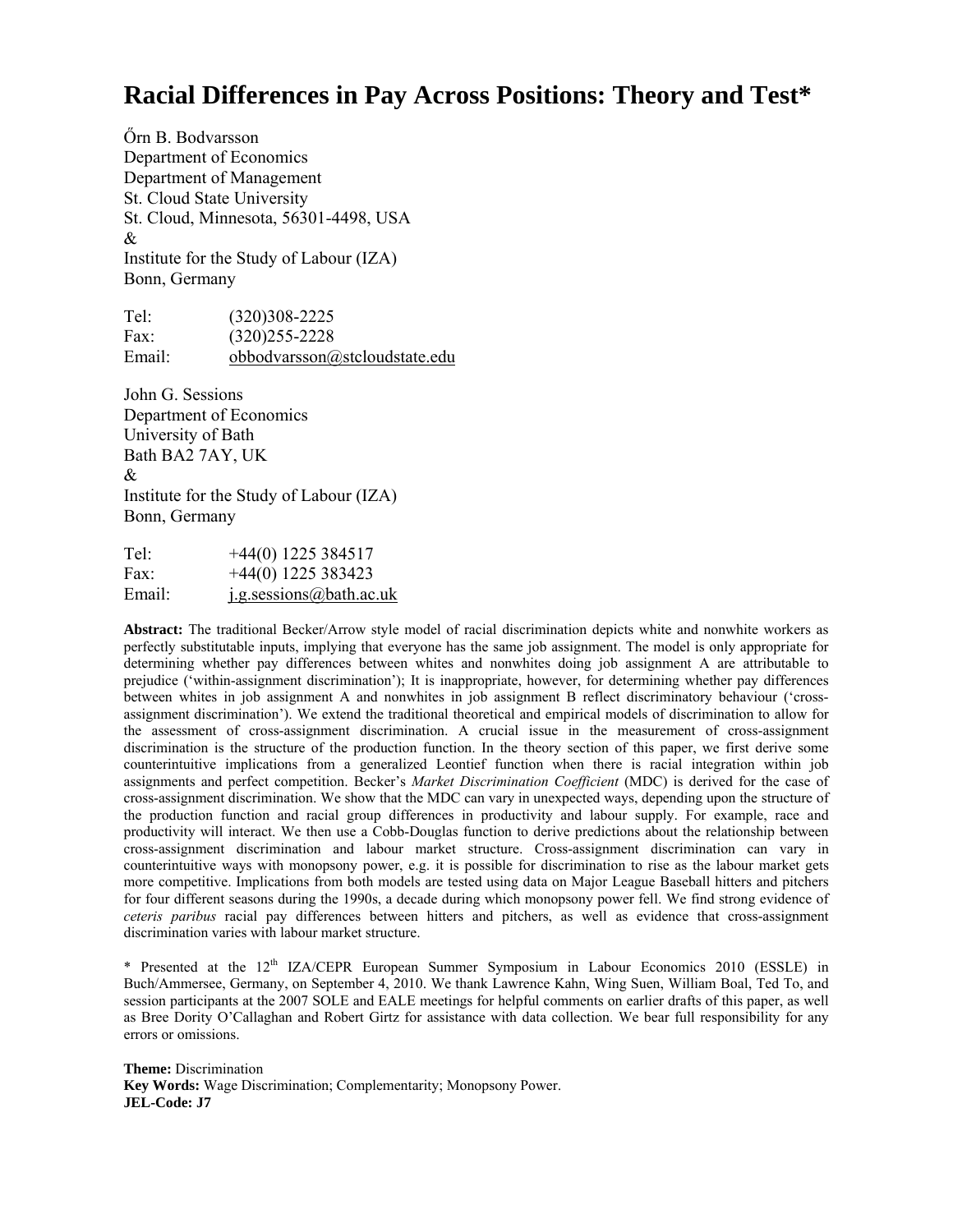# **I. Introduction**

Discrimination is defined as the 'unequal treatment of equals'. Applied to the study of racial discrimination in the labour market, the word 'equals' implies that nonwhite workers have the same skills and qualifications as white workers. The words 'unequal treatment' imply that minority workers are valued differently by employers, co-workers or customers, compared to equally productive majority workers. In the theory of labour market discrimination, due originally to Becker (1971) and Arrow (1973), it is shown that prejudice can result in unequal labour market outcomes between equally productive racial groups. A considerable number of studies have been undertaken to test the Becker/Arrow model. $<sup>1</sup>$ </sup>

In the context of production theory, 'equals' implies that white labour and nonwhite labour are perfect substitutes. Some researchers have suggested that perfect substitution may sometimes be an inappropriate approach to the analysis of discrimination. One reason is that white and nonwhite human capital endowments may differ. Welch (1967) argued that blacks and whites working in the same firm are unlikely to be perfect substitutes because, due to long term discrimination, blacks may have acquired less schooling or attended lower quality schools. He suggested that a racially integrated labour force could be an outcome of complementarity between blacks and whites.<sup>2</sup> Kahn (1991) presented a model of customer discrimination where whites and blacks are represented as different inputs in the production function. He models blacks and whites as distinct inputs because if customers are prejudiced, they will act as if the amount of black input is equal to just a fraction of the input of *otherwise identical* white workers. Bodvarsson and Partridge (2001) present a model of a professional sports team where white and nonwhite athletes are imperfect substitutes due to racial differences in prior training and experience. Borjas (2008) suggested that black and white workers may not be perfect substitutes when he states: "The two groups of workers might have different productivities because they might differ in the amount and quality of educational attainment, or

 $\overline{a}$ 

<sup>&</sup>lt;sup>1</sup> This extensive literature is surveyed by Altonji and Blank (1999).

 $2$  Welch argued that if there is co-worker discrimination, integration creates inefficiencies that will cause joint product to be less than the sum of individual black and white worker marginal products. The firm will only integrate its labour force if there are sufficiently large complementarities to be exploited, i.e. if the gains from complementarity exceed the losses attributable to co-worker discrimination.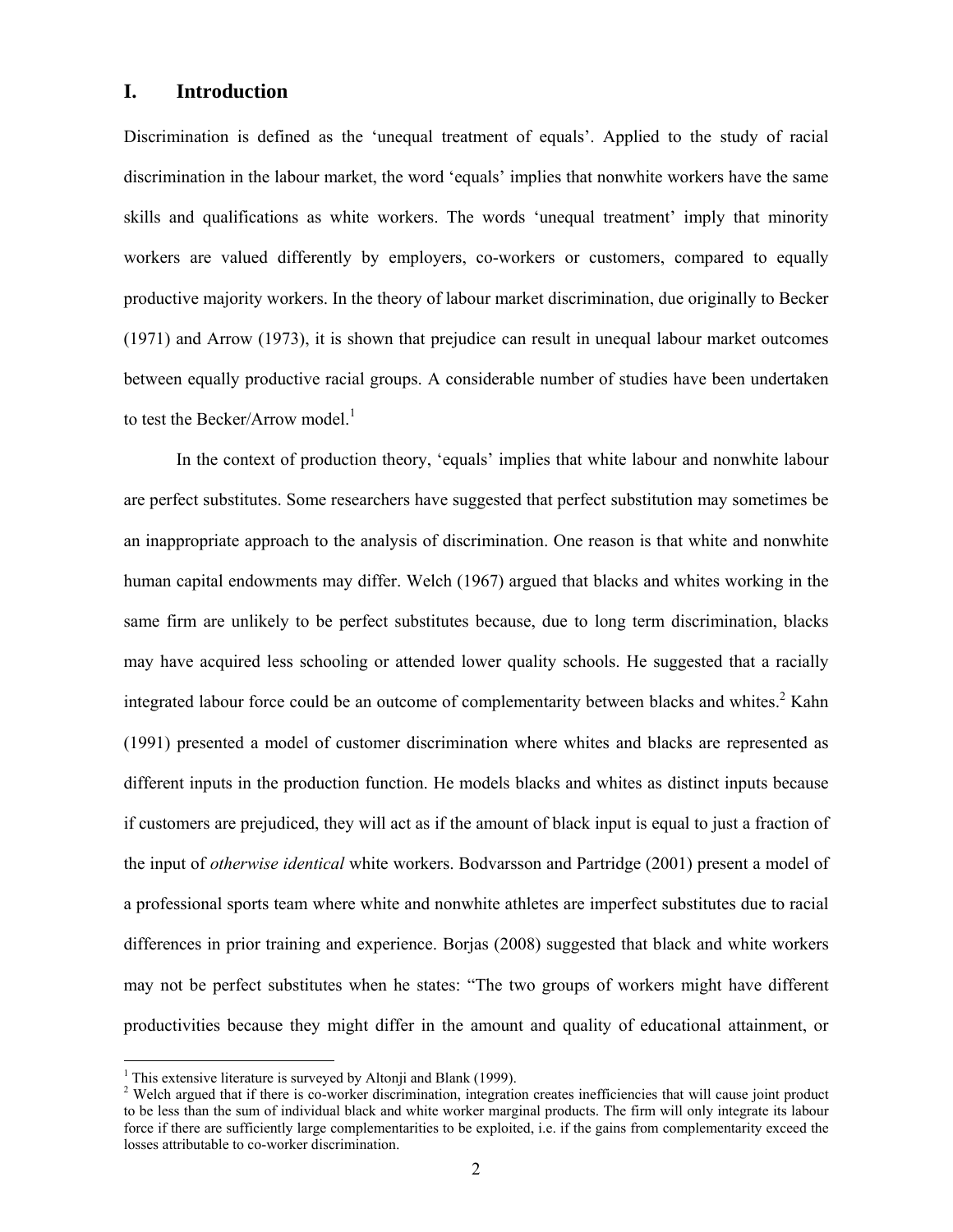because they might have been employed in different occupations and hence are entering [a] firm with different types of job training." (page 128).

A number of empirical studies have confirmed that white and nonwhite labour groups are imperfect substitutes: Grant and Hamermesh (1981) found that black adults are imperfect substitutes for white men and complements to white women and youths; Borjas (1983) provided evidence indicating that black males are imperfect substitutes for white males, but Hispanics and white males are complementary; Borjas (1987) showed that black natives are imperfect substitutes for white natives; and Kahanec (2006) found that nonwhites are complementary to whites.

When different groups of workers perform different job assignments within a firm, they will also be imperfect substitutes because different job assignments typically require different types and levels of schooling, on-the-job training, talents, etc. This has a very important implication for the study of labour market discrimination. The traditional question posed in the discrimination literature has been: Are whites and nonwhites assigned to the same job paid differently, e.g. is there a *ceteris paribus* pay difference between white pilots (flight attendants) and non-white pilots (flight attendants)? In this paper, however, we ask a different type of question: Is there discrimination across job assignments? For example, are white flight attendants (pilots) *ceteris paribus* paid differently from nonwhite pilots (flight attendants); Do white salespersons in a store's sporting goods department *ceteris paribus* earn more than nonwhite salespersons in the clothing department; Are non-white medical doctors *ceteris paribus* paid differently from white nurses? These are examples of questions about 'cross-assignment' discrimination, a labour market outcome that the current model of discrimination is not equipped to measure.

Cross-assignment discrimination is an unexplored area in the theoretical and empirical literatures. Kahn (1991) and Bodvarsson and Partridge (2001) present the only theoretical models we know of where a racial wage differential is derived from a production function characterized by racial differences in productivity. These models have features that limit their applicabilities, however. In Kahn's model, whites and nonwhites are assigned the same job and would be perfect substitutes if customers were unprejudiced. Bodvarsson and Partridge's model imposes the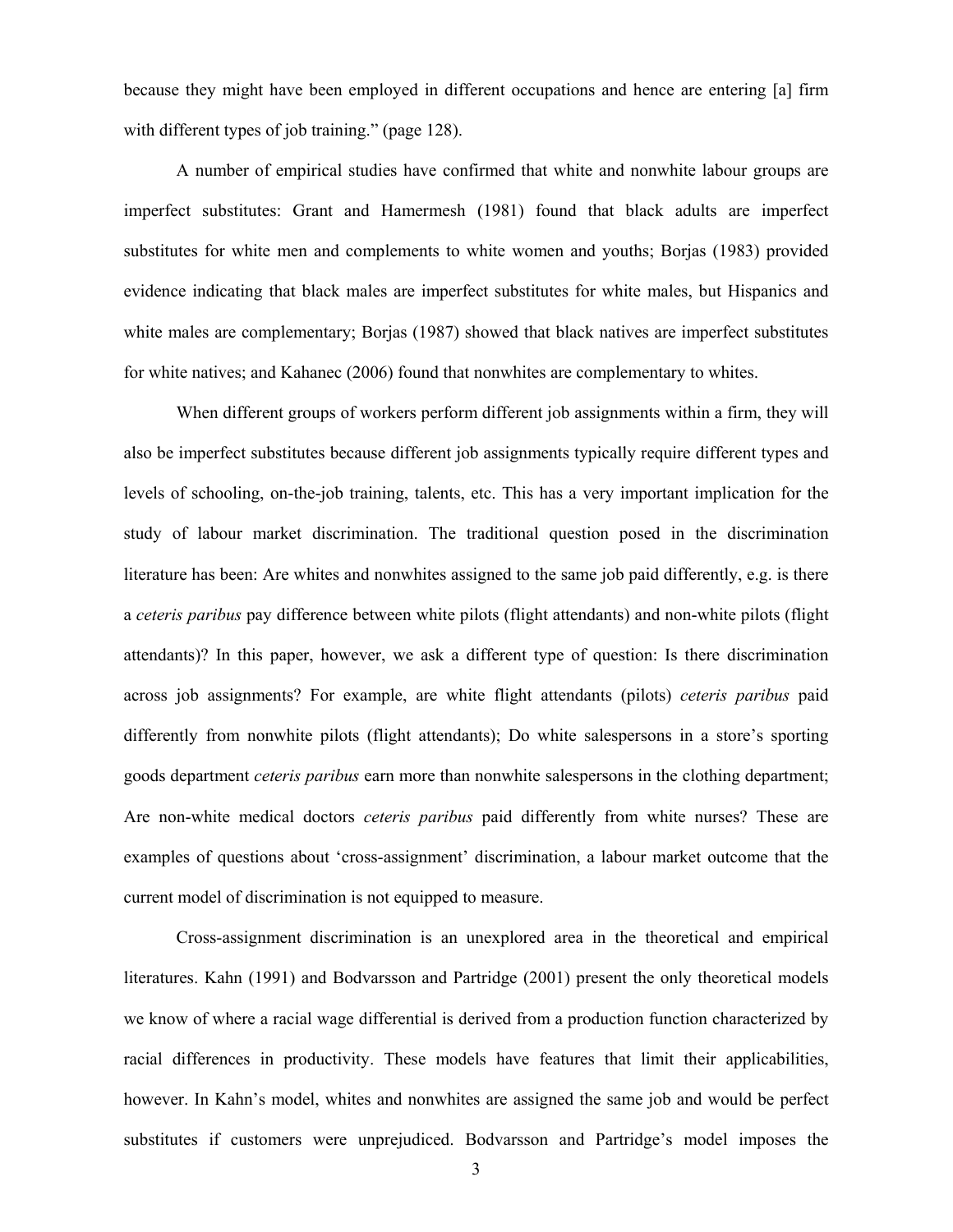restriction that the cross elasticity of demand for white labour with respect to nonwhite labour is negative. Furthermore, in testing for cross-assignment discrimination, the traditional empirical model is inappropriate because it is based on a theory where whites and nonwhites are perfect substitutes. While empirical researchers have usually controlled for job assignment differences with dummy variables, that approach has severe limitations because it fails to adequately control for the structure of the underlying production function. As Hashimoto and Kochin (1980) would argue, failure to account for *all* sources of productivity differences will lead to biased estimates of discrimination.

In this paper, we provide a theoretical model of cross-assignment discrimination and present evidence from tests of that model using a novel empirical strategy. The theoretical section is divided into two parts. In the first part, we present a relatively general model of cross-assignment discrimination where production is described by a generalized Leontief production function and the source of discrimination is prejudiced customers. We derive an extension of Becker's (1971) Market Discrimination Coefficient  $(MDC)$ ,<sup>3</sup> which, in the case developed here, measures the 'ceteris paribus' racial pay gap between job assignments. Discrimination across job assignments is found to vary in counterintuitive ways, depending upon the structures of the production function and labour market, as well as racial group differences in productivity and labour supply. In the second part, we examine how cross-assignment discrimination can be influenced by the structure of the labour market. It is well understood in the literature that when white and nonwhite workers are perfect substitutes, a reduction in monopsony power can reduce the amount of discrimination. We ask: Is the same true for cross-assignment discrimination? We address this question by use of a

 $\overline{a}$ 

 $3$  Some early literature does provide hints on how the traditional model could be extended to account for discriminatory pay gaps across job categories. Becker (1971, pp. 59-62) briefly sketched an extension of his two-factor black/white worker model to a three-factor model. Two of the factors are perfectly substitutable blacks and whites that belong to a group that could be called 'Type 1 Labour.' Then, there is a third labour input, 'Type 2 Labour,' that discriminates against blacks and is complementary to or imperfectly substitutable for them. Type 2 workers could, for example, be managers. In this situation, Becker showed that there will be a *ceteris paribus* black/white wage gap within the Type 1 category. Arrow (1972) elaborated on this by showing that the black/white wage gap depends upon the sensitivity of Type 2 labour's reservation wage to the fraction of the firm's labour force that is black, as well as the importance of Type 2 labour as an input (importance is measured as the size of the payments to Type 2 labour relative to Type 1 labour). Neither Becker nor Arrow tested these propositions, nor did they investigate further the implications of complementarity in production for the black/white pay differential.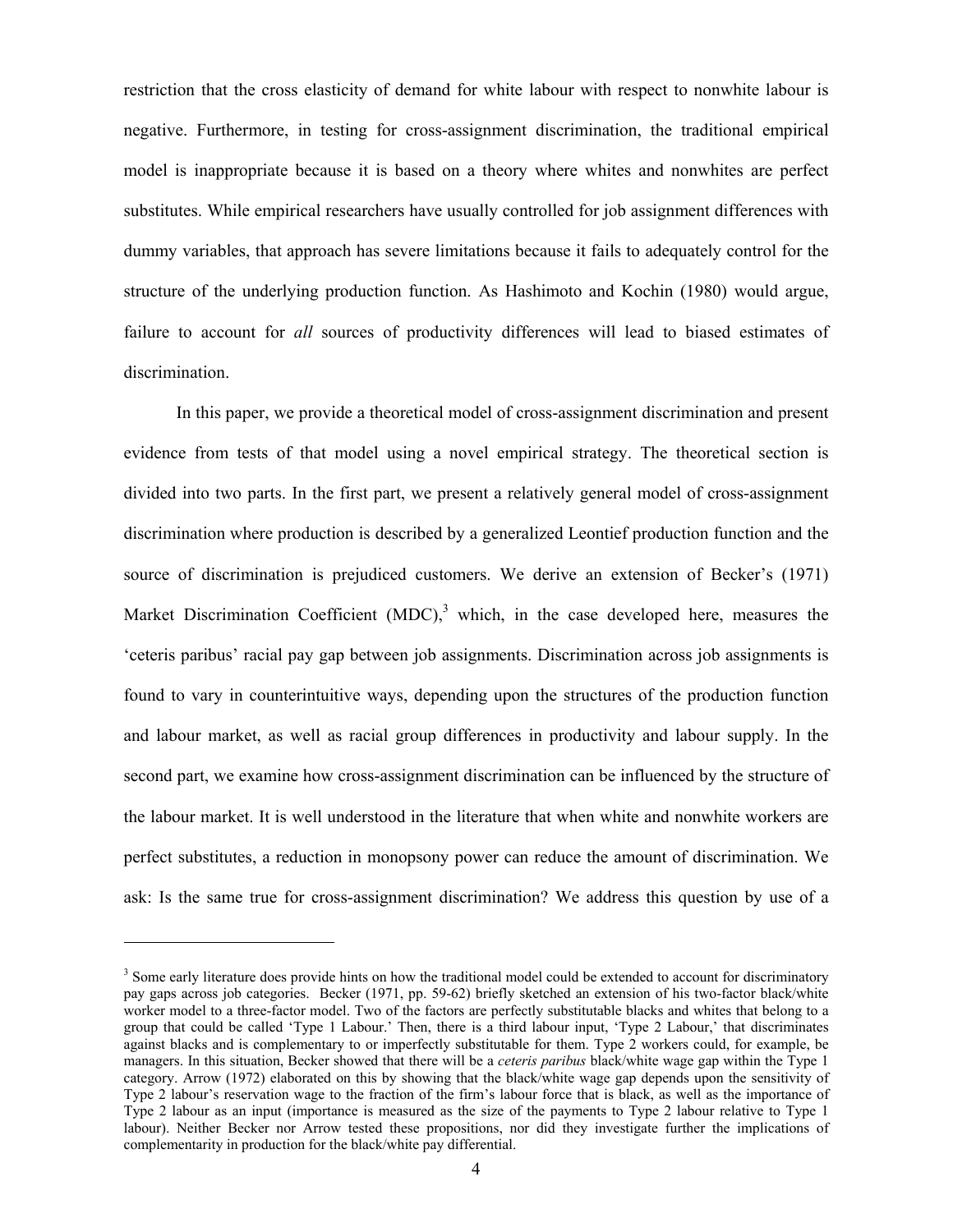Cobb-Douglas production function, deriving some predictions with numerical simulations. We find that discrimination can vary in counterintuitive ways with labour market structure, e.g. it is possible for discrimination to rise when the labour market becomes more competitive. In the empirical section, we test implications from both theoretical models using data from the market for Major League Baseball (MLB) players. We find strong evidence of *ceteris paribus* racial wage differences between Major League hitters and pitchers.

# **II. A Theory of Cross-Assignment Discrimination**

# II.1 *The Problem Setting*

Suppose production requires two different groups of workers, each group performing a distinct job, function or task. We will distinguish between the two groups as the *Job 1 Group* and the *Job 2 Group.* The successful completion of Job 1 requires a different set of skills than what is required for the successful completion of Job 2. The firm assigns each worker to a particular group depending upon his/her observed skills and credentials. The degree of imperfect substitutability between the groups will depend upon many factors, especially the type of good or service being produced.

While both groups of workers are employed by the same firm and contribute to producing a common output, they may come from very different occupations and may have very distinct human capital endowments. The following examples illustrate this. A clinic employs physicians to diagnose and treat patients (Job 1) and nurses to assist physicians and perform minor diagnoses and treatments not requiring physician intervention (Job 2). Doctors require much more training than nurses and their services can either be substitutes to or complements for the services of nurses. An airline employs pilots to fly a plane (Job 1) and flight attendants to provide cabin service (Job 2). The skills required to be a pilot are very different from and complementary to the skills required to be a flight attendant. Salespersons at a local retail department store are typically assigned to different departments. While there are certain skills all salespersons must possess to be successful, clothing salespersons must know something about clothing and sporting goods salespersons must know something about sporting goods. In other words, a worker must always invest in some job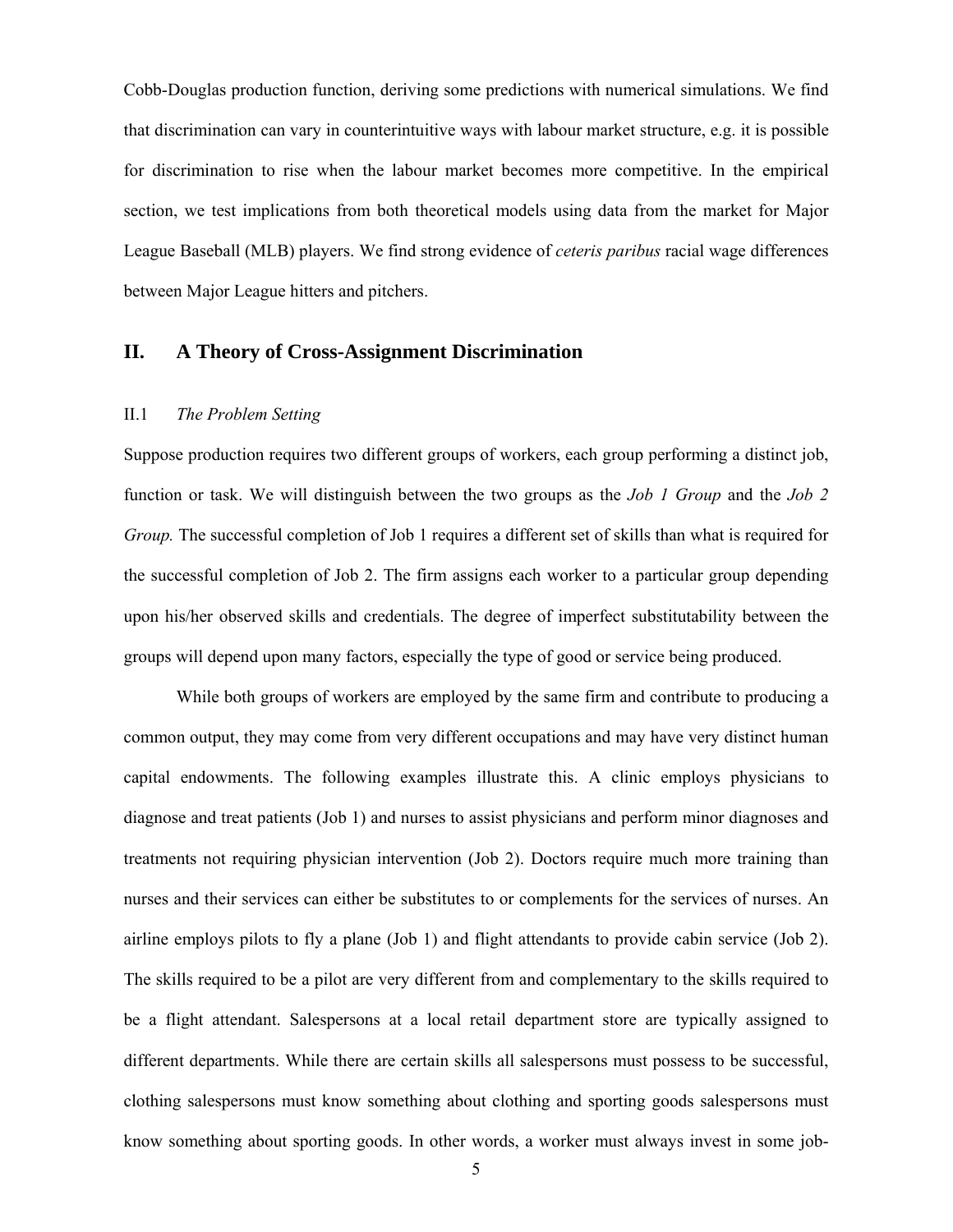specific human capital. We contend that differences in the amount and type of job-specific human capital is an important reason for there being imperfect substitutability between Job 1 workers and Job 2 workers.<sup>4</sup>

Below we present several models of cross-assignment discrimination. In the first model, there is racial integration within job groups, imperfect substitutability across groups, and perfect competition. The advantage of this model is that it provides general and counterintuitive types of implications. The disadvantage is that we cannot obtain reduced form expressions for labour demand, wages, or the MDC. In the second model, we articulate a more specialized production function in which job assignment groups are complementary and there is complete racial segregation. The disadvantage of this model is that it depicts a more specialized situation, but the advantage is that one can obtain reduced form expressions and very specific, often detailed, counterintuitive implications. This second model is used to compare cross-assignment discrimination under perfect competition and pure monopsony. Comparative statics from the second model are obtained from simulations. For both models, it is assumed that the source of discrimination is always prejudiced customers and that firms must assign nonwhite workers to job assignments for which prejudiced customers must see them. One clear example is professional sports, the test case discussed later.

#### II.2 *A More General Model of Cross-Assignment Discrimination.*

 $\overline{a}$ 

The distinguishing features of the model below are that we: (i) endogenize racial integration within each job group; and (ii) there are racial differences in productivity not only across groups, but also within them. There are four different inputs– white workers doing job 1, white workers doing job 2, nonwhite workers doing job 1, and nonwhite workers doing job 2.

Assume that technology is characterized by the Generalized Leontief Production function [see Diewert (1971]:

<sup>&</sup>lt;sup>4</sup> It is important to emphasize that within a job assignment, workers can be imperfect substitutes. For example, heart surgeons performing heart surgeries differ in their experience, ability, where they were trained, etc.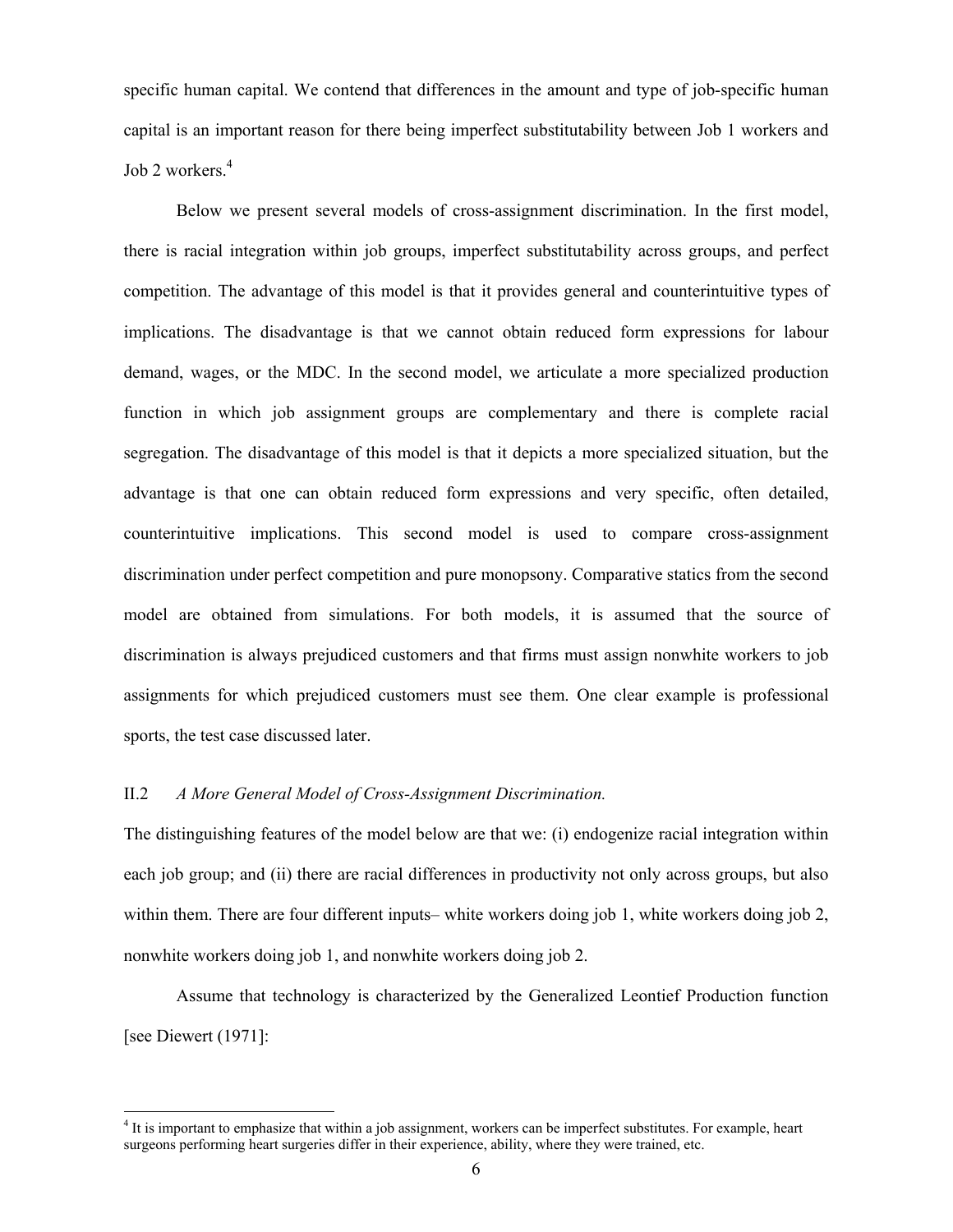(1) 
$$
Q = \sum_{j=1}^{2} \sum_{i=1}^{2} \gamma_{ij} [X_i^{W} (DX_j^{NW})]^{\frac{1}{2}}
$$
 D < 1

where Q is output,  $X_i^W$  is the quantity of white labour input i,  $X_j^{NW}$  is the quantity of nonwhite labour input j, and  $\gamma_{ij}$  is the technology coefficient. Using an approach similar to Kahn (1991), we include the parameter D above as a measure of the strength of customer prejudice against nonwhite workers. Customer prejudice may be viewed as a situation where customers discount the marginal revenue product (MRP) of nonwhite workers. The lower (higher) is D, the more (less) intense the prejudice and the lower (higher) is nonwhite MRP. If D equals 1, there is no prejudice. While it is traditional to think of customer discrimination as implying a price discount on the output of nonwhite workers, the approach above is equivalent. The parameter D reflects the idea that nonwhite input is valued less when customers are prejudiced. Note also that the above production function is constant returns to scale and imposes restrictions on the technology coefficients (the  $\gamma$ 's) such that  $\gamma_{ij} = \gamma_{ji}$ . The sign of each technology coefficient indicates whether inputs i and j are substitutes ( $\gamma_{ij}$  < 0) or complements ( $\gamma_{ij}$  > 0).

We will assume that the product and labour markets are perfectly competitive and that product price is normalized at unity. Assume that  $r_i^W$  and  $r_j^W$  are the market prices of white input i and nonwhite input j, respectively. The firm's profit function is thus:

(2) 
$$
\pi = \sum_{j=1}^{2} \sum_{i=1}^{2} \gamma_{ij} [X_i^W (DX_j^{NW})]^{\frac{1}{2}} - \sum_{i=1}^{2} r_i^W X_i^W - \sum_{j=1}^{2} r_j^{NW} X_j^{NW}
$$

If firms maximize profits and face constant input prices, the labour market will establish the following system of labour demand functions:

(3) 
$$
r_1^W = \gamma_{11} + \gamma_{12} D^{\frac{1}{2}} \left(\frac{X_1^{NW}}{X_1^W}\right)^{\frac{1}{2}} + \gamma_{13} \left(\frac{X_2^W}{X_1^W}\right)^{\frac{1}{2}} + \gamma_{14} D^{\frac{1}{2}} \left(\frac{X_2^{NW}}{X_1^W}\right)^{\frac{1}{2}}
$$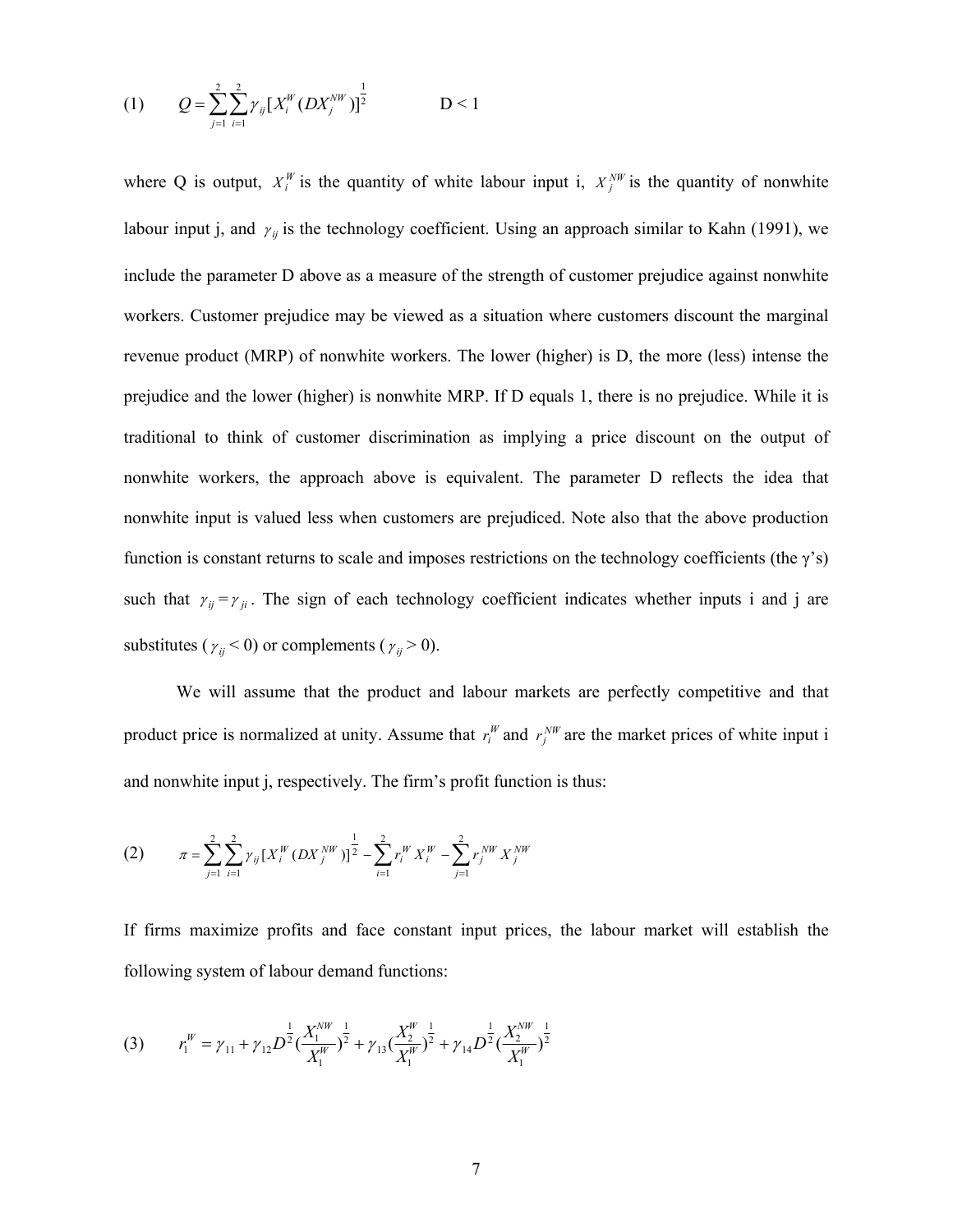$$
(4) \qquad r_1^{NW} = \gamma_{22} D + \gamma_{12} D^{\frac{1}{2}} \frac{X_1^W}{(X_1^{NW})^{\frac{1}{2}}} + \gamma_{23} D^{\frac{1}{2}} \frac{X_2^W}{(X_1^{NW})^{\frac{1}{2}}} + \gamma_{24} D \frac{(X_2^{NW})^{\frac{1}{2}}}{X_1^{NW}} )^{\frac{1}{2}}
$$

(5) 
$$
r_2^W = \gamma_{33} + \gamma_{13} \left(\frac{X_1^W}{X_2^W}\right)^{\frac{1}{2}} + \gamma_{23} D^{\frac{1}{2}} \left(\frac{X_1^{NW}}{X_2^W}\right)^{\frac{1}{2}} + \gamma_{34} D^{\frac{1}{2}} \left(\frac{X_2^{NW}}{X_2^W}\right)^{\frac{1}{2}}
$$

$$
(6) \hspace{0.2in} r_2^{NW} = \gamma_{44} D + \gamma_{14} D^{\frac{1}{2}} \left(\frac{X_1^W}{X_2^{NW}}\right)^{\frac{1}{2}} + \gamma_{24} D \left(\frac{X_1^{NW}}{X_2^{NW}}\right)^{\frac{1}{2}} + \gamma_{34} D^{\frac{1}{2}} \left(\frac{X_2^W}{X_2^{NW}}\right)^{\frac{1}{2}}
$$

While equations  $(3) - (6)$  are not reduced form expressions, they provide some very useful implications. The wage paid to workers of a particular race who are assigned to a particular job depends upon four broad factors: (i) productivity; (ii) the strength of prejudice; (iii) the degrees of substitutability or complementarity between the various job/race subgroups; and (iv) the relative supplies of workers in the job/race subgroups. Consider, for example, the wage paid to nonwhites doing job 1 (equation (4)). That wage depends upon the group's productivity (reflected by  $\gamma_{22}$ )<sup>5</sup>, prejudice (D), the degrees of substitutability or complementarity between whites and nonwhites doing job 1 ( $\gamma_{12}$ ), between nonwhites doing job 1 and whites doing job 2 ( $\gamma_{23}$ ), between nonwhites doing job 1 and nonwhites doing job 2 ( $\gamma_{24}$ ), the number of nonwhites doing job 1 per white doing job 1  $(X_1^W / X_1^W)$ , the number of whites doing job 2 per nonwhite doing job 1  $(X_2^W / X_1^{\text{NW}})$ , and the number of nonwhites doing job 2 per nonwhite doing job 1  $\left(X_2^{NW}/X_1^{NW}\right)$ .

One particularly important insight from equations (3) through (6) is that the wage paid to workers of a particular race doing a particular job depends upon the amount of racial integration within and across groups. For example, according to equation (3), the wage paid to a white worker assigned to do job 1 is affected by the ratio of nonwhites to whites doing job 1, as well as the ratio of nonwhites doing job 2 to whites doing job 1. Furthermore, how whites doing job 1 are affected by an increase or a decrease in the number of nonwhites depends upon both the technology

 $\overline{a}$ 

<sup>&</sup>lt;sup>5</sup> Note that  $\gamma_{22}$  is not equivalent to the marginal productivity of this job/race subgroup, but is correlated with it. If  $\gamma_{22}$ rises (falls), the marginal productivity curve will shift up (down). For example, an increase in  $\gamma_{22}$  could result from a technological advance, an increase in the average human capital endowment of each worker, or some other exogenous change.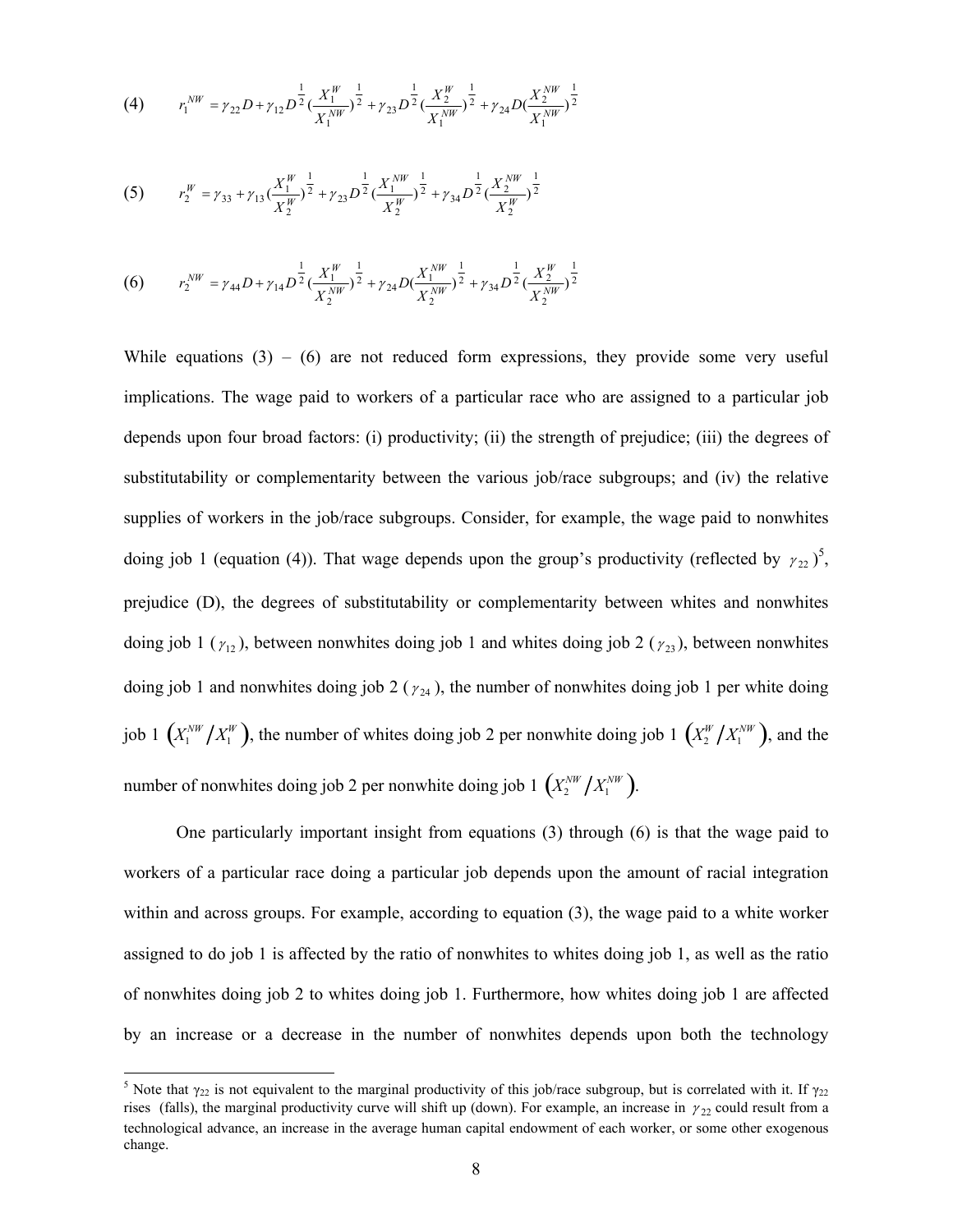coefficients and the degree of customer prejudice. If whites and nonwhites doing job 1 are substitutes ( $\gamma_{12}$  < 0), then if more nonwhites doing job 1 are hired the wage paid to whites doing job 1 will fall, all other things equal. However, the drop in that wage will be smaller (larger) the greater (lesser) is the degree of customer prejudice against nonwhites.<sup>6</sup> Thus, if whites and nonwhites are substitutes, prejudice attenuates the adverse effects experienced by whites when more nonwhites are hired and the degree of attenuation rises with the degree of prejudice. In contrast, suppose that whites doing job 1 are complementary to nonwhites doing job 2 ( $\gamma_{14}$  > 0). Then an increase in the supply of nonwhites doing job 2 will raise the wage paid to whites doing job 1, all other things equal. However, the increase in that wage will be smaller (larger) the greater (lesser) is the degree of prejudice.<sup>7</sup> Whites doing job 1 benefit from having more nonwhites doing job 2, but prejudice 'taxes' that benefit.

There are similar implications for nonwhite wages. Consider the wage paid to nonwhites doing job 1. If whites and nonwhites doing job 1 are substitutes, then greater employment of whites doing job 1 reduces the wage, but it falls less the *greater* is the amount of prejudice. In this seemingly odd way, nonwhites actually benefit from increased prejudice! In contrast, if nonwhites doing job 1 and whites doing job 2 are complements, then greater hiring of whites doing job 2 will raise the wage of nonwhites doing job 1, but the wage rises less the greater is prejudice. This is an indirect adverse effect of prejudice on nonwhites: Nonwhites are harmed directly because customers value their output less and indirectly because prejudice reduces the benefits enjoyed by nonwhites from having a complementary relationship in production with whites.

The next step in the analysis is to apply Becker's (1971) *Market Discrimination Coefficient*  (MDC) to the case of discrimination across job groups. The MDC measures the *ceteris paribus* racial earnings gap, the percentage earnings premium paid to whites. Assume for the moment that

-

<sup>&</sup>lt;sup>6</sup> Note that  $\partial^2 r_1^W / \partial (X_1^N / X_1^W) \partial D < 0$ , meaning that as D falls (customer prejudice is greater), the drop in the wage paid to whites in job assignment group 1 resulting from greater employment of nonwhites within that group will be less severe.

<sup>&</sup>lt;sup>7</sup> Note that  $\partial^2 r_1^W / \partial (X_2^{NW}/X_1^W)$  $\partial D > 0 > 0$ , meaning that as customer prejudice falls, the gain in the wage paid to whites in job assignment group 1 resulting from greater employment of nonwhites in job assignment group 2 will be larger.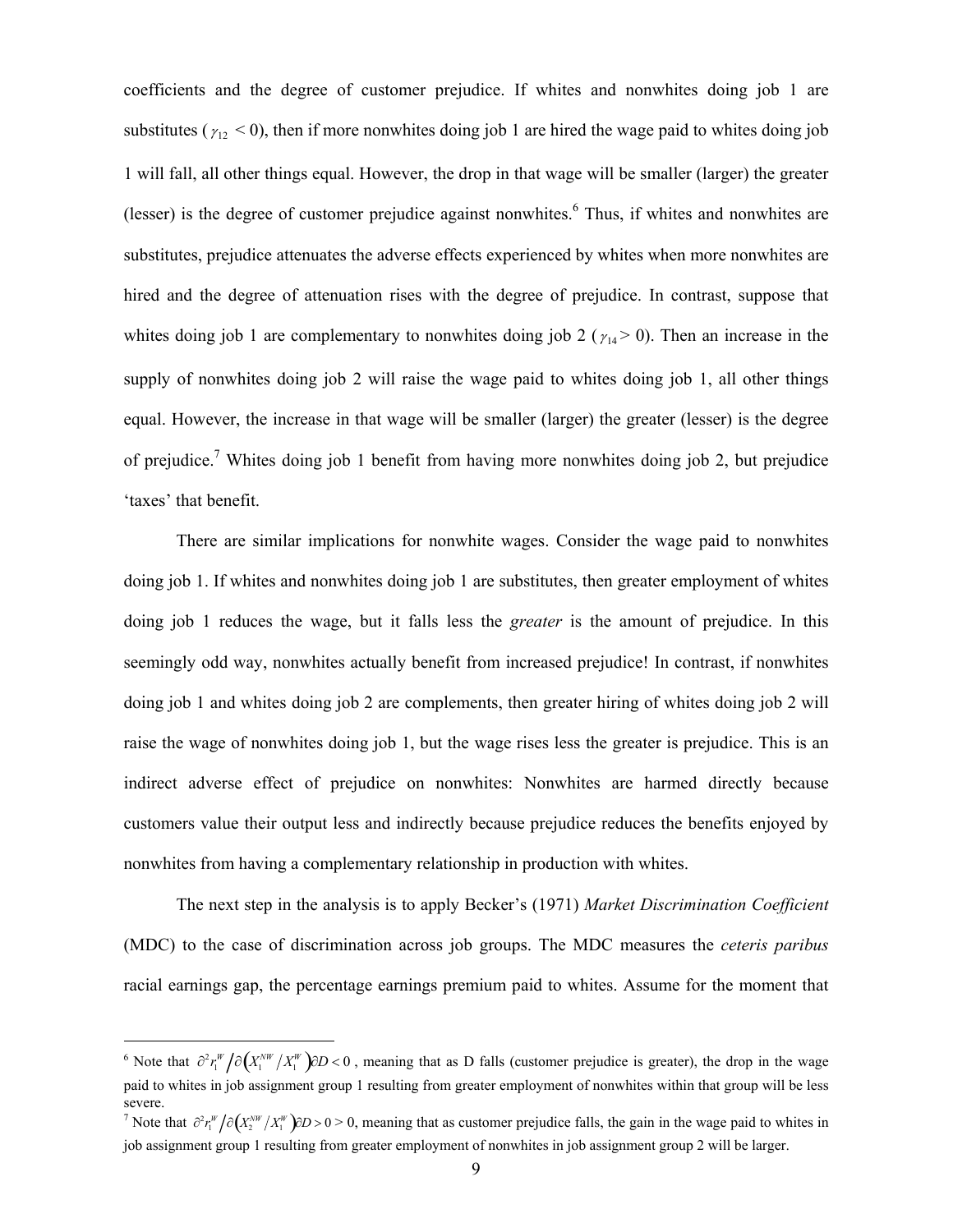'W' refers to the wage. According to Becker (1971, pg. 17), when there are productivity differences between whites and nonwhites, the MDC is: $8<sup>8</sup>$ 

(7) 
$$
MDC = \frac{W_{whites}(D < 1)}{W_{nonwhites}(D < 1)} - \frac{W_{whites}(D = 1)}{W_{nonwhites}(D = 1)}
$$

The first term on the right-hand side of (7) is the wage ratio when there is prejudice, whereas the second term is the ratio in the absence of prejudice. The difference between the two ratios measures the *ceteris paribus* racial pay gap.

Applying equation (7), the *ceteris paribus* racial pay gap between whites doing job 1 and nonwhites doing job 2 is:

$$
(8) \qquad MDC_{NW_2}^{W_1} = \frac{r_1^W(D < 1)}{r_2^{NW}(D < 1)} - \frac{r_1^W(D = 1)}{r_2^{NW}(D = 1)} =
$$

$$
\frac{\gamma_{11}+D^{\frac{1}{2}}[\gamma_{12}(\frac{X_1^{NW}}{X_1^{W}})^{\frac{1}{2}}+\gamma_{14}(\frac{X_2^{NW}}{X_1^{W}})^{\frac{1}{2}}]+\gamma_{13}(\frac{X_2^{W}}{X_1^{W}})^{\frac{1}{2}}}{D[\gamma_{44}+\gamma_{24}(\frac{X_1^{NW}}{X_2^{NW}})^{\frac{1}{2}}]+D^{\frac{1}{2}}[\gamma_{14}(\frac{X_1^{W}}{X_2^{NW}})^{\frac{1}{2}}+\gamma_{34}(\frac{X_2^{W}}{X_2^{NW}})^{\frac{1}{2}}]-[\gamma_{44}+\gamma_{24}(\frac{X_1^{NW}}{X_2^{NW}})^{\frac{1}{2}}+\gamma_{14}(\frac{X_1^{W}}{X_2^{NW}})^{\frac{1}{2}}+\gamma_{34}(\frac{X_1^{W}}{X_2^{NW}})^{\frac{1}{2}}]}\\-\frac{[\gamma_{11}+\gamma_{12}(\frac{X_1^{NW}}{X_1^{W}})^{\frac{1}{2}}+\gamma_{14}(\frac{X_2^{W}}{X_1^{W}})^{\frac{1}{2}}+\gamma_{13}(\frac{X_2^{W}}{X_2^{NW}})^{\frac{1}{2}}]}{[\gamma_{44}+\gamma_{24}(\frac{X_1^{NW}}{X_2^{NW}})^{\frac{1}{2}}+\gamma_{14}(\frac{X_1^{W}}{X_2^{NW}})^{\frac{1}{2}}+\gamma_{34}(\frac{X_2^{W}}{X_2^{NW}})^{\frac{1}{2}}]}\\
$$

and the *ceteris paribus* racial pay gap between whites doing job 2 and nonwhites doing job 1 is

(9) 
$$
MDC_{NW_1}^{W_2} = \frac{r_2^W(D<1)}{r_1^{NW}(D<1)} - \frac{r_2^W(D=1)}{r_1^{NW}(D=1)} =
$$

-

$$
\frac{\gamma_{33}+\gamma_{13}(\frac{X_1^W}{X_2^W})^{\tfrac{1}{2}}+D^{\tfrac{1}{2}}[\gamma_{23}(\frac{X_1^{NW}}{X_2^W})^{\tfrac{1}{2}}+\gamma_{34}(\frac{X_2^{NW}}{X_2^W})^{\tfrac{1}{2}}]}{D[\gamma_{22}+\gamma_{24}(\frac{X_2^{NW}}{X_1^{NW}})^{\tfrac{1}{2}}]+D^{\tfrac{1}{2}}[\gamma_{12}(\frac{X_1^W}{X_1^W})^{\tfrac{1}{2}}+\gamma_{23}(\frac{X_2^W}{X_1^W})^{\tfrac{1}{2}}]}-\frac{[\gamma_{33}+\gamma_{13}(\frac{X_1^W}{X_2^W})^{\tfrac{1}{2}}+\gamma_{23}(\frac{X_1^{NW}}{X_2^W})^{\tfrac{1}{2}}+\gamma_{34}(\frac{X_2^{NW}}{X_2^W})^{\tfrac{1}{2}}]}{[\gamma_{22}+\gamma_{24}(\frac{X_2^{NW}}{X_1^{NW}})^{\tfrac{1}{2}}+\gamma_{12}(\frac{X_1^W}{X_1^{NW}})^{\tfrac{1}{2}}+\gamma_{23}(\frac{X_2^W}{X_1^{NW}})^{\tfrac{1}{2}}]}]
$$

According to equations (8) and (9), racial discrimination across job assignments depends precisely upon the degree of prejudice, white/nonwhite productivity differences within and across job assignment groups, the degree of substitutability or complementarity between whites and nonwhites

 $8$  This expression is identical to Becker's (1971, pg. 17) general expression for the MDC, which he treats as the economy-wide wage gap when there is employment discrimination.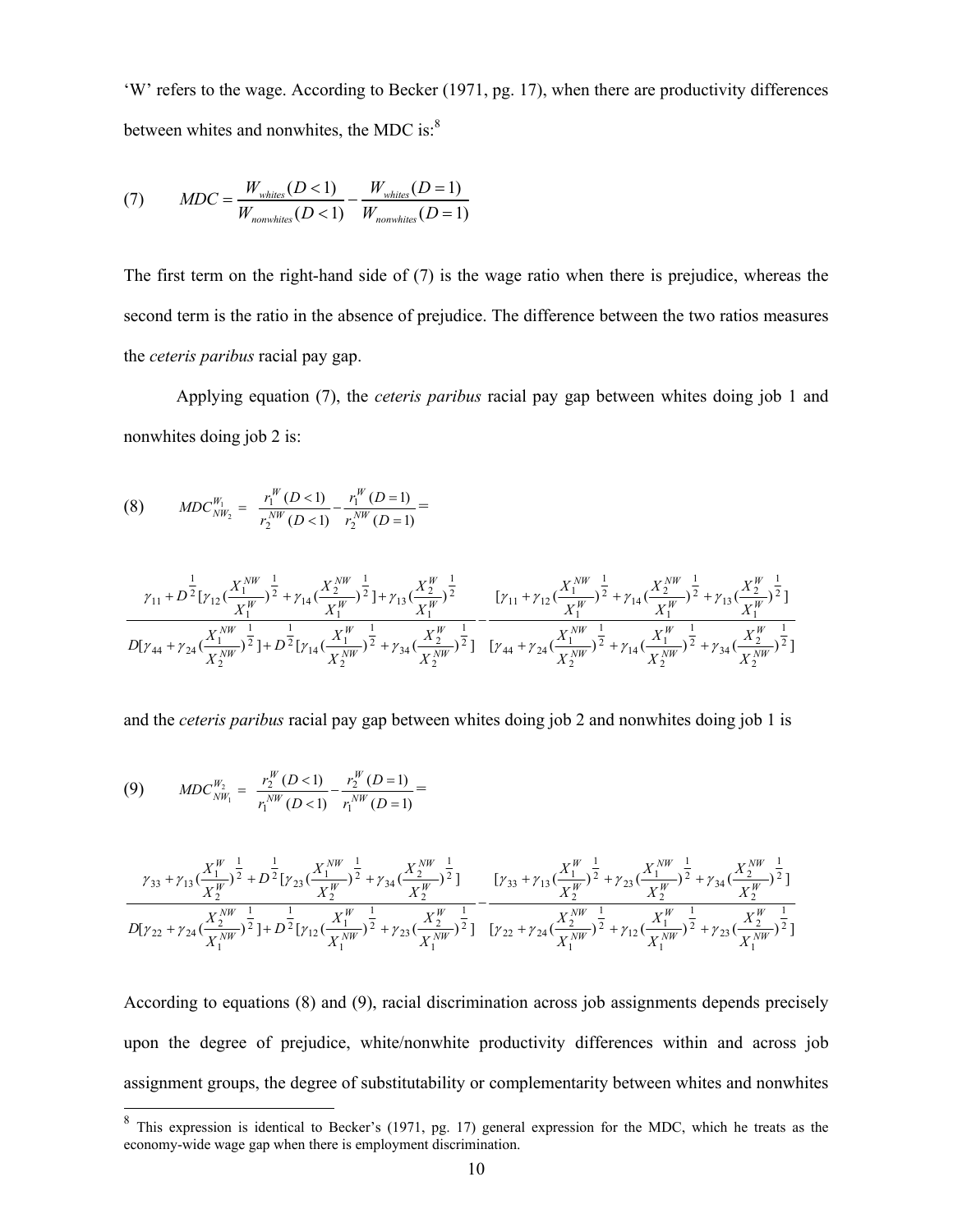within and across job assignment groups, and on the relative supplies of white and nonwhite labour within and across groups.

Equations (8) and (9) imply a number of important predictions. First, we find that the *ceteris paribus* racial pay gap between white workers in one job assignment and nonwhite workers in another assignment is larger the greater is the degree of customer prejudice ( $\partial MDC_{NW_2}^{W_1}/\partial D < 0$  and  $\partial MDC_{NN_2}^{W_1}/\partial \gamma_{33}$  < 0). This is similar to the prediction generated by the simpler Becker (1971) model where workers are perfect substitutes. However, there are other predictions, discussed below, which are less obvious:

(i) *If white workers in a job assignment group become more productive, then pay discrimination against nonwhite workers in the other job assignment group increases.* 

This prediction is confirmed by:

$$
(10) \frac{\partial MDC_{NW_1}^{W_1}}{\partial \gamma_{11}} = \frac{1}{D[\gamma_{44} + \gamma_{24} (\frac{X_1^{NW}}{X_2^{NW}})^{\frac{1}{2}}] + D^{\frac{1}{2}}[\gamma_{14} (\frac{X_1^{W}}{X_2^{NW}})^{\frac{1}{2}} + \gamma_{34} (\frac{X_2^{W}}{X_2^{NW}})^{\frac{1}{2}}]}
$$
  

$$
\frac{1}{[\gamma_{44} + \gamma_{24} (\frac{X_1^{NW}}{X_2^{NW}})^{\frac{1}{2}} + \gamma_{14} (\frac{X_1^{W}}{X_2^{NW}})^{\frac{1}{2}} + \gamma_{34} (\frac{X_2^{W}}{X_2^{NW}})^{\frac{1}{2}}]}} > 0
$$
  

$$
(11) \frac{\partial MDC_{NW_1}^{W_2}}{\partial \gamma_{33}} = \frac{1}{D[\gamma_{22} + \gamma_{24} (\frac{X_2^{NW}}{X_1^{NW}})^{\frac{1}{2}}] + D^{\frac{1}{2}}[\gamma_{12} (\frac{X_1^{W}}{X_1^{NW}})^{\frac{1}{2}} + \gamma_{23} (\frac{X_2^{W}}{X_1^{NW}})^{\frac{1}{2}}]}
$$
  

$$
\frac{1}{[\gamma_{22} + \gamma_{24} (\frac{X_2^{NW}}{X_1^{NW}})^{\frac{1}{2}} + \gamma_{12} (\frac{X_1^{W}}{X_1^{NW}})^{\frac{1}{2}} + \gamma_{23} (\frac{X_2^{W}}{X_1^{NW}})^{\frac{1}{2}}]} > 0
$$

If there is an exogenous increase in the productivity of whites doing job 1 ( $\gamma_{11}$  rises) or whites doing job 2 ( $\gamma_{33}$  rises), white wages rise. According to both equations (10) and (11), the white wage with prejudice (measured by the numerator in the left-hand ratio in equations  $(8)$  or  $(9)$ ) will rise

1

1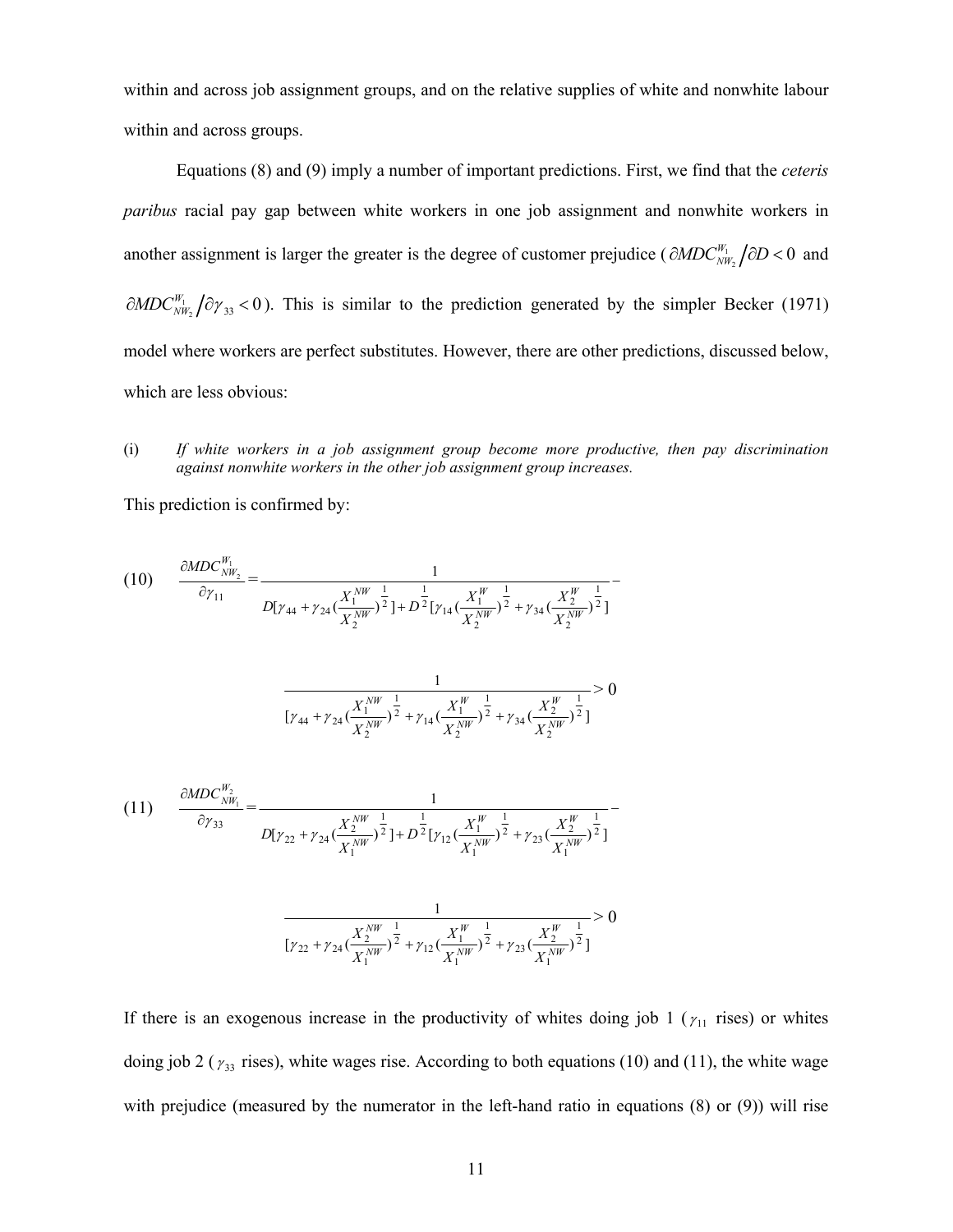proportionately more than will the white wage in the absence of prejudice (measured by the numerator in the right-hand ratio in equations (8) and (9)). Regardless of the signs and magnitudes of the technology coefficients and the relative supplies of labour, cross-assignment discrimination rises. For example, a technological advance that makes whites doing one job assignment more efficient results in greater discrimination against nonwhites performing the other assignment;

# (ii) *If nonwhite workers in a job assignment group become more productive, then they experience less discrimination .*

This prediction is confirmed by  $\partial MDC_{NW_2}^{W_1}/\partial \gamma_{44} < 0$  and  $\partial MDC_{NW_1}^{W_2}/\partial \gamma_{22} < 0$ .<sup>9</sup> When nonwhites experience an increase in productivity, they benefit in two ways. First, their wage rises. Second, referring to equations (8) and (9), the productivity increase reduces the wage ratio with discrimination and without, but the left-hand wage ratio falls more than the right-hand ratio in either equation;

## (iii) *Discrimination experienced by nonwhites in a job assignment group depends upon the racial compositions within and across both groups.*

As an example, consider equation (8). The *ceteris paribus* racial pay gap between whites in job assignment group 1 and nonwhites in job assignment group 2 depends upon the racial composition of group 1  $(X_1^N / X_1^W)$ , the racial composition of group 2  $(X_2^W / X_2^W)$ , the supply of nonwhites in group 2 relative to the supply of whites in group 1  $(X_2^N / X_1^W)$ , the supply of whites in group 2 relative to the supply of whites in group  $\frac{1}{X_2^w}$   $\left(\frac{X_2^w}{X_1^w}\right)$ , the supply of nonwhites in group 1 relative to the supply of nonwhites in group 2  $(X_1^{NW}/X_2^{NW})$  and the supply of whites in group 1 relative to the supply of nonwhites in group 2  $\left(X_1^W/X_2^W\right)$ . Compare these results with what would be predicted by the Becker (1971) model. In the Becker model, an increase in the relative supply of nonwhites results in a greater *ceteris paribus* pay differential between whites and nonwhites. This is the simple result for an economy where whites and nonwhites are identical in productivity and there is effectively just one job assignment. In our model, the relationship between discrimination and the

-

<sup>&</sup>lt;sup>9</sup> These predictions were verified from simulations, available from the authors upon request.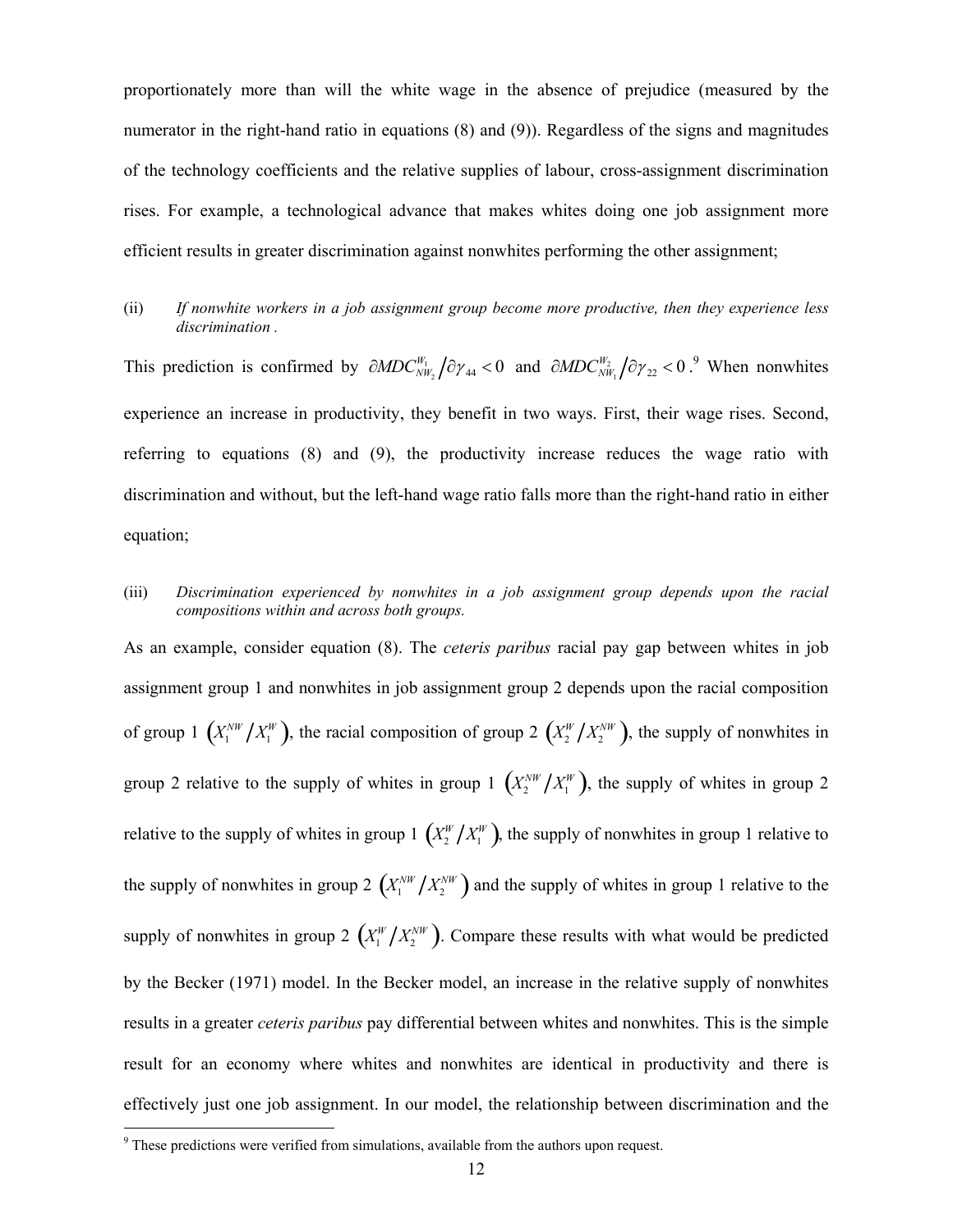relative supply of nonwhite labour is much more complicated. Not only does the amount of discrimination experienced by nonwhites in one group depend upon how many nonwhites there are in that group, but it also depends on how many nonwhites there are in other groups. Furthermore, how dominant whites and nonwhites are across groups, and how racially integrated one group is relative to another, will influence the level of discrimination experienced by nonwhites in one particular group. Note that we cannot sign the relationship between the MDC and any labour supply ratio without knowing the signs of the technology coefficients ( $\gamma_{ii}$ ):

(iv) *Prejudice and productivity interact in the determination of racial pay differences across job assignment groups; the marginal effect of prejudice on pay depends upon whether whites and nonwhites are substitutes or complements and on the magnitudes of the elasticities of substitution.*

This implication is important because it suggests that in an empirical specification, interaction terms between race and productivity must be included in order to avoid estimation bias. As an example, note from equation (10) that the reduction in discrimination experienced by nonwhites in group 1 (relative to whites in group 2) resulting from a productivity increase will be lower the greater is the degree of customer prejudice  $\left(\partial^2 MDC^{W_1}_{NH_2}/\partial \gamma_{11}\partial D < 0\right)$ . Prejudice taxes the benefit nonwhites enjoy from being more productive and the tax is greater the greater is customer distaste for output made by nonwhite workers.

## II.3 *How do changes in labour market structure influence cross-assignment discrimination?*

In this section, we analyze the relationship between cross-assignment discrimination and the degree of monopsony power in the labour market. Owing to its more general form, we found it extremely difficult to derive predictions about the effects of monopsony power using the Generalized Leontief function. Therefore, we chose a more specific form – Cobb-Douglas, which imposes the restriction of complementarity. $10$ 

Consider the following production function:

-

<sup>&</sup>lt;sup>10</sup> It is easy to find examples of complementary job groups – pilots and flight attendants, doctors and nurses, workers on assembly lines, painters and drywall installers, secretaries and managers, teachers and administrators, and waiters and cooks. We suspect that in a typical firm, job assignments will have a much stronger tendency to be complementary.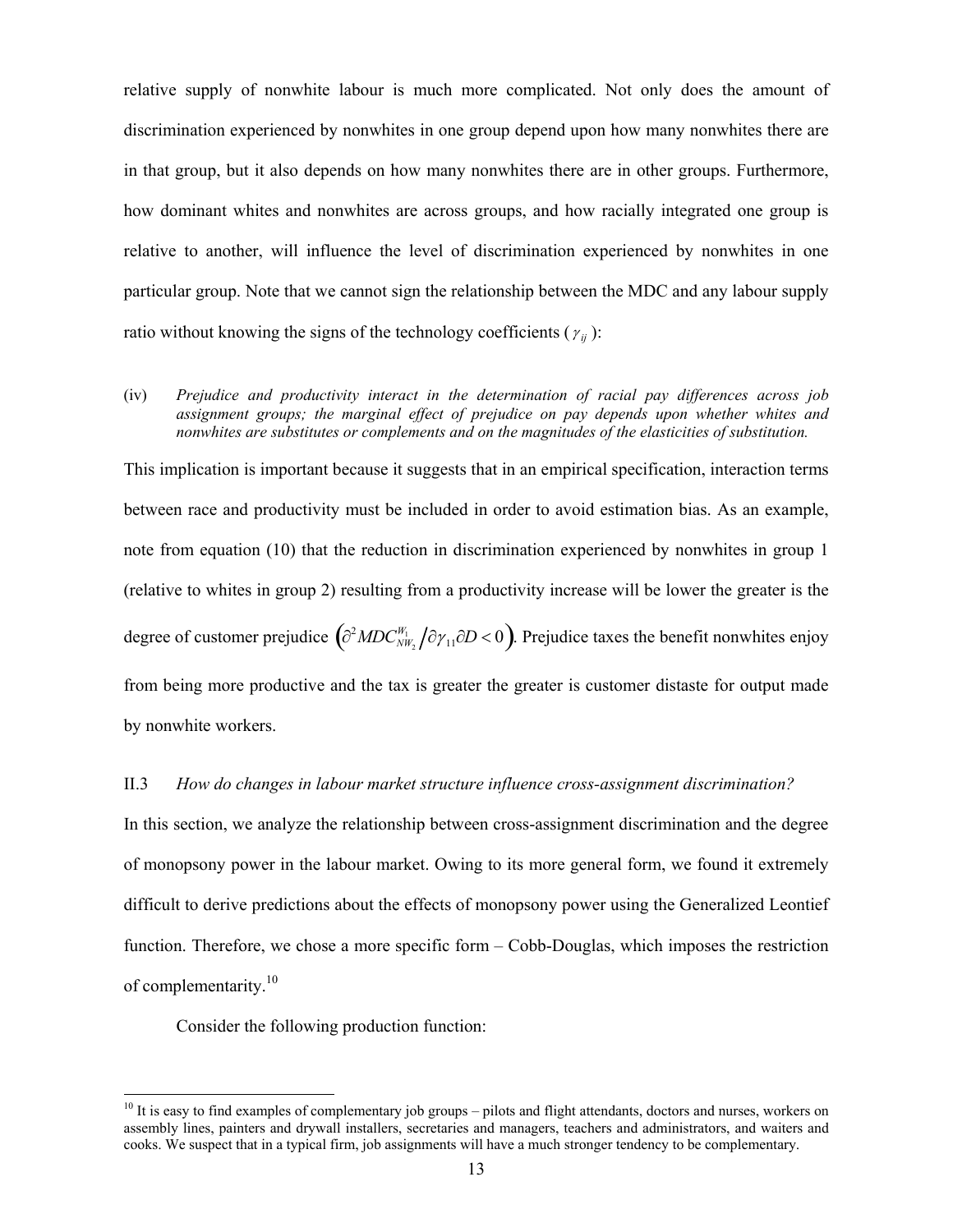# (12)  $Q = AM^{\alpha}N^{\beta}$

where M is the number of workers in one particular job assignment and N is the number of workers in the other. Other inputs are fixed, so it is assumed that  $\alpha + \beta < 1$ . For simplicity, we assume there is complete segregation by race between job assignments and this segregation is exogenously determined. For example, suppose that only White workers are available to assemble the good, whilst only nonwhite workers are available to do the marketing. Think of M, therefore, as the quantity of *white* labour services and N as the quantity of *nonwhite* labour services used in production. This assumption is made so that we can obtain reduced form expressions.<sup>11</sup>

For analytical convenience, we incorporate prejudice somewhat differently: Before we used the D parameter to reduce the value of nonwhite output relative to white output by discounting the quantity of nonwhite input. We now reduce the value of nonwhite output by discounting the *productivity* of nonwhite labour. This is done by discounting the nonwhite share parameter in the production function by D:

(13) 
$$
Q = AM^{\alpha}N^{\beta D}
$$

The lower is D, the more intense the prejudice and the lower is nonwhite MRP. If D equals 1, the case of no prejudice, the production function reverts to equation (12). We will derive the MDC under both perfect competition and pure monopsony. Furthermore, in one version of the monopsony model, we allow for racial differences in the wage elasticity of supply.

#### II.3.1 *Perfect Competition*

-

Define  $W_M$  ( $W_N$ ) as the market price of one unit of white (nonwhite) labour. With p as product price, the employer's profits  $\pi$  are now:

$$
(14) \qquad \pi = pAM^{\alpha}N^{\beta D} - W_MM - W_NN
$$

<sup>&</sup>lt;sup>11</sup> We found it impossible to obtain reduced form expressions for the Cobb-Douglas function when we allowed for racial integration and racial productivity differences within each job assignment. We tried other functions such as the CES and encountered the same problem. By choosing the Cobb-Douglas form, we are trading away some generality in exchange for obtaining a number of novel implications that are likely to hold for more general cases.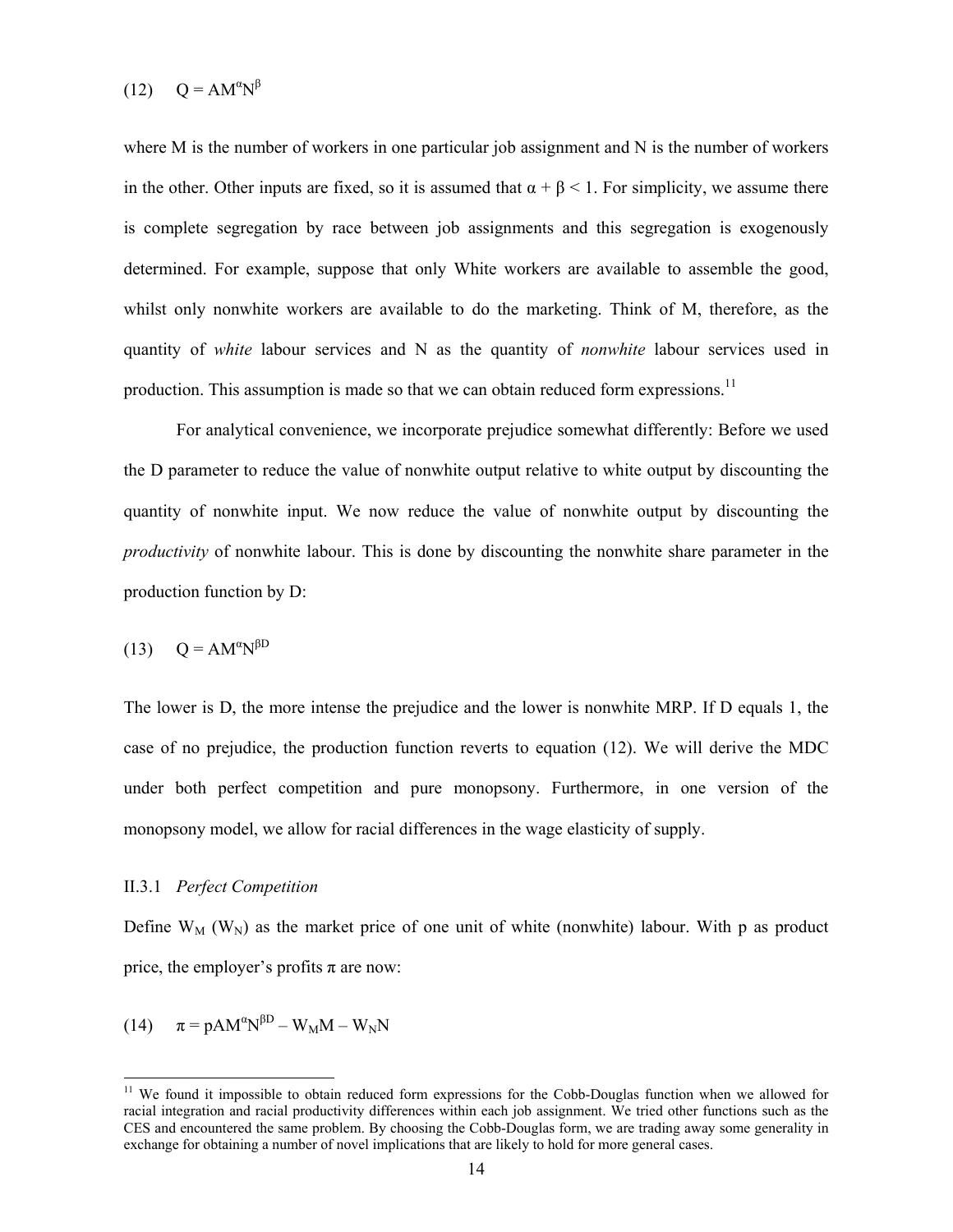First and second order conditions yield the following demand functions for white and nonwhite labour services, respectively:

$$
(15) \qquad M = \left(\frac{\beta D}{W_N}\right)^{\frac{\beta D}{\gamma}} \left(\frac{\alpha}{W_M}\right)^{\frac{1-\beta D}{\gamma}} \left(pA\right)^{\frac{1}{\gamma}}
$$

$$
(16) \qquad N = \left(\frac{\beta D}{W_N}\right)^{\frac{1-\alpha}{\gamma}}\left(\frac{\alpha}{W_M}\right)^{\frac{\alpha}{\gamma}}\left(pA\right)^{\frac{1}{\gamma}}
$$

where  $\gamma = 1 - \alpha - \beta D$ . One implication of complementarity is that an increase in prejudice will result in lower hiring of workers in *both* job categories (∂M/∂D, ∂N/∂D > 0). When customers become more prejudiced, this lowers the MRP of nonwhites and reduces its usage. Since both job assignments are complementary, less white labour is needed when the usage of nonwhite labour falls.

We now develop the supply side of the labour market. The labour supply curve equations are:

$$
(17) \tW_M = \varepsilon \theta_M
$$

$$
(18) \qquad W_N = \lambda \theta_N
$$

where  $\theta_M$  and  $\theta_N$  are the supplies of white and nonwhite workers, respectively, with  $\varepsilon$  and  $\lambda > 0$ . These supply functions are first used to obtain partial equilibrium wages. Assume F employers. When the white worker market is in equilibrium,  $FM = \theta_M$ , and when the nonwhite worker market is in equilibrium,  $FN = \theta_N$ . We note from equation (17) that:

$$
(19) \qquad \theta_M = \frac{W_M}{\varepsilon}
$$

Now multiply equation (14) by F, set this equal to equation (19) and solve for the white wage:

$$
(20) \qquad W_M = \left[\varepsilon F \left(\frac{\beta D}{W_N}\right)^{\frac{\beta D}{\gamma}} \left(pA\right)^{\frac{1}{\gamma}} \left(\alpha\right)^{\frac{1-\beta D}{\gamma}}\right]^{\frac{1}{1+\frac{1-\beta D}{\gamma}}}
$$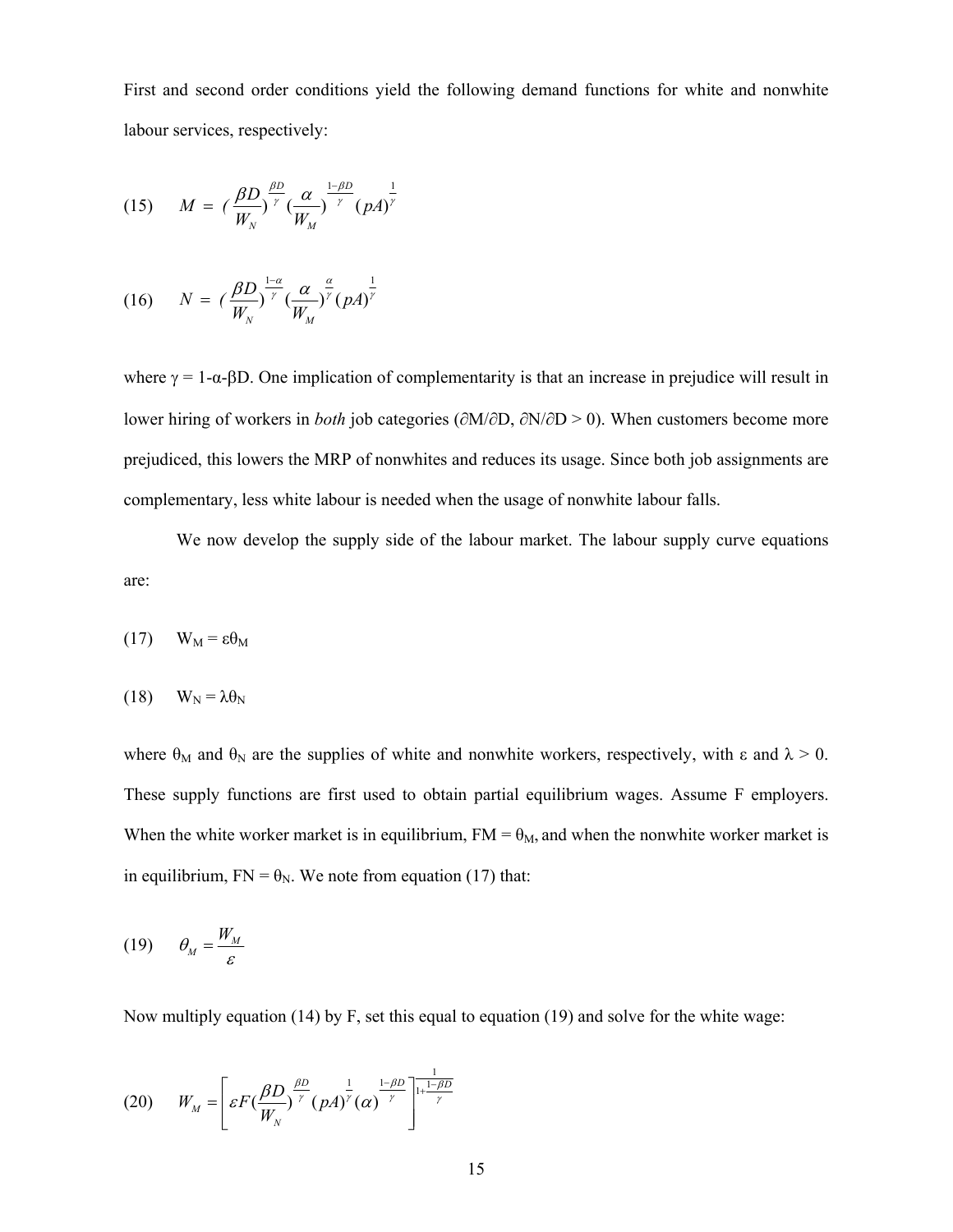From equation (18):

$$
(21) \qquad \theta_N = \frac{W_N}{\lambda}
$$

Multiply equation (16) by F, set equal to equation (21) and solve for the nonwhite wage:

$$
(22) \qquad W_N = \left[ \lambda F \left( \frac{\alpha}{W_M} \right)^{\frac{\alpha}{\gamma}} (pA)^{\frac{1}{\gamma}} (\beta D)^{\frac{1-\alpha}{\gamma}} \right]^{\frac{1}{1+\frac{1-\alpha}{\gamma}}}
$$

To obtain the general equilibrium white wage, we substitute expression (22) for  $W_N$  in expression (20) and solve again for the white wage:

$$
(23) \qquad W_M = \left(\frac{Z}{\alpha^{\theta}}\right)^{\frac{1}{1-\theta}}
$$

where:

$$
(24) \qquad Z = \left[ \varepsilon F \left( \frac{\beta D}{\left[ (\lambda F (P A)^{\gamma} (\beta D)^{\gamma} \right) \right]^{\frac{1-\alpha}{\gamma}} \sqrt{\frac{1}{\gamma} (\beta A)^{\gamma}} (\alpha)^{\frac{1-\beta D}{\gamma}} } \right]^{\frac{\gamma}{\gamma+1-\beta D}}
$$

and:

(25) 
$$
\theta = \left(\frac{\alpha}{\gamma + 1 - \alpha}\right) \left(\frac{\beta D}{\gamma + 1 - \beta D}\right)
$$

To obtain the general equilibrium nonwhite wage, substitute expression (20) for  $W_M$  in expression (22) and solve again for the nonwhite wage:

$$
(26) \qquad W_N = \left[\frac{X}{\left(\beta D\right)^{\theta}}\right]^{\frac{1}{1-\theta}}
$$

where: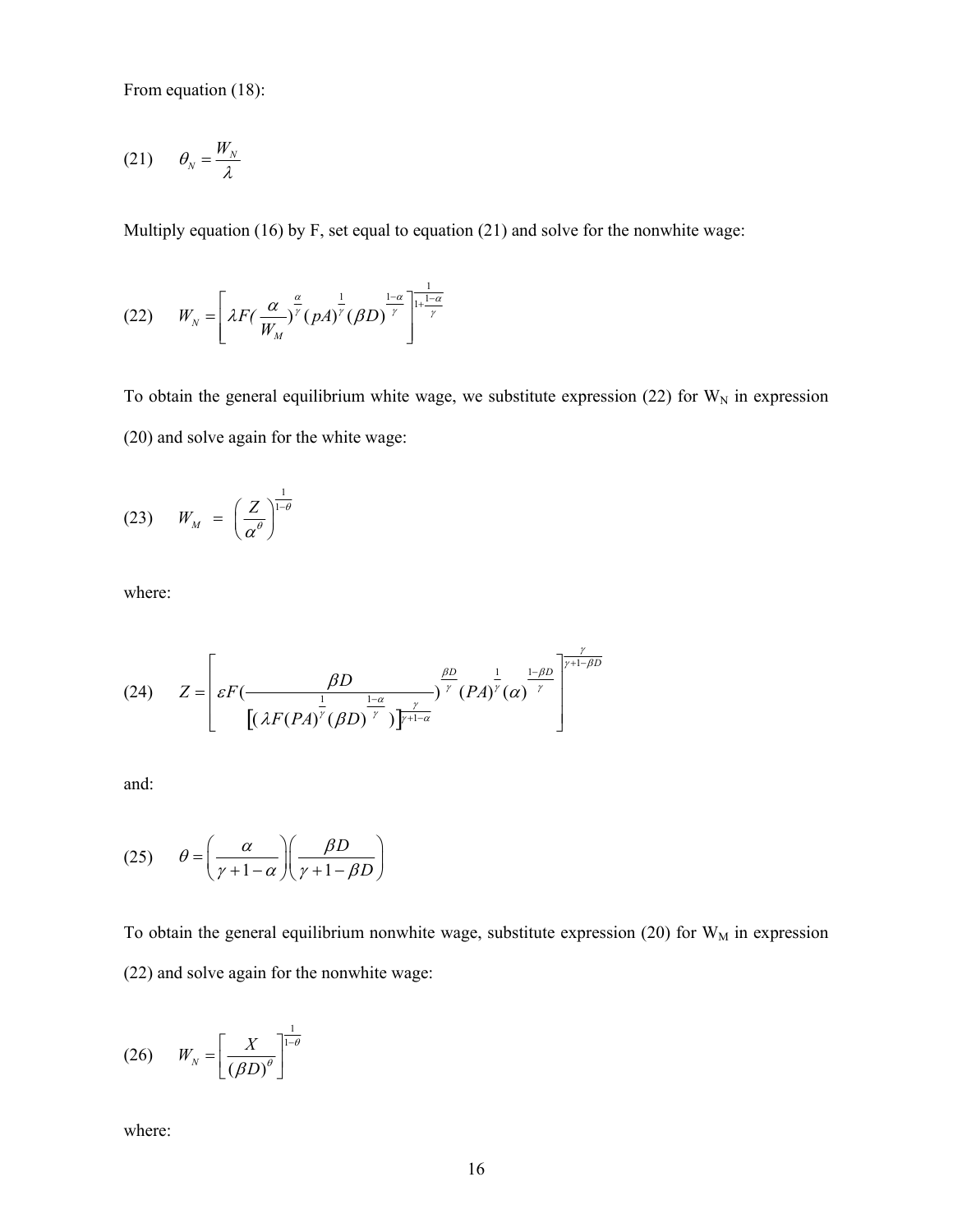(27) 
$$
X = \left[\lambda F\left(\frac{\alpha}{\left(\varepsilon F\left(PA\right)^{\gamma}\left(\alpha\right)^{-\gamma}\right)}\right)^{\frac{\alpha}{\gamma}}\left(PA\right)^{\frac{1-\alpha}{\gamma}}\right]^{\frac{\gamma}{\gamma+1-\alpha}}
$$

In general equilibrium, wages depend upon the strength of customer demand for the product, the size of the industry, prejudice, the wage elasticities of labour supply, the quantity of other input services used (reflected in A), and the productivities of the labour inputs (reflected in  $\alpha$  and  $\beta$ , respectively).

The MDC is obtained by inserting equations (23) and (26) into (7):

(28) 
$$
MDC = \left[ \left( \frac{Z(D < I)}{X(D < I)} \right) \left( \frac{\beta D}{\alpha} \right)^{\theta(D < I)} \right]^{\frac{1}{1 - \theta(D < I)}} - \left[ \left( \frac{Z(D = I)}{X(D = I)} \right) \left( \frac{\beta D}{\alpha} \right)^{\theta(D = I)} \right]^{\frac{1}{1 - \theta(D = I)}}
$$

Comparative statics were obtained using simulations in Excel, available from the authors, and which are discussed below:

(i) *Heightened prejudice raises, at an increasing rate, the amount of wage discrimination across job assignments (∂MDC/∂D < 0, ∂<sup>2</sup> MDC/∂D<sup>2</sup> < 0).* 

Starting from the bottom of Table 1, notice that as D falls, the MDC rises at an increasing rate;

(ii) *The magnitude of discrimination across job assignments depends upon how productive nonwhites are relative to whites (∂MDC/∂β, ∂MDC/∂α ≠ 0).* 

This finding confirms the more general finding obtained from the analysis of the Generalized Leontief function. As the second and third columns of Table 1 show, when the nonwhite share parameter rises from 0.4 to 0.5, the MDC falls at any level of prejudice. This implies that nonwhites can overcome the adverse effects of customer prejudice by becoming more productive. The reason is that when the nonwhite occupation share parameter rises, the white wage falls and the nonwhite wage rises, which will reduce MDC. In another example, as the fourth and fifth columns of Table 1 show, when the white share parameter rises from 0.4 to 0.5, MDC rises at any level of prejudice.

(iii) *When the nonwhite reservation wage rises (falls), wage discrimination against those workers falls (rises);* ∂MDC/∂λ < 0. *When the white reservation wage rises (falls) wage discrimination against nonwhite workers rises (falls);* ∂MDC/∂ε > 0.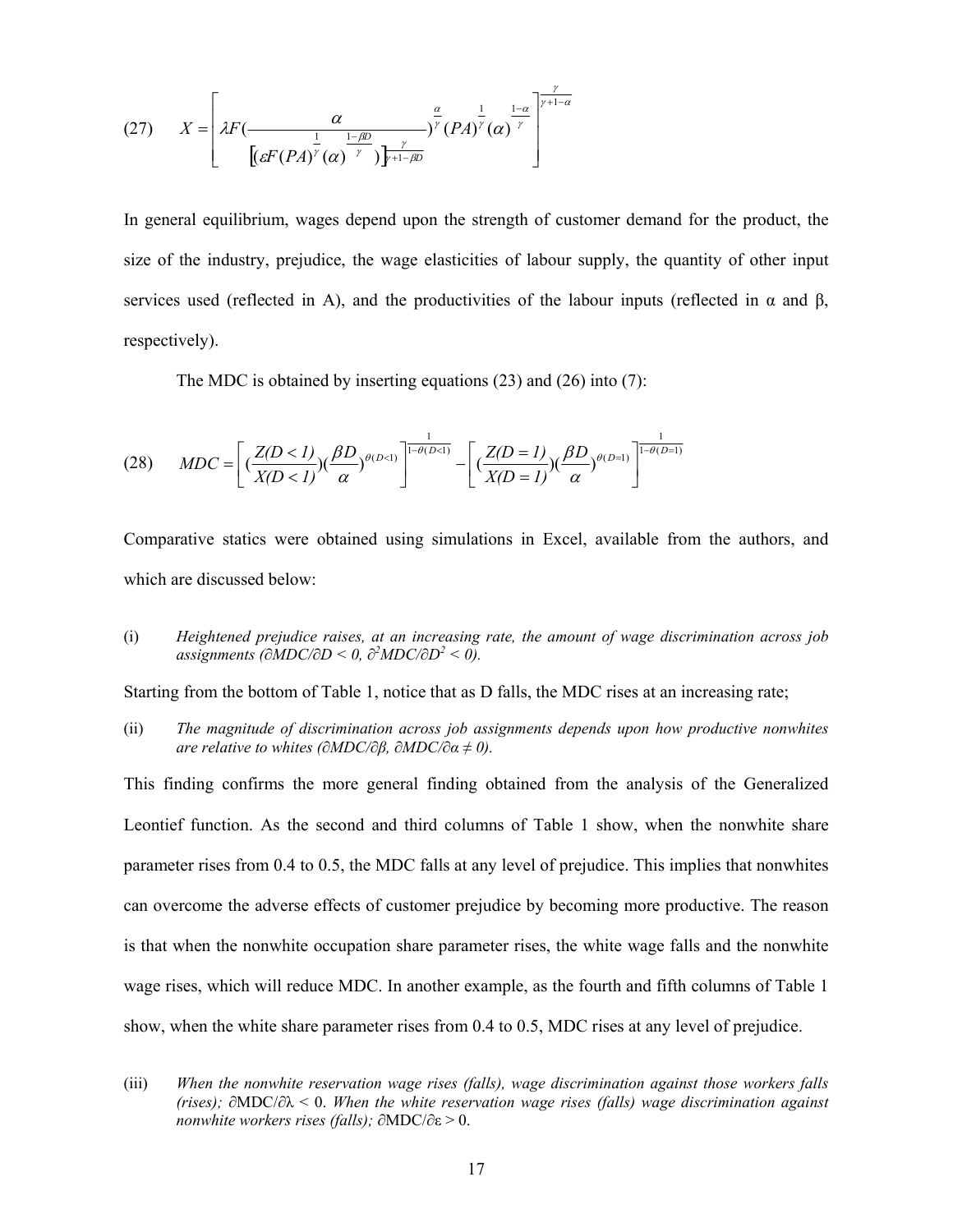These predictions illustrate the effects that labour supply differences have on discrimination across job assignments. When nonwhite opportunity costs rise, that group's labour supply curve becomes steeper, raising the group's wage and resulting in lower employment. White labour usage falls, depressing the white wage. This reduces the MDC. The opposite is true if the white group's opportunity costs rise.

We also find that changes in industry size, product price and the capital stock do not influence the MDC. For example, at each level of prejudice, a doubling of price raises both groups' wages, but they rise in the same proportion, causing the MDC to be unchanged.

#### II.3.2 *Monopsony*

Suppose the firm is a pure monopsony and faces these labour supply curves,

- (29)  $W_M = M^{\epsilon \omega}$
- (30)  $W_N = N^{\lambda \omega}$

 $\overline{a}$ 

where  $\epsilon \omega$  is the inverse of the wage elasticity of supply for whites and  $\lambda \omega$  is the inverse of the wage elasticity of supply for nonwhites. Note that we assume a constant wage elasticity of supply within each labour category.<sup>12</sup> The firm's profits  $\pi$  are:

$$
(31) \quad p = pAM^{\alpha}N^{\beta D} - M^{\epsilon\omega+1} - N^{\lambda\omega+1}
$$

First and second order conditions yield these labour demand equations:

(32) 
$$
N = \left[\frac{\beta D p A}{(\lambda \phi + I)} \left(\frac{\alpha p A}{\varepsilon \phi + 1}\right)^{\frac{\alpha}{\varepsilon \phi - (\alpha - 1)}} \right]^{\frac{1}{\lambda \phi - \frac{\beta D \alpha}{\lambda \phi - (\alpha - 1)} - (\beta D - 1)}}
$$

 $12$  The inverse of the wage elasticity is a well accepted measure of the degree of monopsony power facing the firm and the greater the elasticity, the lower is the monopsony power possessed For example, Sullivan (1989) estimated a hospital's monopsony power using the inverse elasticity of wage supply for nursing services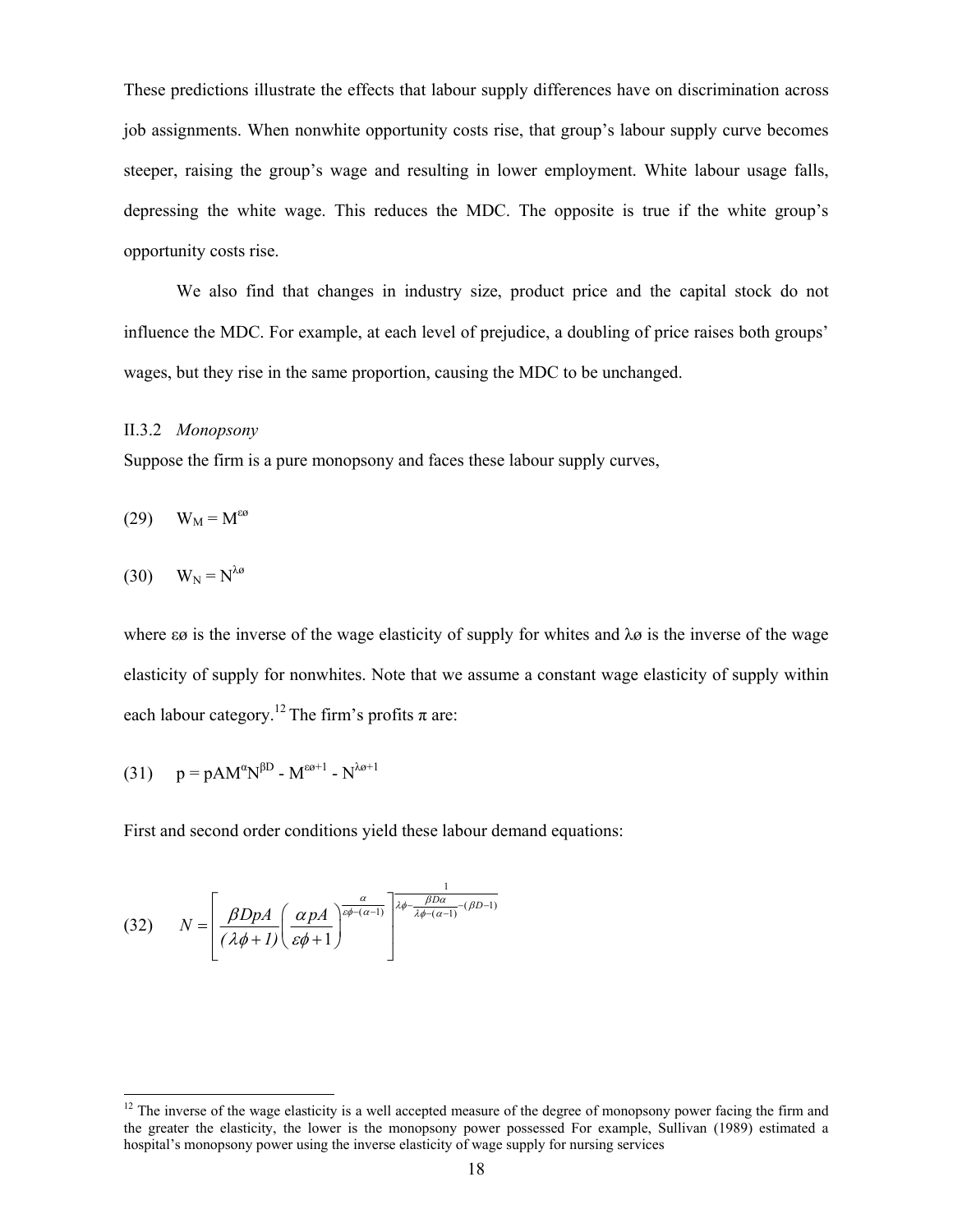$$
(33) \qquad M = \left[ \left( \frac{\alpha p A}{\varepsilon \phi + 1} \right) \left[ \left[ \frac{\beta D p A}{\varepsilon \phi + 1} \left( \frac{\alpha p A}{\varepsilon \phi + 1} \right)^{\frac{\alpha}{\varepsilon \phi - (\alpha - 1)}} \right]^{ \frac{1}{\lambda \phi - \frac{\beta D \alpha}{\lambda \phi - (\alpha - 1)}} - (\beta D - 1)} \right]^{\beta D} \right]^{\frac{1}{\varepsilon \phi - (\alpha - 1)}}
$$

The firm will pay  $W_M = M^{\epsilon\omega}$  for white labour and  $W_N = N^{\lambda\omega}$  for nonwhite labour. Inserting expressions (32) and (33) into expressions (29) and (30), the MDC is now:

$$
(34) \, MDC = \frac{\left[\left(\frac{\varepsilon \alpha pA}{\varepsilon \phi + 1}\right) \left[\frac{\beta D pA}{(\lambda \phi + 1)} \left(\frac{\alpha pA}{\varepsilon \phi + 1}\right)^{\frac{\alpha}{\varepsilon \phi - (\alpha - 1)}}\right]^{\frac{1}{\lambda \phi - \frac{\beta D \alpha}{\lambda \phi - (\alpha - 1)}}(\beta D - 1)}\right]^{\beta D}}{\left[\frac{\beta D pA}{(\lambda \phi + 1)} \left(\frac{\alpha pA}{\varepsilon \phi + 1}\right)^{\frac{\alpha}{\varepsilon \phi - (\alpha - 1)}}\right]^{\frac{\phi}{\lambda \phi - \frac{\beta D \alpha}{\lambda \phi - (\alpha - 1)}}(\beta D - 1)}}\right]
$$
\n
$$
\left[\frac{\alpha pA}{\varepsilon \phi + 1}\right] \left[\frac{\beta pA}{(\lambda \phi + 1)} \left(\frac{\alpha pA}{\varepsilon \phi + 1}\right)^{\frac{\alpha}{\varepsilon \phi - (\alpha - 1)}}\right]^{\frac{1}{\lambda \phi - \frac{\beta \alpha}{\lambda \phi - (\alpha - 1)}}(\beta - 1)}\right]^{\beta}\right]^{\frac{\varepsilon \phi}{\varepsilon \phi - (\alpha - 1)}}
$$
\n
$$
\left[\frac{\beta pA}{(\lambda \phi + 1)} \left(\frac{\alpha pA}{\varepsilon \phi + 1}\right)^{\frac{\alpha}{\varepsilon \phi - (\alpha - 1)}}\right]^{\frac{\phi}{\lambda \phi - \frac{\beta \alpha}{\lambda \phi - (\alpha - 1)}}(\beta - 1)}
$$

According to equation (34), discrimination also depends upon the amount of monopsony power (εø and λø, respectively). Recall from the Becker model (1971) that a reduction in market power will reduce the amount of employer discrimination, but not customer discrimination. In contrast, our model demonstrates that when there are racial productivity differences, more competition will reduce *customer* discrimination.

Comparative statics were again obtained from Excel simulations. In tables 2-4 we assume that the wage elasticity of supply is unity, hence no monopsonistic wage discrimination. In table 5, however, we allow for different elasticities in order to see how racial discrimination and monopsonistic wage discrimination jointly influence pay. Below is a summary of key findings: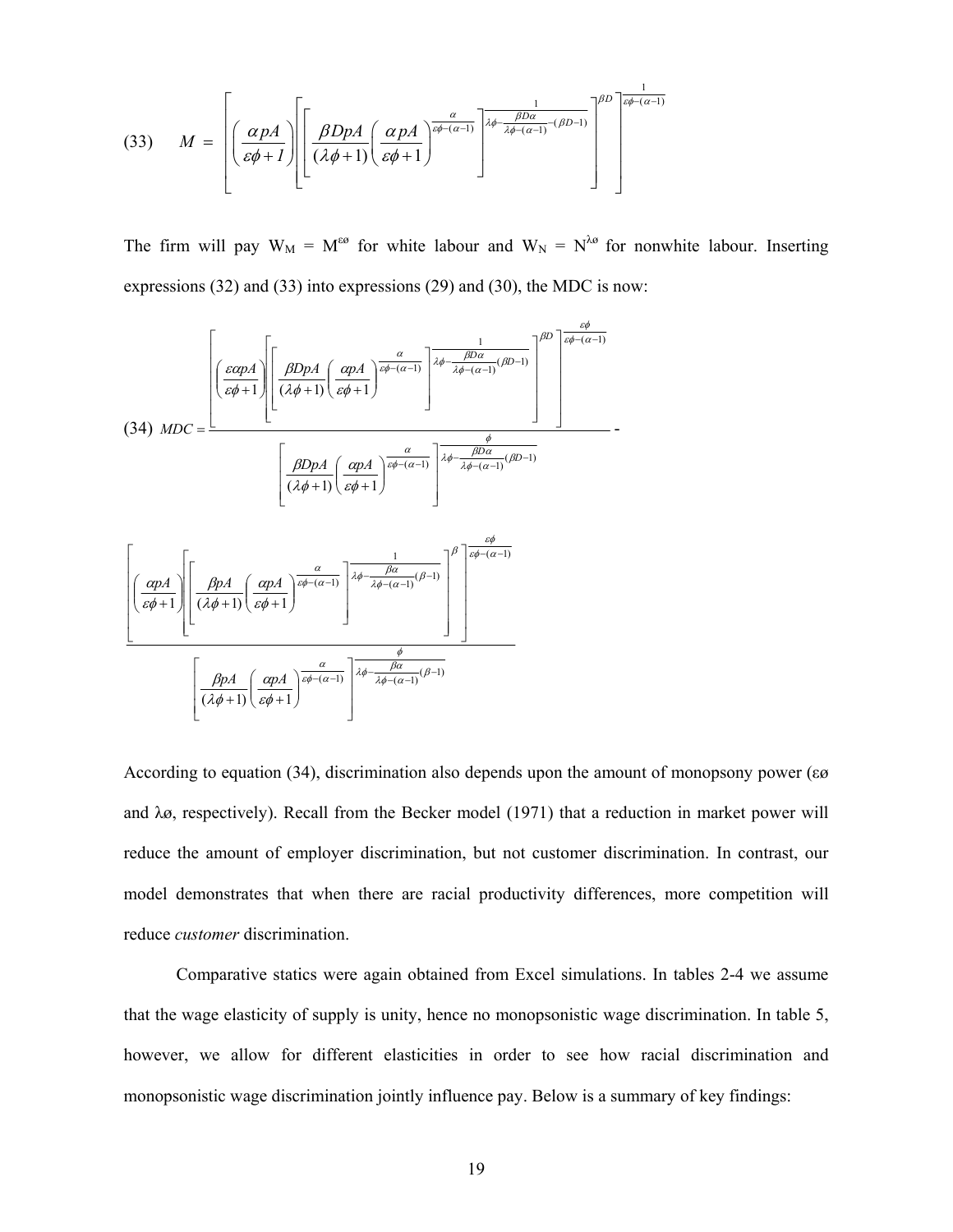(i) *An increase in customer prejudice will reduce employment and wages in both job assignments, but will heighten the amount of cross-assignment discrimination.*

Table 2 shows calculations of employment levels and wages for alternative values of *D*. These calculations are done for three different sets of share parameters, assuming  $A = 5$ ,  $p = 2$  and a wage elasticity  $(1/\varnothing)$  equalling 1. Note that, given the labour supply curves assumed earlier, when the wage elasticity is unity wages are identical to employment levels. For all three sets of calculations, an increase in prejudice reduces employment and wages for both classes of labour, but raises the amount of racial discrimination. The reason is that the nonwhite wage falls faster than the white wage, causing *MDC* to rise;

## (ii) *The amount of discrimination across job assignments depends on productivity differences between job assignment groups.*

Relative productivity of nonwhite labour will rise if the nonwhite partial elasticity of output rises relative to the white partial elasticity. Table 3 shows calculations of *MDC* for alternative pairs of the share parameters, assuming that the share parameters sum to 0.8. In these calculations, we assume that  $D = 0.9$ ,  $\varnothing = 1$ ,  $A = 5$  and  $p = 2$ . At the same level of prejudice, *MDC* declines as the nonwhite elasticity rises and/or the white elasticity falls;

#### (iii) *When the labour market becomes less competitive, wage discrimination may not always rise. Greater monopsony power is capable of actually reducing discrimination under certain conditions.*

Table 4 shows calculations of *MDC* for values of the wage elasticity ranging from 0.001 (near pure monopsony) to infinity (perfect competition), assuming that  $A = 5$ ,  $p = 2$ ,  $D = 0.8$  and the share parameters sum to 0.8. The calculations are performed for three cases: (a) the share parameters are equal; (b) the white share parameter is relatively large; and (c) the nonwhite share parameter is relatively large. As Table 4 shows, for cases (a) and (b) an increase in monopsony power unambiguously bolsters discrimination. For case (a), *MDC* nears 25% when the firm approaches the state of pure monopsony. For case (b), wage discrimination can be very substantial as the forces of competition lessen. Case (c) is perhaps the most interesting. For that case, *MDC* initially rises with an increase in monopsony power, but begins to decline for values of the wage elasticity below 1. However, it should be noted that a decline in *MDC* can only occur for a specific range of values for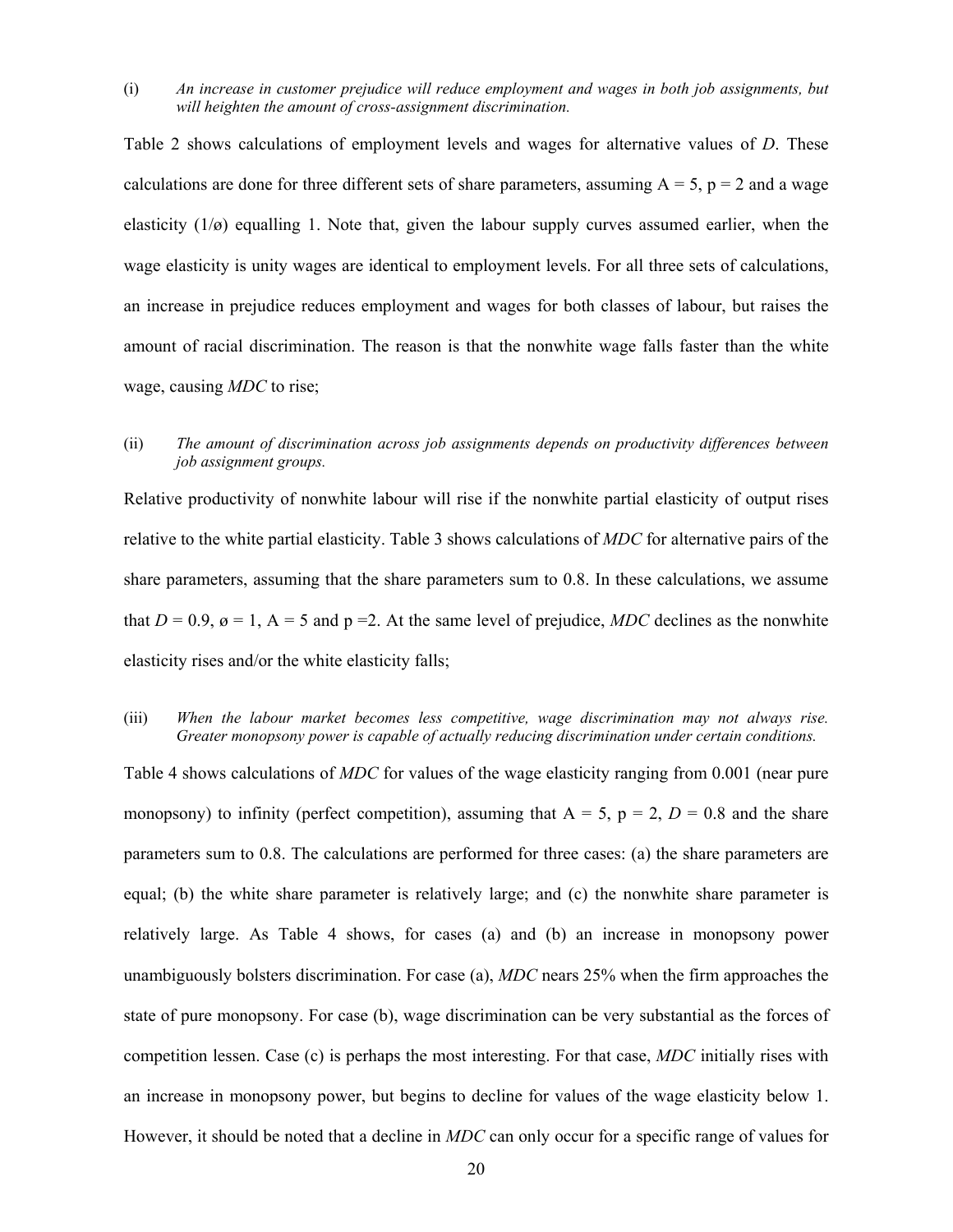the wage elasticity and only if the nonwhite share parameter is sufficiently large. When monopsony power rises, marginal and average costs of labour rise, inducing the firm to employ less labour services from each job assignment (note that Excel calculations confirm that  $\partial M/\partial φ$  and  $\partial N/\partial φ < 0$ ) and pay lower wages. Common to the three cases above is that wages in both jobs with and without prejudice will decline when monopsony power rises. However, the wage ratios with and without prejudice can rise, fall or stay the same, depending upon the sizes of the share parameters. Consequently, *MDC* can rise, fall or stay the same when monopsony power rises;<sup>13</sup>

## (iv) *Racial discrimination will be lower when there are greater opportunities for the employer to practice monopsonistic wage discrimination.*

Table 5 shows three sets of calculations of *MDC* for a range of values for the wage elasticity of supply for nonwhite labour (λ*ø)*, assuming that the wage elasticity for white labour is fixed at unity. For all three sets, the MDC is found to fall when the wage elasticity for nonwhite labour gets lower. While not shown in the table, the nonwhite/white wage ratio falls when nonwhite labour supply becomes less elastic, implying that an employer with monopsony power will substitute the practice of monopsonistic wage discrimination for the practice of racial discrimination. When nonwhite labour supply becomes less elastic, it becomes more efficient for the employer to *substitute*

-

<sup>&</sup>lt;sup>13</sup> In case (a), an increase in monopsony power will raise *MDC* because the wage ratio with prejudice rises, whereas the wage ratio without prejudice stays even at 1. In case (b), both wage ratios rise, but the wage ratio with prejudice rises faster than the ratio without prejudice. In case (c), both wage ratios actually fall, but the wage ratio without prejudice declines faster. Note in case (c) that since the *MRP* of nonwhite workers is so large relative to white workers, the nonwhite wage exceeds the white wage. However, according to equation (33), the wage ratio attributable solely to prejudice is in favour of white workers. Cases (a) and (b) are similar to what Becker (1971, pp. 43-47) found in his model of employer discrimination. Becker's model, however, is very different from the one presented here for several reasons. First, his model is not of a single firm, but of an economy with a perfectly competitive labour market in which firms can indulge prejudicial tastes only by adjusting the nonwhite shares of their workforces. The wage differential in Becker's model is the same for all firms and reflects a diffuse distribution of prejudicial tastes across firms. Second, Becker studied the relationship between employer prejudice and the degree of competition in the product market, whereas the model above examines how the amount of labour market power possessed by one firm influences the strength of wage discrimination within that firm. Cases (a) and (b) also are similar to the findings of Fujii and Trapani (1978), who hypothesized that when a firm possesses monopsony power, wage discrimination varies inversely with the wage elasticity of supply. However, Fujii and Trapani assume perfect substitution. Our analysis has two novel implications. First, as case (c) shows, competition in the labour market is not guaranteed to alleviate discrimination (∂MDC/∂ø is not always positive). In fact, it is possible that under certain conditions, a more competitive labour market could augment the amount of discrimination! This implication is novel because it has been considered conventional wisdom in the discrimination literature, beginning with Alchian and Kessel (1962), Becker (1971) and Arrow (1972), that competition is always an effective remedy for alleviating wage discrimination. Second, the degree to which monopsony power can affect wage discrimination depends partly on how important nonwhite workers are in production. For cases (a) and (b), for example, as nonwhite workers become more important in production, the marginal effect of an increase in monopsony power on wage discrimination will lessen ( $\partial^2 MDC/\partial \beta \partial \sigma < 0$ ).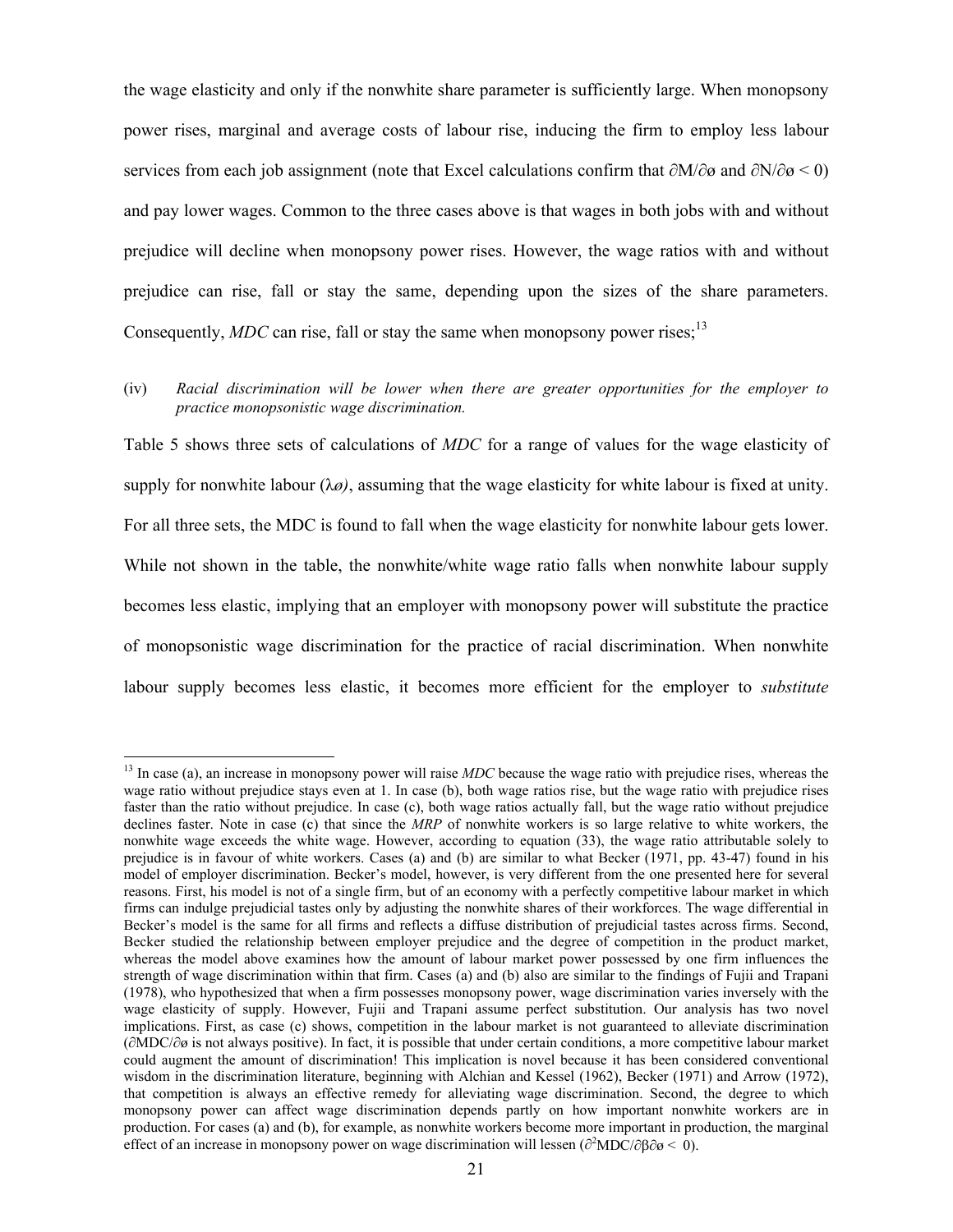monopsonistic wage discrimination for racial wage discrimination. This is true even when whites and nonwhites have equal productivity, as the third column from the right in table 5 shows.

# **III. A Test Case: Major League Baseball**

## III.1 *Description of the Test Case*

 $\overline{a}$ 

In this section, we test a number of the implications of the models presented above. We chose an industry where: (a) there are accurate data on salaries and productivity for individual workers across distinct job assignments and these data are available for different firms; (b) the productivities of job assignment groups within the firm are interrelated; (c) there is racial integration; (d) the pay of some workers is competitively determined, whilst the pay of others is determined under conditions resembling monopsony; (e) there is potential for customer discrimination; and (f) there have been changes in the number of employers in the industry over time.

One industry satisfying all these criteria is Major League Baseball (MLB) in the USA.<sup>14</sup> In MLB, each team requires two distinctly complementary types of player skill - hitting (an offensive skill) and pitching (a defensive skill) - in the production of baseball entertainment.<sup>15</sup> Player salaries are set under two different regimes, one competitive, the other monopsonistic. The monopsonistic regime applies to players with fewer than six years of MLB experience. These players are subject to the *reserve clause* and are constrained to negotiate their pay with only one team. The competitive regime applies to players with at least 6 years of MLB experience. They are eligible to file for *free agency* and may negotiate with any team in the league. Monopsony power effectively begins to erode, however, as early as the fourth year because then a player is eligible for *final offer arbitration*. Arbitration rights tend to relieve players of monopsonistic exploitation because arbitrators strive to award competitive salaries. Pitchers have historically been disproportionately

<sup>&</sup>lt;sup>14</sup> Racial discrimination in professional sports has received considerable attention among labour economists because of the abundant statistical evidence on a player's personal attributes, compensation and productivity. Most studies in this area have focused on discrimination with respect to pay, hiring, retention and positional segregation. For an examination of the research prior to 2000, see Kahn's [2000] expository survey.

<sup>&</sup>lt;sup>15</sup> Woolway (1997) and Zech (1981) argue that the Cobb-Douglas function is a particularly appropriate description of an MLB team's production situation. They both estimated Cobb-Douglas functions where the dependent variable is team winning percentage and the independent variables are player and team career statistics.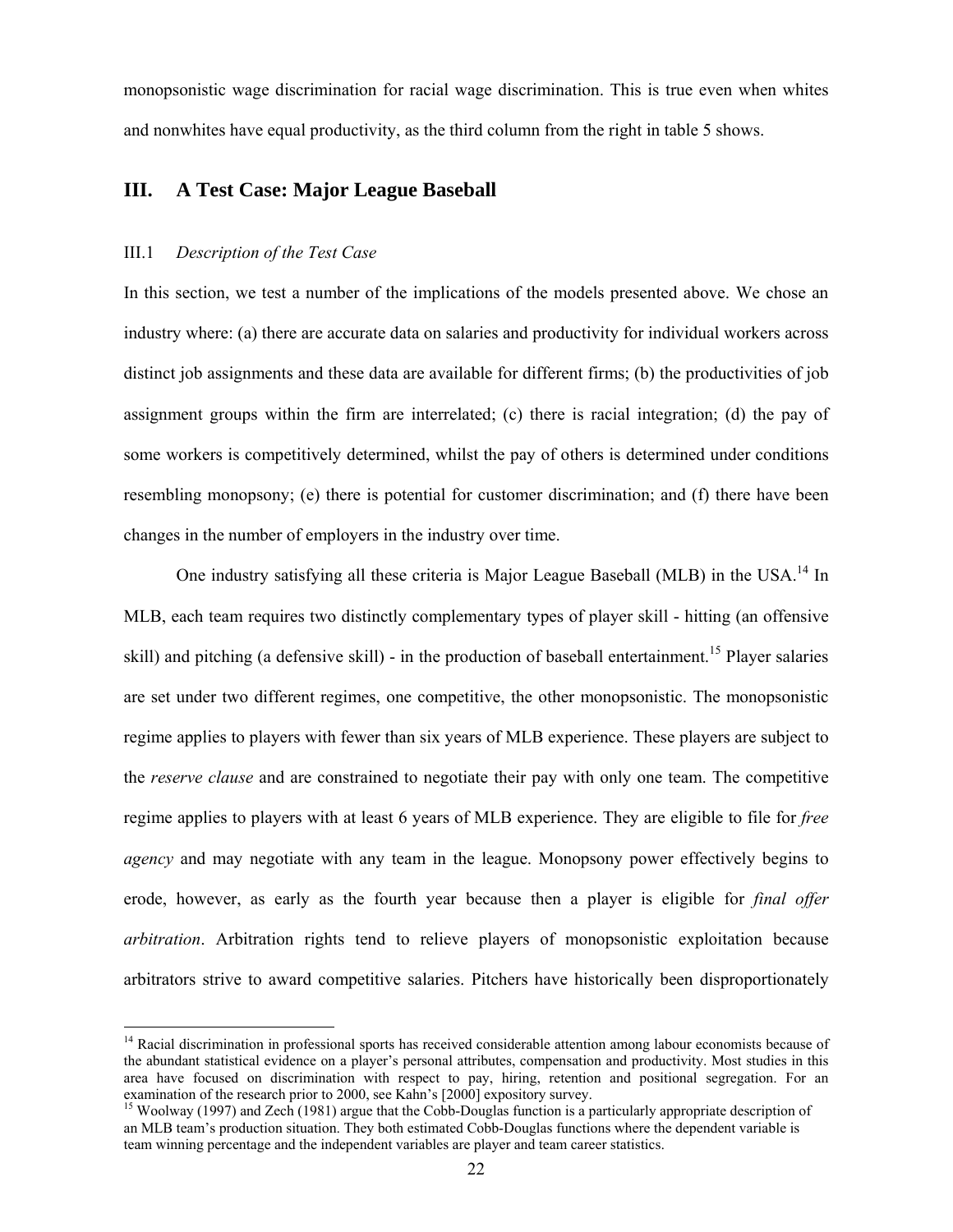white, whereas the pool of hitters has tended to be more racially balanced. The Major League added new teams (called 'expansion teams') since the early 1990s, leading to a reduction in each team's degree of monopsony power held over reserve clause players.

The ideal way to measure a Major League player's marginal revenue product (MRP) is by his contribution to the team's ticket, broadcasting and merchandise revenues. Because of the team production nature of baseball, however, it is impossible to empirically disentangle one player's revenue contribution from another. We thus proxy MRP by the player's years of MLB experience, tenure with his current team, and various career statistics (computed on a game-by-game basis since the beginning of the player's Major League career) that proxy his ability and skills. The career statistics we use to measure a hitter's productivity include *at bats*, *stolen bases*, *bases on balls*, *total bases*, *slugging average* and *batting average*. 16 We distinguish between hitters that are 'designated hitters' from those who are not. A designated hitter is a player who is chosen at the start of the game to bat in lieu of the pitcher in the lineup. We also distinguish, using dummies, between hitters that serve other types of positions. These include whether the hitter served as an infielder or a catcher.<sup>17</sup> We measure a pitcher's productivity by use of the following career statistics: *Wins*, *Losses*, *Games Started, Complete Games, Saves, Homeruns, Walks, Strikeouts, Innings Pitched, Earned Run Average (ERA,) and Strikeout Rate.18*

 $\overline{a}$ 

<sup>&</sup>lt;sup>16</sup> A player has an *at bat* every time he comes to bat, except in certain circumstances, e.g. if he is awarded first base due to interference or obstruction or the inning ends while he is still at bat. A hitter is assigned a stolen base (also called a 'steal') when he reaches an extra base on a hit from another player. For example, suppose that hitter A is at first base when hitter B hits the ball. Hitter B reaches first base (he would be assigned a 'single'), but hitter A reaches third base. Hitter A would be assigned a stolen base because he reached an extra base. A base on balls (also called a 'walk') is assigned when the batter receives four pitches which the umpire determines is a 'ball.' A ball is any pitch at which the batter does not swing and is out of the 'strike zone' (which means it would not qualify to be a strike). When the hitter is assigned a base on balls, he is entitled to walk to first base. Total bases are the number of bases a player has gained through hitting. It is the sum of his hits weighted by 1 for a single, 2 for a double (if he gets to second base as a result of his hit), 3 for a triple (if he gets to third base) and 4 for a home run. A hitter's batting average is the ratio of hits to at bats; this measures the hitter's success rate. Slugging percentage, a related measure, reflects hitting power, which is total bases divided by at bats.

An infielder is a defensive player who plays on the 'infield,' the dirt portion of a baseball diamond between first and third bases. The specific infielder positions are first baseman, second baseman, shortstop (which is between second and third bases) and third baseman. In contrast, an 'outfielder' plays farthest from the batter and his primary role is to catch long fly balls. Outfielder positions include left fielder, center fielder and right fielder. The catcher crouches behind home plate and receives the ball from the pitcher. Because the catcher can see the whole field, he is best positioned to lead and direct his fellow players in play. He typically calls the pitches by means of hand signals, hence requires awareness of both the pitcher's mechanics and the strengths and weaknesses of the batter.

<sup>&</sup>lt;sup>18</sup> A pitcher is assigned a *win* or a *loss* depending on whether he was the *pitcher of record* when the decisive run was scored. One is the pitcher of record if one is the pitcher at the point when the player who scores the decisive run is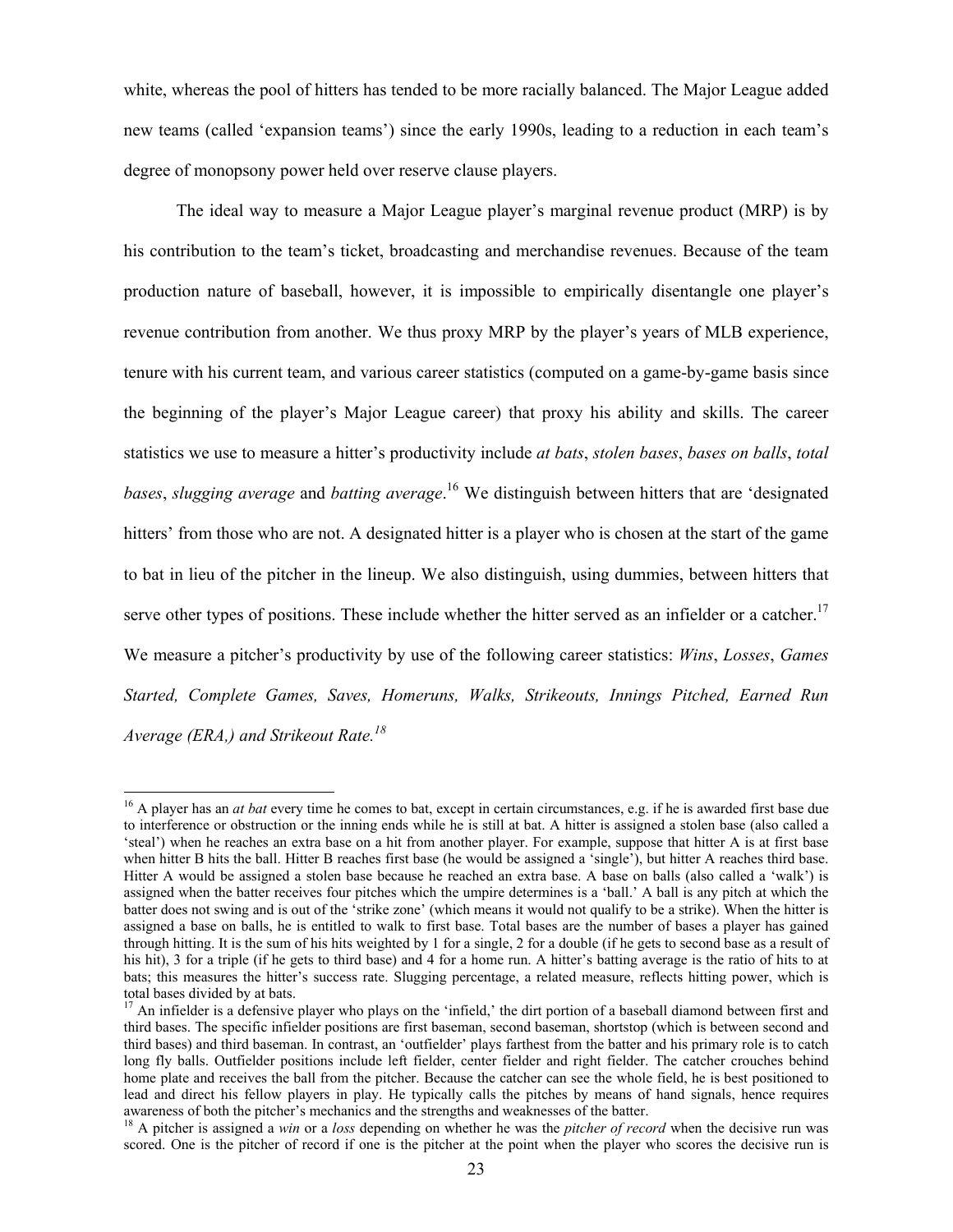#### III. 2 *Empirical Analysis*

Our empirical analysis is set out in Tables 6-10d. Tables 6 and 7 present descriptive statistics for hitters and pitchers, respectively. Our full sample comprises 1093 hitters (549 white, 367 black and 177 Hispanic) and 1204 pitchers (942 white, 127 black and 135 Hispanic). Salary, experience, performance and position data were drawn from the *Lahman Baseball Database* (see: www.baseball1.com) over four seasons - 1992, 1993, 1997 and 1998. The Major League expanded by two teams between 1992 and 1993 and again by two teams between 1997 and 1998. The salary data do not include information about contract length, bonus clauses or endorsements. Salaries for players on the Canadian teams were converted to U.S. dollars. The experience data were used to determine the player's eligibility for free agency and final offer arbitration and the player's race was inferred from inspection of *Topps* baseball cards for all four seasons. For the U.S. teams, metropolitan area population and per-capita income were obtained from the website of the Bureau of Economic Analysis (see: www.bea.gov). For the Canadian teams, similar data were obtained from the Statistics Canada website (see: www.statcan.ca). Per-capita income data for the Canadian cities were converted to U.S. dollars.

It would appear from Table 6 that there are no major differences between the personal and professional characteristics of white hitters, black hitters and Hispanic hitters, nor in the characteristics of the greater metropolitan area in which they play. In terms of career characteristics, however, black hitters record significantly more *At Bats*, *Stolen Bases, Bases on Balls* and *Total Basses* than either white hitters or Hispanic hitters. They are also less likely to play as an infielder

allowed to reach a base. *Games started* is the number of times the pitcher was given the ball to start a game, whereas *games finished* is the number of times the pitcher was throwing on the mound during the final *out* (which is any failed attempt by a hitter to advance to a base). A *shutout* is a game in which one team does not score any runs. A pitcher earns a *save* if he is able to hold a lead for his team at the end of the game. Pitchers who earn saves, called *relievers*, tend not to gain wins, so it is customary to treat saves and wins equally, especially when studying pitcher salaries. Number of *home runs*, which is assumed to be negatively related to salary, is the number of pitches that were hit by batters which were scored as a home run. A pitcher is assigned a *walk*, which is assumed to be negatively related to salary, if he allows a batter to reach base after pitching him four balls. He is assigned a *strikeout* if he pitches three *strikes* (pitched balls counted against the batter, typically swung at and missed or fouled off) in a row. An *inning* is one of nine periods in a MLB game in which each team has a turn at bat; *innings pitched* is the number of such periods when the pitcher was working. *Earned run average* is negatively correlated with the pitcher's ability to prevent the opposing team from scoring. It equals the number of times the pitcher allows a batter to score a *run* (where the batter scores a point by advancing around the bases and reaching home plate safely) x 9, divided by the number of innings pitched. Finally the *strikeout rate* is the percentage of times the pitcher has succeeded in striking a batter out.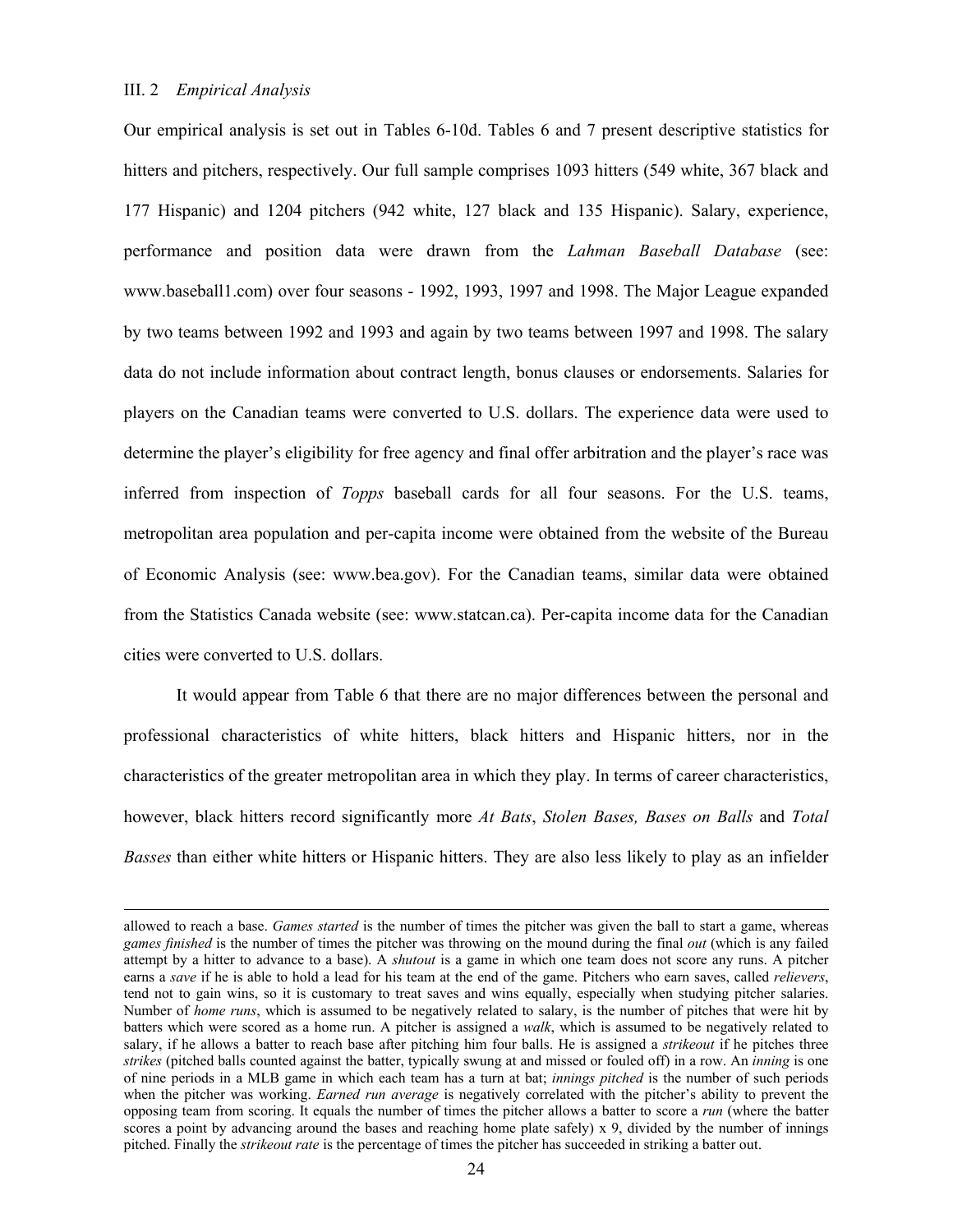or catcher, but more likely to play as an outfielder or designated hitter. Compared to Hispanic hitters, white hitters record significantly more *At Bats*, *Bases on Balls* and *Total Bases*, but significantly fewer *Stolen Bases*. They are also more likely to play as a catcher, but less likely to play as an outfielder or designated hitter.

In Table 7, the domination of white pitchers is immediately apparent. White pitchers are on average older than both black and (especially) Hispanic pitchers. They also enjoy higher average earnings. In terms of career characteristics, white pitchers record significantly higher *Wins*, *Losses*, *Games Started*, *Complete Games*, *Shutouts*, *Saves*, *Homeruns*, *Walks*, *Strikeouts* and *Innings Pitched* than either blacks or Hispanic pitchers, with Hispanic pitchers recording generally lower figures than black pitchers.

To ascertain the level of discrimination across player positions, we need to control for position-specific productivity. In one sense this is straightforward because some measures of offfield productivity (MLB experience and tenure with current team, for example) are common across pitchers and hitters. On-field measures of productivity, however, vary across hitters and pitchers; e.g. runs for hitters and strike-outs for pitchers. Given our objective of ascertaining the extent of racial discrimination *across* job assignments, we need a standardized productivity measure. We thus adopt the following two-stage approach. We first assume that wages reflect productivity as follows:

$$
(35) \qquad \ln w^j = \mathbf{X}_0^j \mathbf{B}_0^j + \mathbf{X}_1 \mathbf{B}_1^j
$$

 $\ln w^j$ ,  $j = (H, P)$ , denotes the log wages of hitters and pitchers respectively,  $X_0^j$  is a vector of 'position-specific' productivity measures (e.g. runs, strike–outs, etc.),  $X_1$  is a vector of 'common' (off-field) productivity measures and other career characteristics, and the **B**'s denote parameter vectors. Our aim is to derive an estimating equation of the form:

$$
(36) \qquad \ln w^j = \mathbf{X}_0 \mathbf{B}_0^j + \mathbf{X}_1 \mathbf{B}_1^j
$$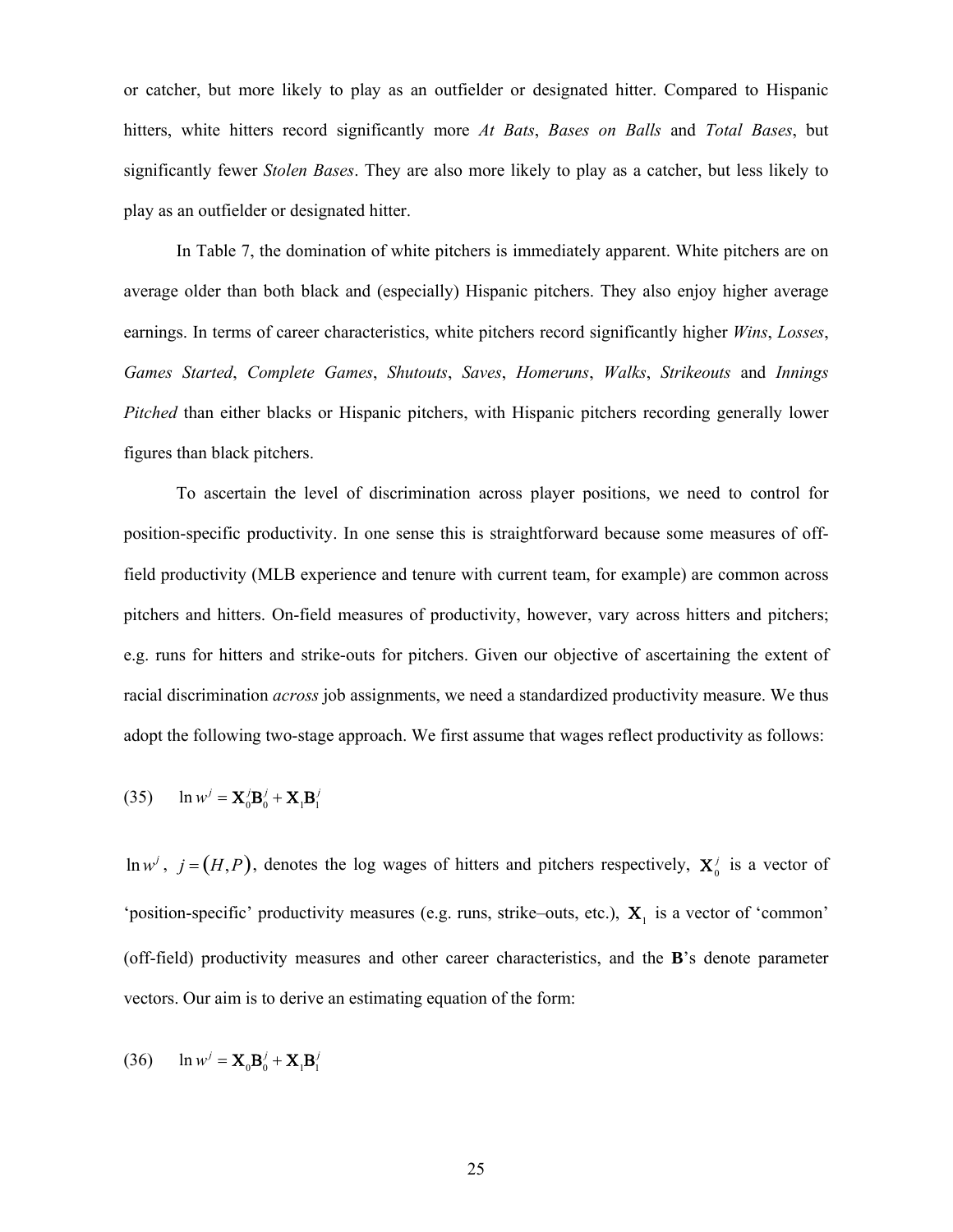where  $\mathbf{X}_{0}$  denotes some standardized (imputed) measure of productivity related to on-field performance. We therefore estimate the following 'first-stage' regressions:

$$
(37) \qquad \ln w^j = \mathbf{X}_0^j \mathbf{A}_0^j
$$

That is, we estimate separate wage regressions for hitters and pitchers on only their respective position specific variables vis. Pitchers - *Starter*; *Wins*; *Losses*; *Games Started*; *Complete Games*; *Shutouts*; *Saves*; *Homeruns*; *Walks*; *Strikeouts*; *Innings Pitched*; *ERA*; and *Strikeout Rate*; Hitters – *At Bat*; *Stolen Bases*; *Bases on Balls*; *Total Bases*; *Slugging Average*; *Batting Average*; *Infielder*; *Outfielder*; *Catcher*; and *Designated Hitter*. We then use the predicted values from these regressions,  $\hat{w} = (\hat{w}^h, \hat{w}^p)$ , as our standardized on-field measure of productivity in a second-stage regression:

$$
(38) \qquad \ln w^j = \hat{w} \mathbf{B}_0^j + \mathbf{X}_1 \mathbf{B}_1^j
$$

Table 8 reports six second-stage regressions with white pitchers, black pitchers, Hispanic pitchers, white hitters, black hitters, and Hispanic hitters being defined as the default race-position category respectively.

The results in Table 8 show strong evidence of cross-, as well as within-, assignment discrimination in MLB. Our estimated coefficients suggest that even after controlling for both onand off-field productivity, white pitchers earn: (i) 16.4 percent more than black pitchers; (ii) 10.6 per cent more than black hitters; and (iii) 9.2 per cent (but only at the 90 per cent level of confidence) more than Hispanic hitters. Hispanic pitchers earn: (i) 17.0 per cent more than black pitchers; (ii) 17.6 per cent more than white hitters; and (iii) 11.2 per cent (but only at the 90 per cent level of confidence) more than black hitters.

We estimated a number of variants of the Table 8 regressions to test our theoretical priors that discrimination increases with heightened customer prejudice, but can decline as labour markets become less competitive. Specifically, we re-estimated the Table 8 regressions for the 'competitive'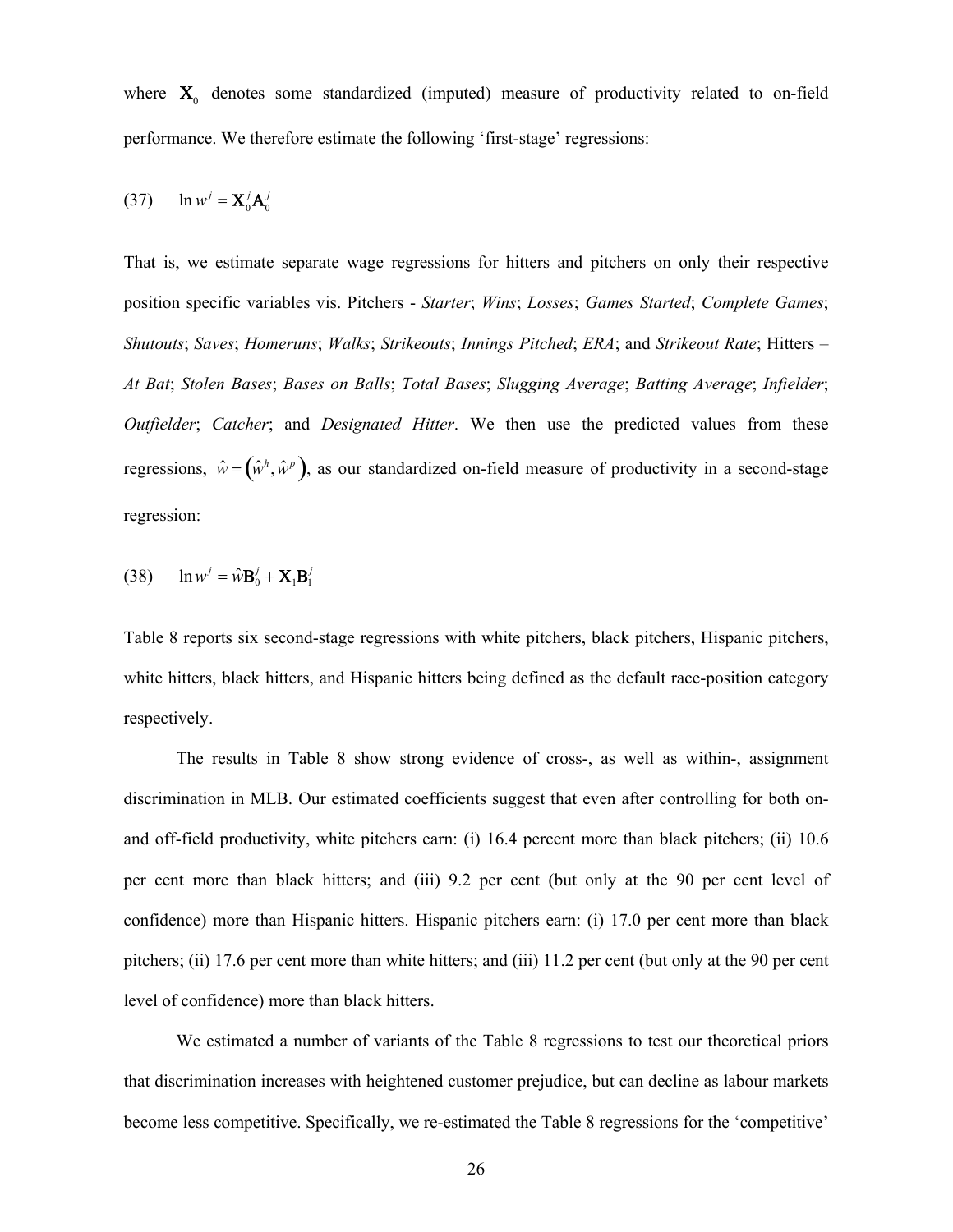and 'non-competitive' MLB markets separately, where the latter is defined as those players subject to the reserve clause or eligible for final offer arbitration. We also estimated separate Table 8 regressions for the 'early' (i.e. 1992 and 1993) and 'latter' (i.e. 1997 and 1998) periods of our data, both for the overall MLB market, and then for the competitive and non-competitive markets separately. Our objective here was to pick up the effects of the expansion in the size of the league, and the subsequent decline in monopsony power, during the 1990's. Finally, we tested for customer discrimination generally, and the predictions from our theoretical and numerical analysis particularly (that within a competitive labour market, an increase in customer prejudice will heighten the amount of wage discrimination across job assignments), by estimating separate Table 8 regressions for all players, 'competitive' players, and 'non-competitive' players, playing for teams located in greater metropolitan areas with above and below average nonwhite populations.

The results of these various regressions (over 80 in total) are available on request. For brevity we report the salient details only. We find discrimination to be generally more evident in the competitive MLB market than in the non-competitive MLB market, and also more evident in the 'latter' (i.e. post-expansion) period of our data than in the 'early' (i.e. 'pre-expansion') period. Breaking the analysis down further, discrimination appears to be more prevalent in the competitive MLB market in the latter period than it is in either the competitive market in the early period or the non-competitive market in the latter period, both of which exhibit more discrimination than the noncompetitive market in the early period. In terms of customer discrimination, we find substantial evidence of discrimination in greater metropolitan areas with below average nonwhite populations, but less compelling evidence in those with above average non-white population. And finally, in terms of the former areas, discrimination appears to be more widespread in the competitive rather than in the non-competitive MLB market. While the standard prediction regarding the relationship between discrimination and monopsony power is that of a positive relationship, our results appear to indicate a generally *negative* relationship. While this may seem counterintuitive, it is certainly consistent with our theoretical model, which is capable of predicting a negative relationship assuming certain parameter restrictions are in place.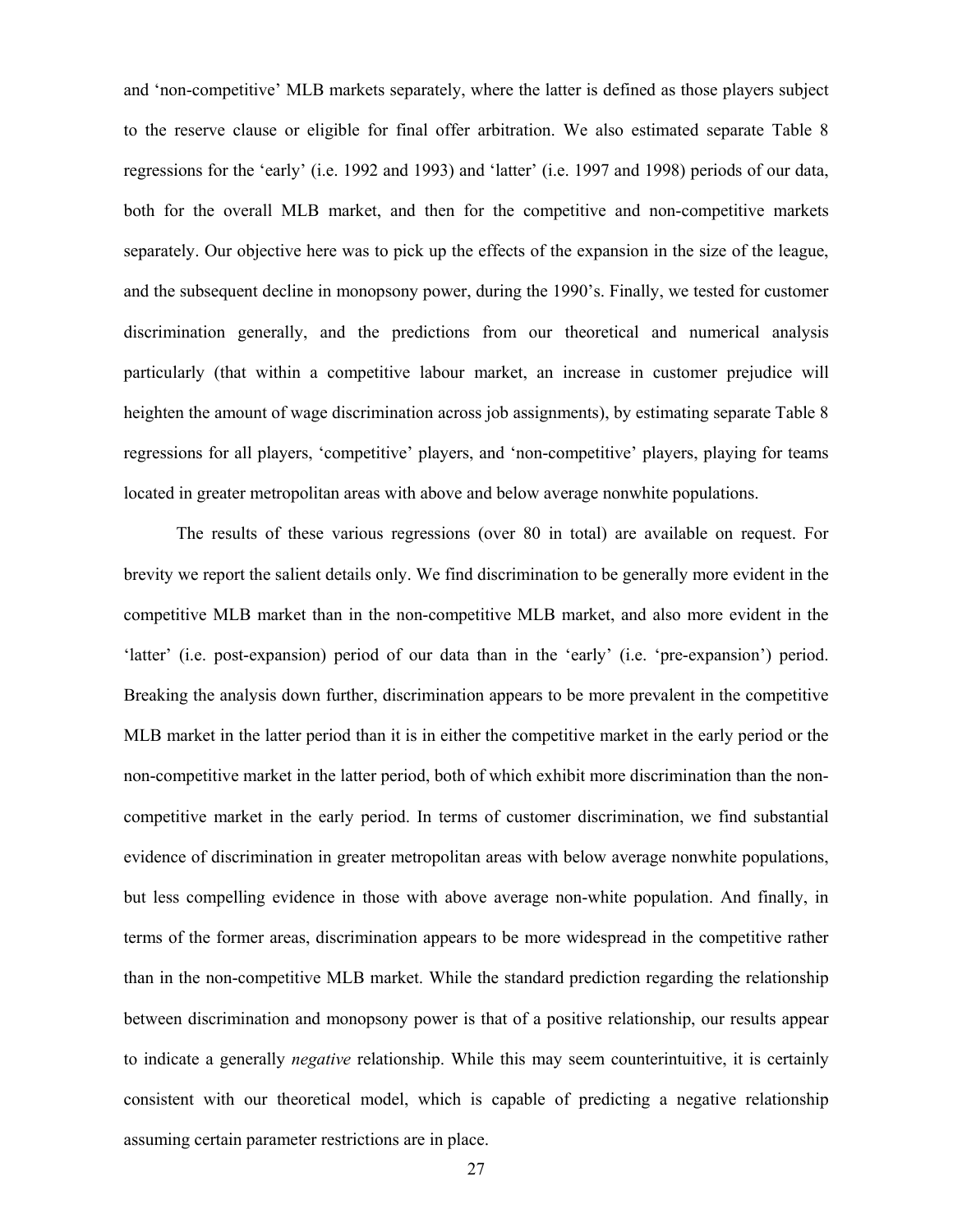In Table 9a and Table 9b we explore our theoretical prior that wage discrimination across player job assignments interacts with productivity differences between white, black and Hispanic hitters and pitchers. We test this prediction by creating a *Relative Productivity* variable that equals the difference between a player's individual productivity and the mean productivity of players in the other racial/position group multiplied by the player's individual productivity. Thus, in Column (1) of Table 9a, where we focus on white pitchers relative to black hitters, our *Relative Productivity* (*White Pitcher:Black Hitter*) variable is defined as: *Individual White Pitcher Productivity* x (*Individual White Pitcher Productivity* - *Mean Black Hitter Productivity*), where productivity is estimated according to the two-stage process outlined in equations (35)-(38).

 There is some tentative evidence from Tables 9a and 9b that relative productivity does affect *ceteris paribus* race-position salary differentials. Whilst white pitcher / black hitter, Hispanic pitcher / black hitter and Hispanic pitcher / white hitter differentials are unaffected by relative productivity, the differential of white pitchers over Hispanic hitters declines, in accordance with our theoretical prior, as the relative productivity of Hispanic hitters rises. Our results for black pitchers are, however, somewhat puzzling. Whilst there are no differences between the salaries of black pitchers and white hitters and black pitchers and Hispanic hitters *ceteris paribus*, the earnings of black pitchers relative to these two groups declines as the relative productivity of black pitchers increases and the relative productivities of Hispanic hitters and white hitters decrease accordingly.

#### III. 3 *Decomposition Analysis*

In this section, we attempt to identify cross-assignment discrimination using another empirical approach. The fact that players of a particular race in a particular position enjoy a wage differential over players of another race in another position could be a reflection of the former group's greater endowment of 'earning characteristics'. White pitchers may, for example, be more productive or have more experience on average than nonwhite (i.e. black or Hispanic) hitters. Alternatively, white pitchers may be better rewarded for the characteristics they do possess, suggesting some form of positive (negative) discrimination from employers towards white pitchers (nonwhite hitters). To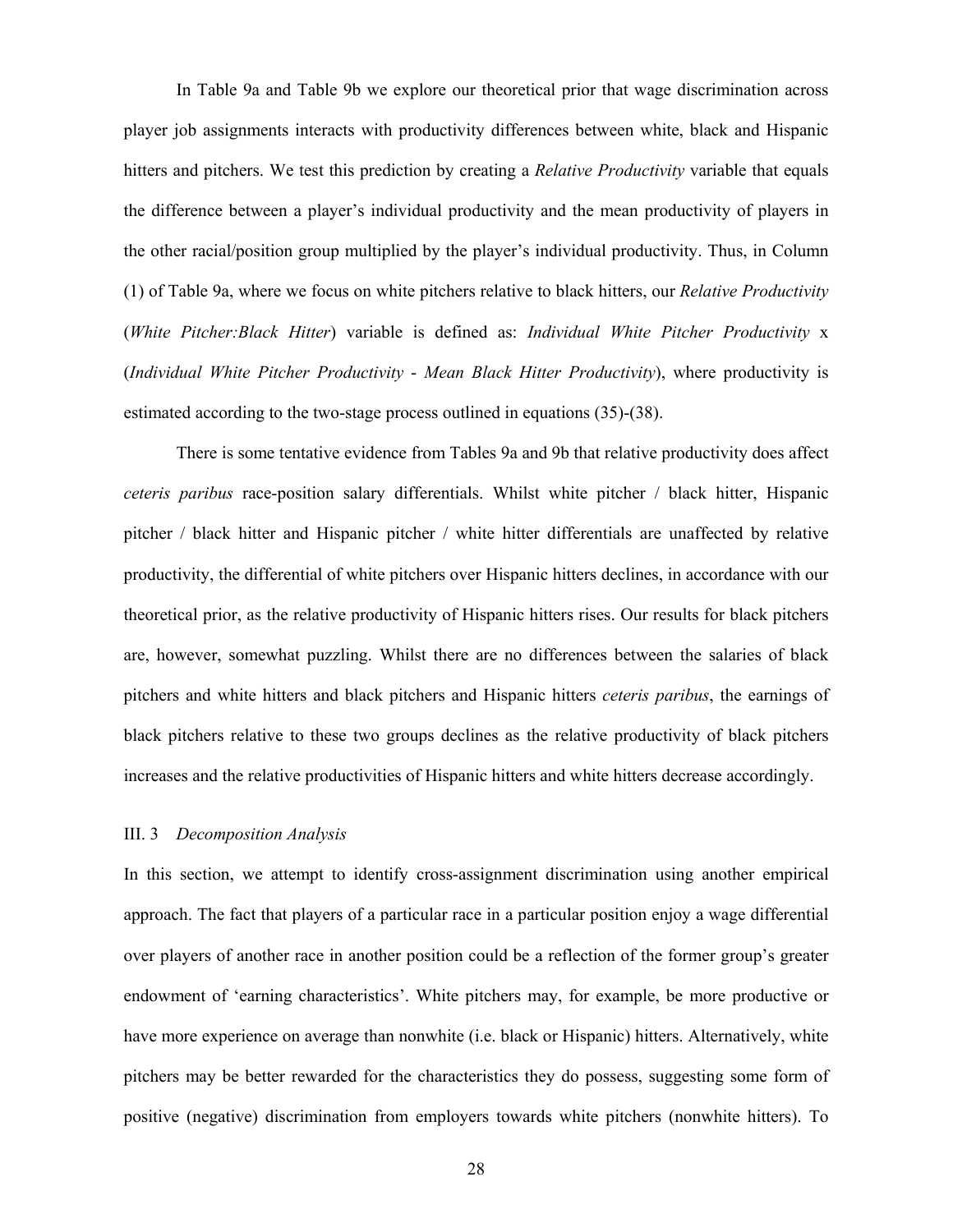address this issue we perform a Blinder-Oaxaca *decomposition* to separate the earnings differential into an 'endowment component', to account for differences in endowments between individuals, and a 'price component', which is usually associated with discrimination.<sup>19</sup>

Recalling equation (35), we write the earnings function of players of race *j* in position *i* as:

$$
(39) \qquad \ln w^{ij} = \mathbf{X}^{ij} \mathbf{B}^{ij} + \varepsilon^{ij}
$$

where  $i = (W, NW)$  and  $j = (H, P)$  denote white and nonwhite and pitchers and hitters respectively, and where  $NW = (B, H)$  denotes black and Hispanic respectively.  $\mathbf{X}^{\textit{ij}} = (\mathbf{X}^{\textit{ij}}_0, \mathbf{X}^{\textit{ij}}_1)$ denotes our vectors of position-specific and common productivity characteristics,  $\mathbf{B}^{ij} = (\mathbf{B}_0^{ij}, \mathbf{B}_1^{ij})$  the corresponding coefficient vectors to be estimated, and  $\varepsilon^{ij}$  some well-behaved error term. Thus, the earnings functions of white pitchers, nonwhite pitchers, white hitters and nonwhite hitters may be denoted:

$$
(40) \qquad \ln w^{WP} = \mathbf{X}^{WP} \mathbf{B}^{WP} + \varepsilon^{WP}
$$

$$
(41) \qquad \ln w^{NWP} = \mathbf{X}^{NWP} \mathbf{B}^{NWP} + \varepsilon^{NWP}
$$

$$
(42) \qquad \ln w^{WH} = \mathbf{X}^{WH} \mathbf{B}^{WH} + \varepsilon^{WH}
$$

-

$$
(43) \qquad \ln w^{NWH} = \mathbf{X}^{NWH} \mathbf{B}^{NWH} + \varepsilon^{NWH}
$$

The Blinder-Oaxaca decomposition divides wage differentials into a part that is 'explained' by group differences in productivity and a residual part that cannot be accounted for by such differences in wage determinants. This latter 'unexplained' component is often used as a measure for discrimination. For example, the predicted average white pitcher/nonwhite hitter (WP-NWH) differential may be represented as:

<sup>&</sup>lt;sup>19</sup> This method of decomposition, initially proposed by Oaxaca (1973) and Blinder (1973), and later generalized by Oaxaca and Ransom (1994), has been applied extensively to discrimination on the basis of gender, race, caste and religion.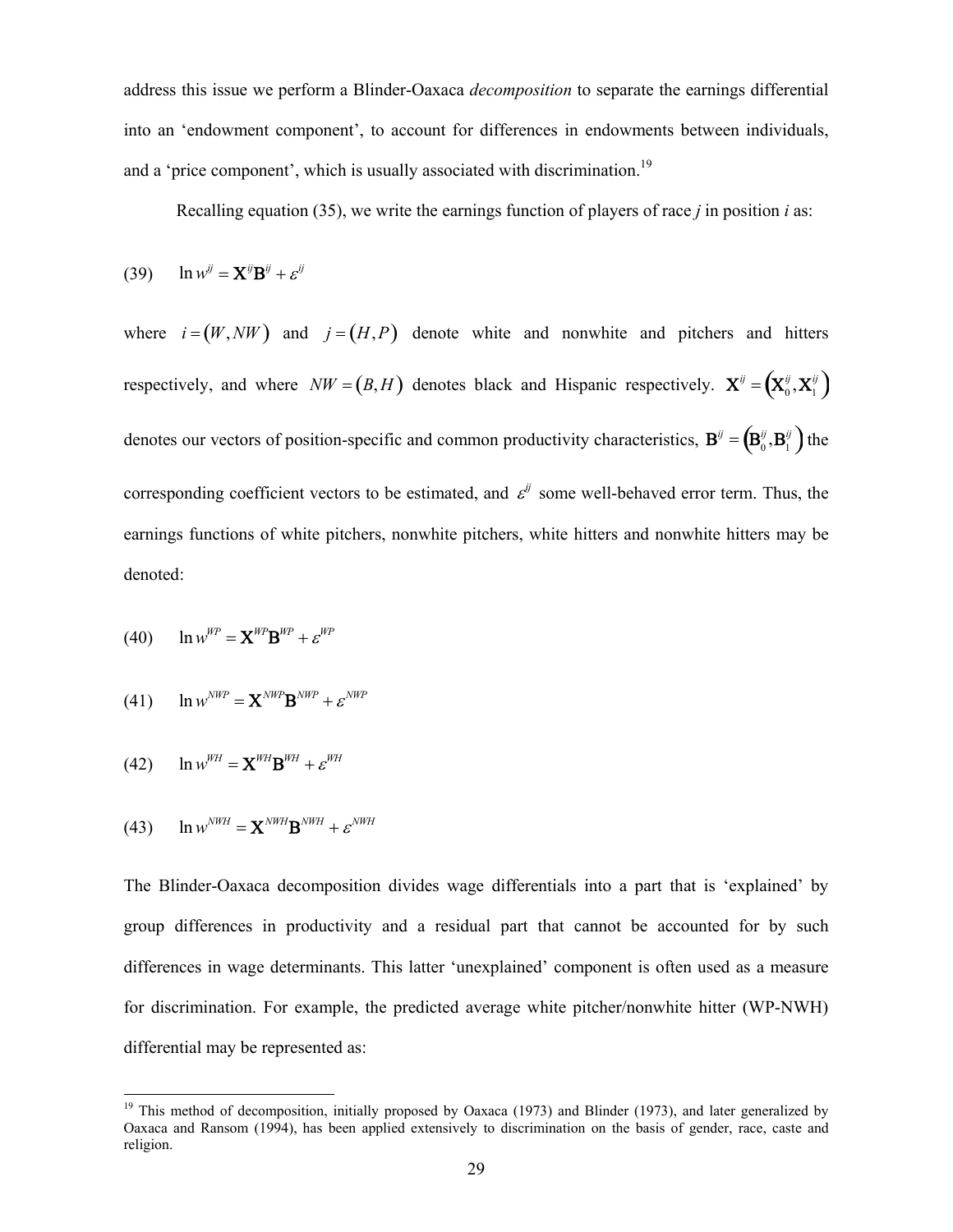$$
\Delta \ln w^{WP-NWH} = \ln w^{WP} - \ln w^{NWH} = \overline{\mathbf{X}}^{WP} \hat{\mathbf{B}}^{WP} - \overline{\mathbf{X}}^{NWH} \hat{\mathbf{B}}^{NWH}
$$
\n
$$
\Rightarrow \qquad \Delta \ln w^{WP-NWH} = \hat{\mathbf{B}}^{NWH} \left( \overline{\mathbf{X}}^{WP} - \overline{\mathbf{X}}^{NWH} \right) + \overline{\mathbf{X}}^{WP} \left( \hat{\mathbf{B}}^{WP} - \hat{\mathbf{B}}^{NWH} \right)
$$

The first term,  $\hat{\mathbf{B}}^{NWH}$   $(\overline{\mathbf{X}}^{WP} - \overline{\mathbf{X}}^{NWH})$ , represents differences in endowments between members of the two groups whilst the second term,  $\bar{\mathbf{X}}^{WP}(\hat{\mathbf{B}}^{WP} - \hat{\mathbf{B}}^{NWH})$ , represents differences in rewards. Note that if the overall differential is negative (i.e.  $\Delta \ln w^{WP-NWH} < 0$ ) but the second term is positive [i.e.  $\bar{\mathbf{X}}^{WP}$   $(\hat{\mathbf{B}}^{WP} - \hat{\mathbf{B}}^{NWH}) > 0$ ], then it would suggest that nonwhite hitters are discriminated against despite earning, on average, more than white hitters - i.e. nonwhite hitters would do even better with the earnings generating function of white pitchers than with their own.

 Specification (44) presumes that the nonwhite hitter wage structure prevails in the absence of discrimination. But this is a matter of debate. Assuming away any feelings of malevolence or benevolence from one group towards the other, then it is equally valid to presume that the white pitcher wage structure prevails, thereby requiring (44) to be re-specified as:

(45) 
$$
\Delta \ln w^{WP-NWH} = \hat{\mathbf{B}}^{WP} \left( \overline{\mathbf{X}}^{WP} - \overline{\mathbf{X}}^{NWH} \right) + \overline{\mathbf{X}}^{NWH} \left( \hat{\mathbf{B}}^{WP} - \hat{\mathbf{B}}^{NWH} \right)
$$

The first and second terms on the right hand side of (45) still represent differences in endowments and rewards respectively, but they will generally differ from those derived from equation  $(44)$ .<sup>20</sup> Many authors concede this ambiguity by simply reporting both decompositions. Some, however, have attempted to confront the issue head-on by hypothesizing the non-discriminatory parameter vector,  $\overline{B}$ , directly.<sup>21</sup> Reimers (1983), for example, proposes using the average coefficients over both groups as an estimate of  $\overline{B}$ . Neumark (1988) advocates using the coefficients from a pooled regression over both groups as an estimate of  $\overline{B}$ . In what follows, we follow the 'hybrid' decomposition technique popularized by Cotton (1988) in which the prevailing non-discriminatory

 $\overline{a}$ 

 $20$  The point that an undervaluation of one group implies an overvaluation of the other is neatly summarized by Cotton (1988, p. 238): '… not only is the group discriminated against undervalued, but the preferred group is overvalued, and the undervaluation of the one subsidizes the overvaluation of the other.'

 $21$  Oaxaca and Ransom (1994) provide an integrative treatment of the various methods.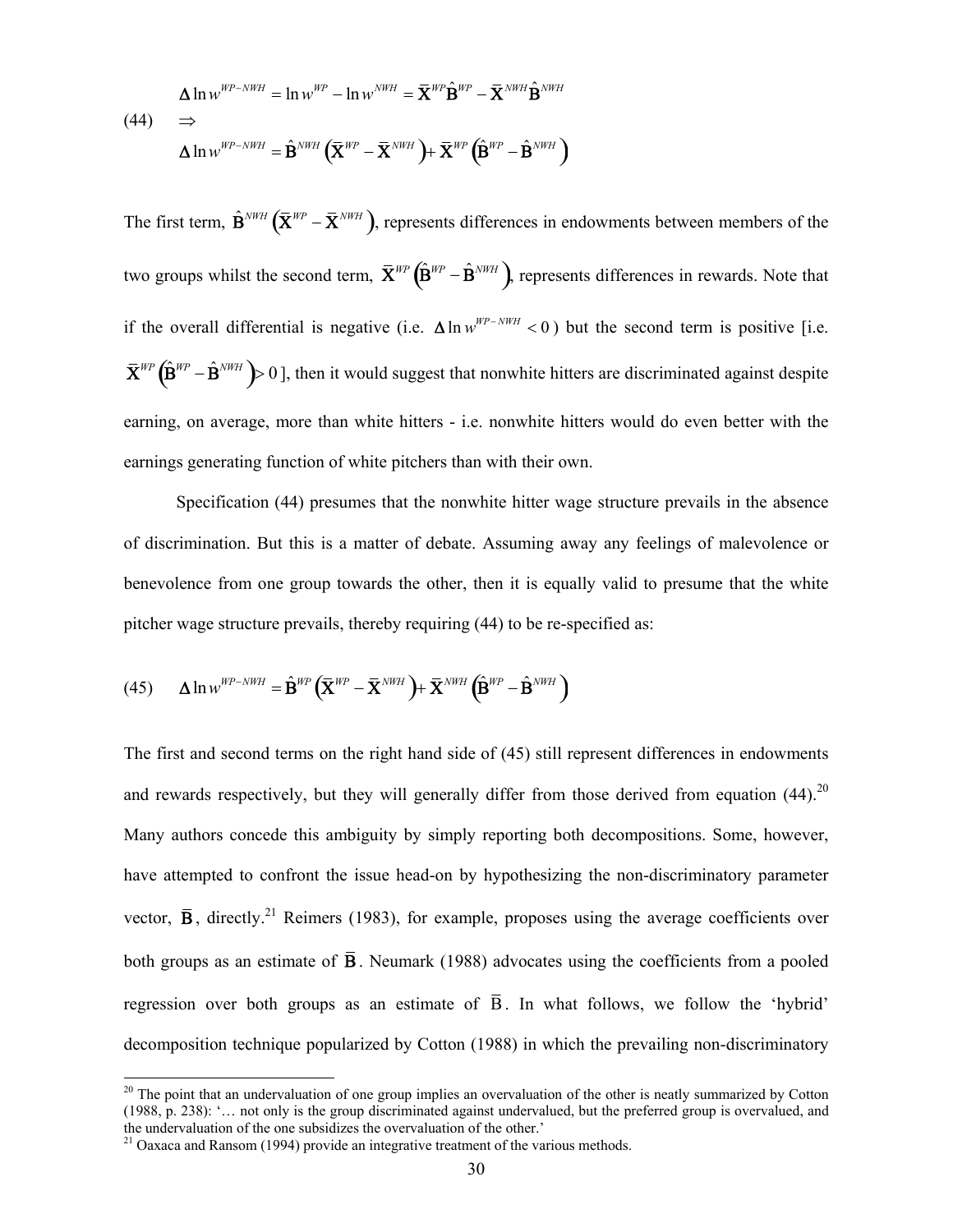wage structure is assumed to be a weighted average of the wage structures of the two groups under consideration:

(46) 
$$
\Delta \ln w^{WP-NWH} = \overline{\mathbf{X}}^{WP} \left( \mathbf{\hat{B}}^{WP} - \overline{\mathbf{B}} \right) + \overline{\mathbf{X}}^{NWH} \left( \overline{\mathbf{B}} - \mathbf{\hat{B}}^{NWH} \right) + \overline{\mathbf{B}} \left( \overline{\mathbf{X}}^{WP} - \overline{\mathbf{X}}^{NWH} \right)
$$

where  $\mathbf{\bar{B}} = \Omega \hat{\mathbf{B}}^{WP} + (1 - \Omega) \hat{\mathbf{B}}^{NWH}$  represents the estimated non-discriminatory parameter vector, with  $\Omega$  denoting the proportion of the sample comprised by white pitchers. The first right-hand term in the decomposition is the overpayment enjoyed by white pitchers, the second term is the underpayment suffered by nonwhite hitters, and the third term is the portion of the wage differential that is explained by differences in endowments. We perform the above three decompositions for the white pitcher/nonwhite hitter and white hitter/nonwhite pitcher differentials, and our results, based on the regressions set out in Table 8, are collected in Tables 10a-10d.

 Considering Table 10a, our regression model implies a positive salary premium for black hitters over white pitchers *ceteris paribus*. The first decomposition, which follows specification (44) in presuming the black hitter wage structure would prevail in the absence of any discrimination, suggests that this premium would be even greater in the absence of discrimination, with discrimination *against* black hitters alleviating the potential differential by some 33 per cent. The second decomposition, which follows specification (45) in presuming that the white pitcher wage structure would prevail in the absence of discrimination, suggests that discrimination against black hitters alleviates the overall potential differential by a somewhat less, but still considerable, 22 percent. The hybrid decomposition, derived from specification (46), echoes the finding that discrimination assuages the potential black hitter wage premium with white pitcher overpayment and black hitter underpayment reducing the potential premium by approximately 9 per cent and 15 percent respectively.

 Table 10b focuses on the white pitcher / Hispanic hitter differential. Our results here imply a positive salary premium for Hispanic hitters over white pitchers *ceteris paribus*. The decomposition of this differential suggests even larger discrimination than that evident in the white pitcher / black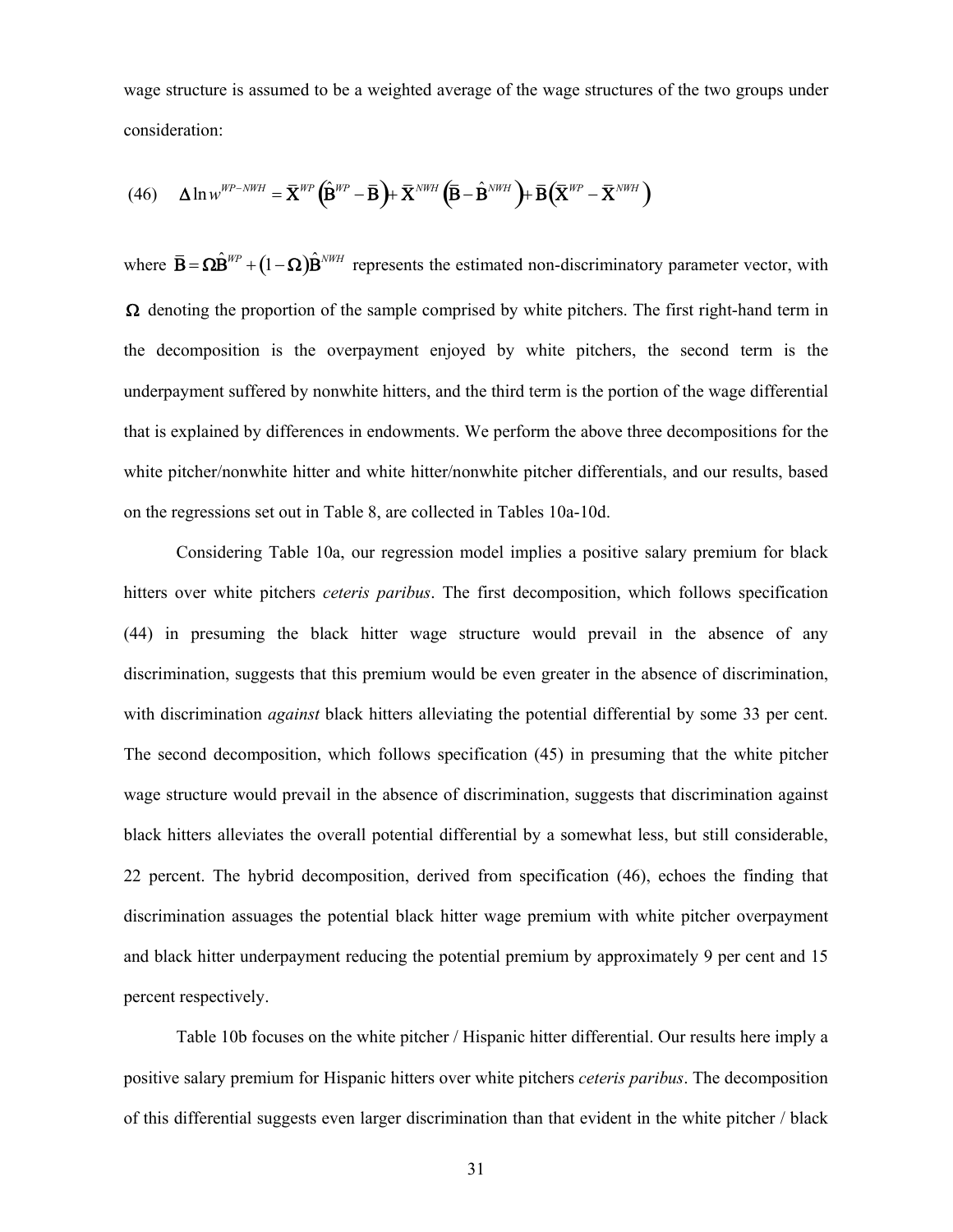hitter differential. Decomposition based on the white pitcher wage structure suggests that discrimination against Hispanic hitters reduces the potential Hispanic hitter premium by over 45 per cent, whilst decomposition based on the Hispanic hitter wage structure puts the figure at 23 per cent. The hybrid decomposition suggests that white pitcher overpayment and Hispanic hitter underpayment offset the potential Hispanic hitter wage premium by approximately 7 per cent and 19 percent respectively.

 Tables 10c and 10d focus on the white hitter / black pitcher and white hitter / Hispanic pitcher decomposition. Both decompositions imply a positive salary premium for white hitters. Table 10c suggests that discrimination plays a relative minor role in the white hitter / black pitcher differential, discrimination *against* white hitters reducing the potential white hitter premium by just over 5 per cent according to the black pitcher wage structure, and just under 2 per cent according to the white hitter wage structure. The hybrid decomposition implies white hitter overpayment and black pitcher underpayment reduce the differential by 1 per cent and 1.5 per cent respectively.

 It would appear that discrimination plays a much more significant role in the white hitter / Hispanic pitcher differential. According to Table 10d, discrimination *against* white hitters reduces the potential differential by 46 per cent according to the Hispanic pitcher wage structure and by 30 per cent according to the white hitter wage structure. The hybrid decomposition suggests that white hitter overpayment and Hispanic pitcher underpayment reduces the potential white hitter premium by 9 per cent and 24 per cent respectively.

# **IV. Concluding Remarks**

In this study, we address a previously un-researched problem in the literature on taste discrimination in pay: Ascertaining the extent to which racial or gender differences in pay across job assignments are attributable to prejudice. Nearly all wage discrimination studies have focused on discrimination within the same job assignment, thus treating whites and nonwhites (or males and females) as perfect substitutes. We extend the theory to the case of discrimination across job assignments where assignments are viewed as distinct inputs. Our theoretical findings underscore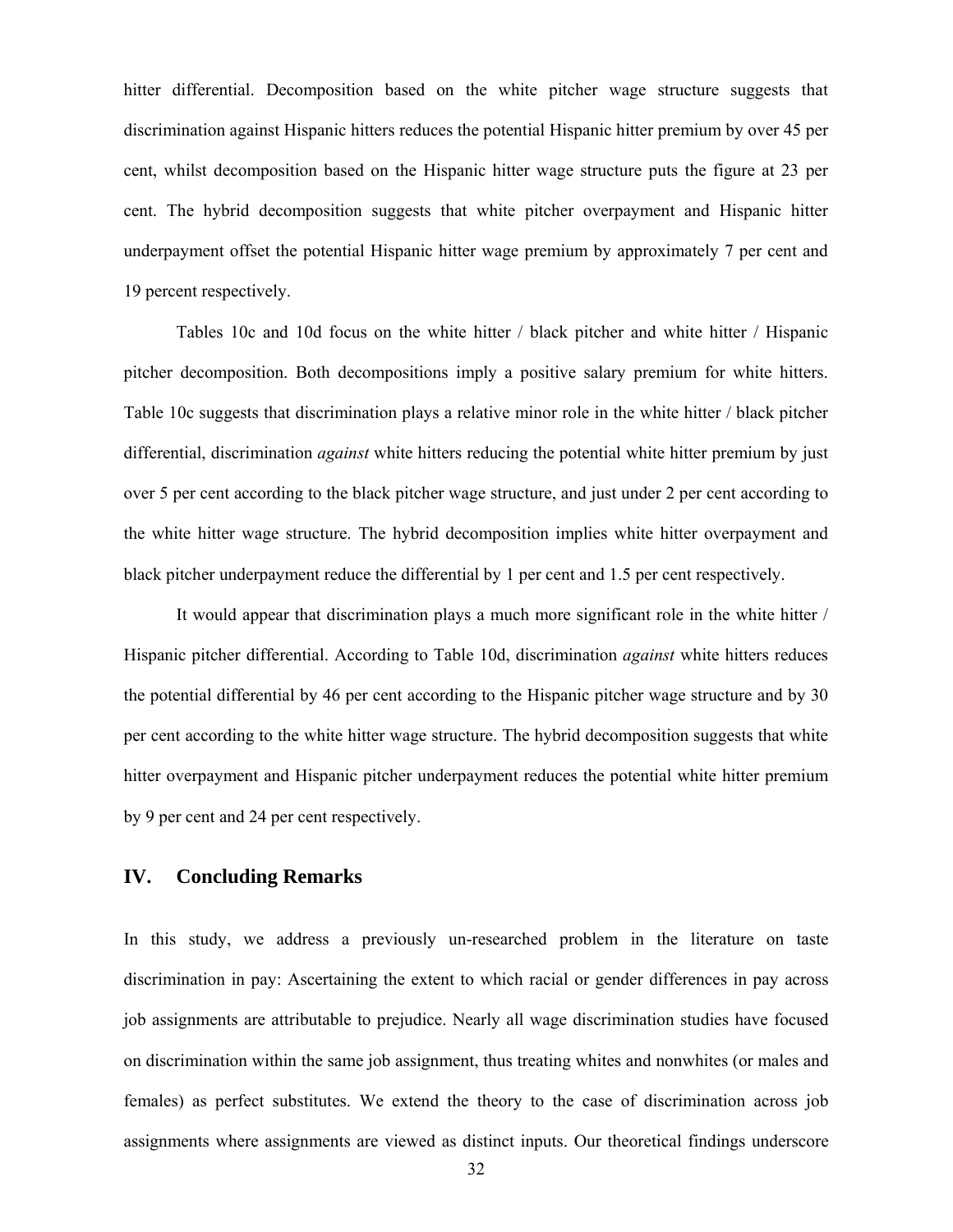the importance of carefully considering the production function when there are productivity differences between majority and minority workers. An important finding from our theoretical analysis is that the magnitude of white/nonwhite productivity differences influences the amount of discrimination. Furthermore, when whites and nonwhites are interrelated in production, race and productivity will interact. This is an important implication, for it means that *whenever* white and nonwhite workers have productivity differences, the researcher should include productivity x race interactions in any empirical specification.

We tested our model using data from Major League Baseball, an industry characterized by complementary job assignments, a history of racial integration and discrimination, and a dual labour market structure. We found convincing evidence of racial differences in pay across player job assignments, even after controlling for a wide array of demographic variables and position-specific productivity. Moreover, we find strong evidence of our theoretical prior that racial pay differentials across assignments are affected by changes in relative productivities.

This study can be seen as making three contributions. First, it extends the traditional theory of 'within-job assignment/occupation' discrimination to the case of discrimination across job assignments/occupations. It was found that when the traditional discrimination model was extended in this manner, novel predictions were obtained. Second, the study extends our understanding of the effects of labour market structure on pay discrimination. Third, we provide several novel empirical methodologies appropriate for the study of cross-assignment discrimination. One potentially fruitful theoretical extension of this work would be a general equilibrium approach in which occupational segregation and wage discrimination are both endogenous. Our theory and empirical strategies are sufficiently general that they can be applied to a wide variety of industries and data sets.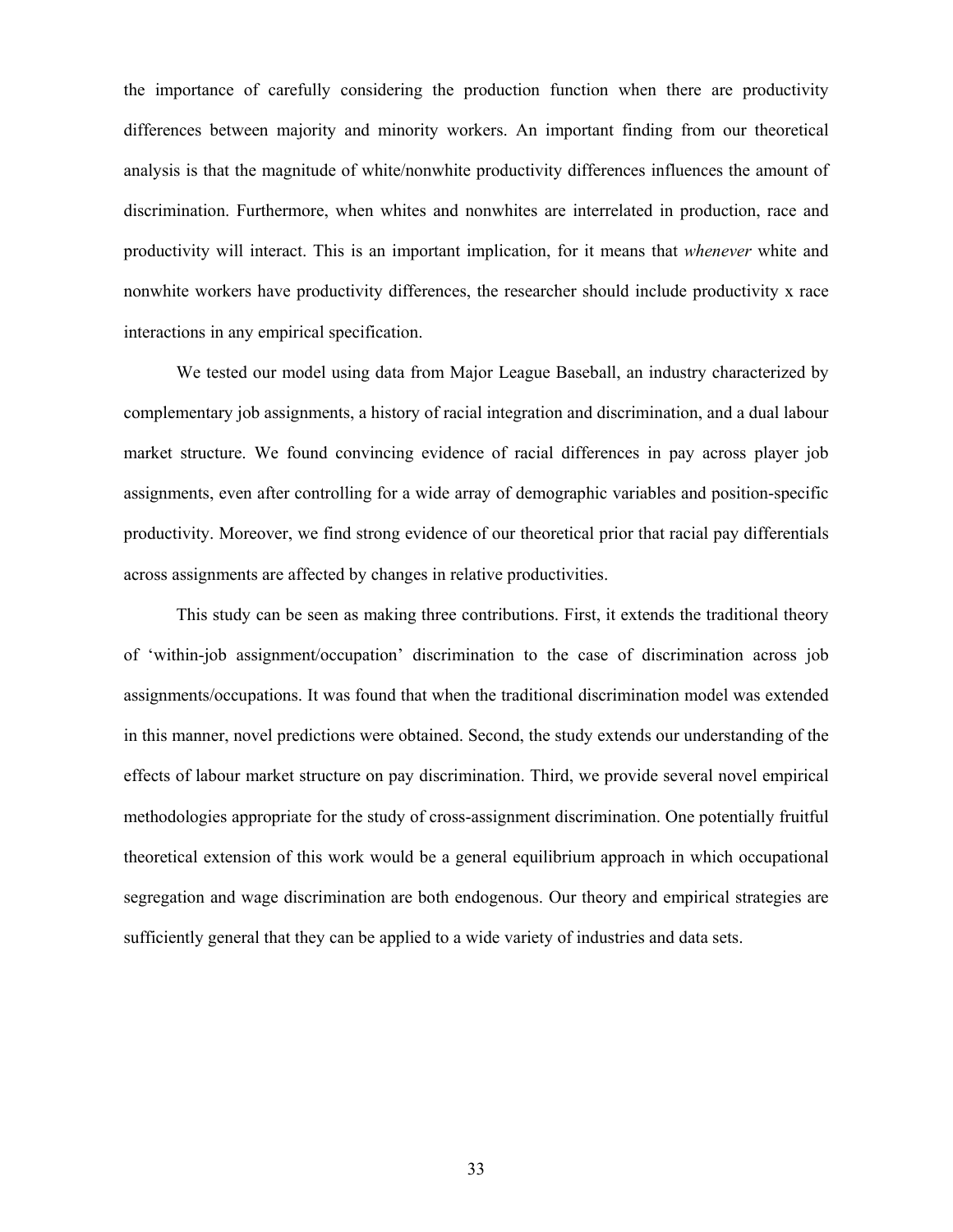#### **References**

Alchian, A. A. and R.A. Kessel. (1962). 'Competition, Monopoly and the Pursuit of Money.' In *Aspects of Labor Economics*. Princeton, NJ: National Bureau of Economic Research, pp. 157-183.

Altonji, J.G. and R.M. Blank (1999). 'Race and Gender in the Labor Market.' In O.A. Ashenfelter and D. Card (Eds.), *Handbook of Labor Economics*, Vol. 3C, Amsterdam: Elsevier, pp. 3143-259.

Arrow, K. J. (1973). 'The Theory of Discrimination.' In O.A. Ashenfelter and A. Rees (Eds.), *Discrimination in Labor Markets*. Princeton NJ: Princeton University Press, pp. 3-33.

Becker, G. S. (1971). *The Economics of Discrimination, Second Edition.* Chicago: University of Chicago Press.

Blinder, A.S. (1973). 'Wage Discrimination: Reduced Form and Structural Estimates.' *Journal of Human Resources*, 2, pp. 8-22.

Bodvarsson, Ö. B. and M. D. Partridge. (2001). 'A Supply and Demand Model of Employer, Customer and Co-worker Discrimination.' *Labour Economics*, 8, June, pp. 389-416.

Borjas, G. J. (1983). 'The Substitutability of Black, Hispanic, and White Labour.' *Economic Inquiry*, 21, January, pp. 93-106.

\_\_\_\_\_\_\_\_\_ (1987). 'Immigrants, Minorities, and Labour Market Competition.' *Industrial and Labour Relations Review*, 40 (3), April, pp. 382-92.

(2008). *Labor Economics*, 4<sup>th</sup> edition. Dubuque, IA: McGraw-Hill Irwin.

Cotton, J. (1988). 'On the Decomposition of Wage Differentials.' *Review of Economics and Statistics*, 70, pp. 236-243.

- Diewert, W. E. (1971). 'An Application of the Shephard Duality Theorem: A Generalized Leontief Production Function.' *Journal of Political Economy*, 79, May/June, pp. 481-507.
- Fujii, E. and J. J. Trapani. (1978). 'On Estimating the Relationship Between Discrimination and Market Structure.' *Southern Economic Journal*, January, 44 (3), pp. 556-567.
- Grant, J.H. and D.S. Hamermesh (1981). 'Labor Market Competition Among Youths, White Women and Others.' *The Review of Economics and Statistics*, 63(3), August, pp. 354-60.
- Grossman, J.B. (1982). 'The Substitutability of Natives and Immigrants in Production.' *The Review of Economics and Statistics*, 64(4), November, pp. 596-603.

Hashimoto, M. and L. Kochin (1980). 'A bias in the statistical effects of discrimination.' *Economic Inquiry*, 8, pp. 478-86.

Kahanec, M. (2006). 'The Substitutability of Labor of Selected Ethnic Groups in the U.S. Labour Market.' *IZA Discussion Paper No. 1945*, January (www.iza.org).

Kahn, L. M. (1991). 'Customer Discrimination and Affirmative Action.' *Economic Inquiry*, 29, July, pp. 555-571.

\_\_\_\_\_\_\_\_\_\_(2000). 'A Level Playing Field? Sports and Discrimination.' In William S. Kern (ed.), *The Economics of Sports*, W.E. Upjohn Institute, Kalamazoo, MI.

Neumark, D. (1988). 'Employers' Discriminatory Behavior and the Estimation of Wage Discrimination.' *The Journal of Human Resources*, 23, pp.279–295.

Oaxaca, R. L. (1973). 'Male-Female Wage Differentials in Urban Labor Markets.' *International Economic Review*, 14, pp. 337-356.

- Oaxaca, R. L. and M. R. Ransom. (1994) 'On Discrimination and the Decomposition of Wage Differentials.' *Journal of Econometrics*, 61(1), pp. 5-21.
- Reimers, C. W. (1983). 'Labor Market Discrimination against Hispanic and Black Men.' *The Review of Economics and Statistics*, 65, pp. 570–579.

Sullivan, D. (1989). 'Monopsony Power in the Market for Nurses.' *Journal of Law and Economics*, 32, October, pp. 135-178.

- Welch, F. (1967). 'Labor-Market Discrimination: An Interpretation of Income Differences in the Rural South.' *Journal of Political Economy*, 75(3), June, pp. 225-40.
- Woolway, M.D. (1997). 'Using an Empirically Estimated Production Function for Major League Baseball to Examine Worker Disincentives Associated with Multi-Year Contracts.' *The American Economist*, 41(2), 77-84.
- Zech, C.E. (1981). 'An Empirical Estimation of a Production Function: The Case of Major League Baseball.' *The American Economist*, 25(2), 19-23.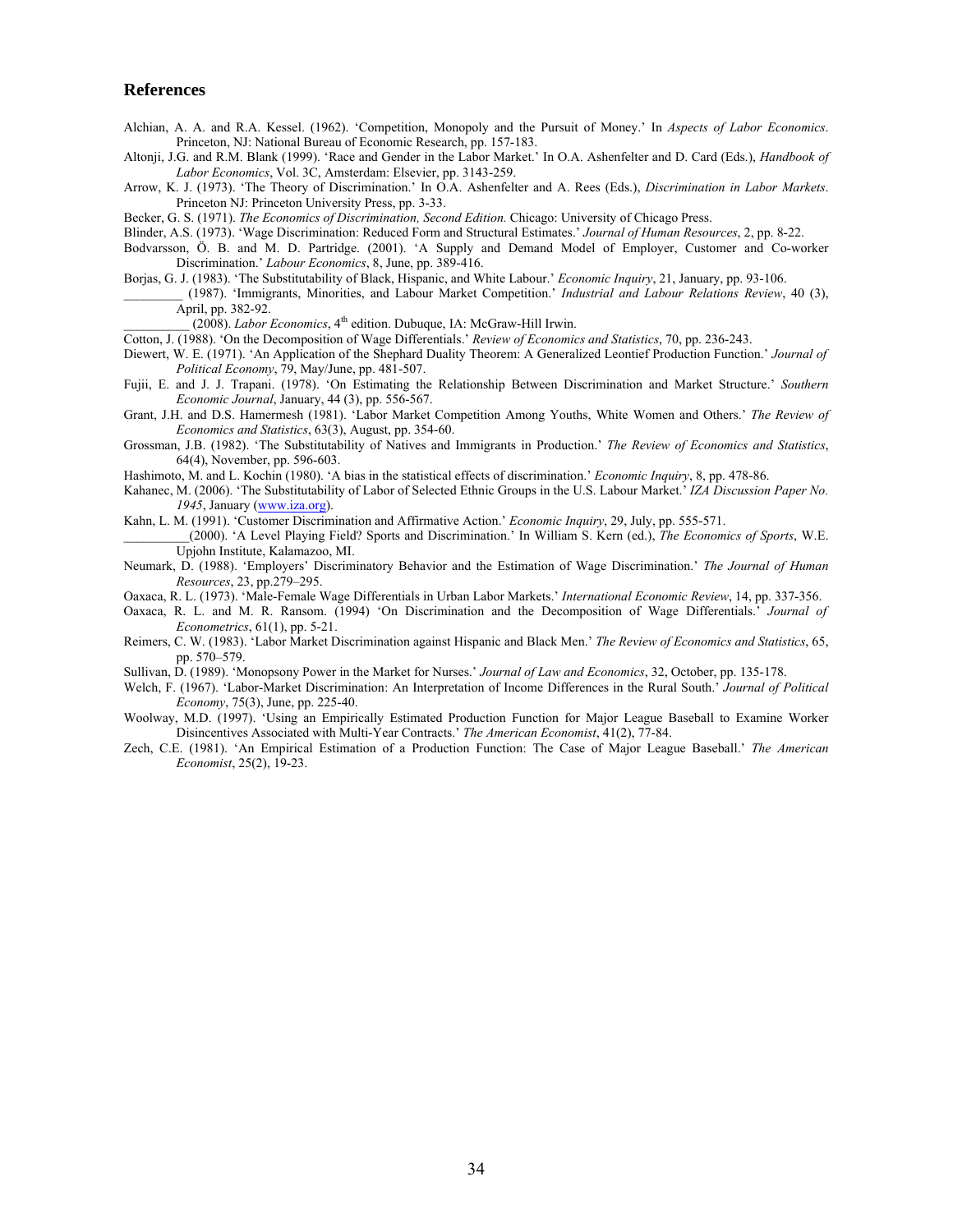*Table 1: The Effects of Prejudice on Discrimination under Perfect Competition* 

| D   | MDC       | <i>MDC</i> | MDC.      | <i>MDC</i> | MDC     | MDC)          | $MDC$ (e=1) | MDC            |
|-----|-----------|------------|-----------|------------|---------|---------------|-------------|----------------|
|     | $(B=0.4)$ | $(B=0.5)$  | $(a=0.4)$ | $(a=0.5)$  | $(2-1)$ | $\alpha$ =1.5 |             | $\epsilon=1.5$ |
| 0.5 | 0.4142    | 0.3705     | 0.4142    | 0.4631     | 0.4142  | 0.3382        | 0.4142      | 0.5073         |
| 0.6 | 0.2910    | 0.2603     | 0.2910    | 0.3253     | 0.2910  | 0.2376        | 0.2910      | 0.3564         |
| 0.7 | 0.1952    | 0.1746     | 0.1952    | 0.2183     | 0.1952  | 0.1594        | 0.1952      | 0.2392         |
| 0.8 | 0.1180    | 0.1006     | 0.1180    | 0.1397     | 0.1180  | 0.0964        | 0.1180      | 0.1446         |
| 0.9 | 0.0541    | 0.0484     | 0.0541    | 0.0648     | 0.0541  | 0.0442        | 0.0541      | 0.0662         |
|     | 0.0000    | 0.0000     | 0.0000    | 0.0000     | 0.0000  | 0.0000        | 0.0000      | 0.0000         |

*Note:* <sup>*i*</sup> All calculations assume values of  $A = 5$ ,  $p = 2$ ,  $F = 10$ . The second and third columns assume values of  $\alpha = 0.4$ ,  $\lambda = 1$  and  $\epsilon = 1$ , the fourth and fifth columns assume values of  $\beta = 0.4$ ,  $\lambda = 1$  and  $\varepsilon = 1$ , the sixth and seventh columns assume values of  $\alpha = 0.4$ ,  $\beta = 0.4$  and  $\varepsilon = 1$ , and the last two *columns assume values of*  $\alpha = 0.4$ ,  $\beta = 0.4$  *and*  $\lambda = 1$ .

*Table 2: The Effects of Prejudice on Employment, Wages and Discrimination* 

| $\bm{\nu}$ to $\bm{\nu}$ , then the throne |          |     |     |      |      |            |
|--------------------------------------------|----------|-----|-----|------|------|------------|
| рA                                         | $\alpha$ |     | D   | M    | λ    | <b>MDC</b> |
| 10                                         | 0.4      | 0.4 | 0.9 | 1.72 | 1.63 | 0.054      |
| 10                                         | 0.4      | 0.4 | 0.8 | 1.67 | 1.49 | 0.118      |
| 10                                         | 0.4      | 0.4 | 0.7 | 1.63 | 1.36 | 0.195      |
| 10                                         | 0.6      | 0.3 | 0.9 | 1.63 | 2.18 | 0.038      |
| 10                                         | 0.6      | 0.3 | 0.8 | 1.53 | 1.93 | 0.083      |
| 10                                         | 0.6      | 0.3 | 0.7 | 1.45 | 1.72 | 0.138      |
| 10                                         | 0.3      | 0.6 | 0.9 | 2.40 | 1.61 | 0.076      |
| 10                                         | 0.3      | 0.6 | 0.8 | 2.34 | 1.48 | 0.167      |
| 10                                         | 0.3      | 0.6 | 0.7 | 2.29 | 1.36 | 0.276      |
|                                            |          |     |     |      |      |            |

*Table 3: The Effects of White / Nonwhite Productivity Differences on Employment, Wages and Discrimination* 

|    | Linprogram, it ages and Discrimination |     |     |       |      |       |
|----|----------------------------------------|-----|-----|-------|------|-------|
| vА | $\alpha$                               |     |     |       |      | MDC   |
| 10 | 0.7                                    | 0.1 | 0.9 | 2.61  | 0.94 | 0.143 |
| 10 | 0.6                                    | 0.2 | 0.9 | 2.25  | 1.23 | 0.094 |
| 10 | 0.5                                    | 0.3 | 0.9 | 1.99  | 1.45 | 0.069 |
| 10 | 0.4                                    | 0.4 | 0.9 | 1.72  | 1.63 | 0.054 |
| 10 | 0.3                                    | 0.5 | 0.9 | 1.48  | 1.82 | 0.042 |
| 10 | 0.2                                    | 0.6 | 0.9 | 1.24  | 2.03 | 0.031 |
| 10 | 0 <sub>1</sub>                         | 0.7 | 09  | 0.915 | 2.30 | 0.02  |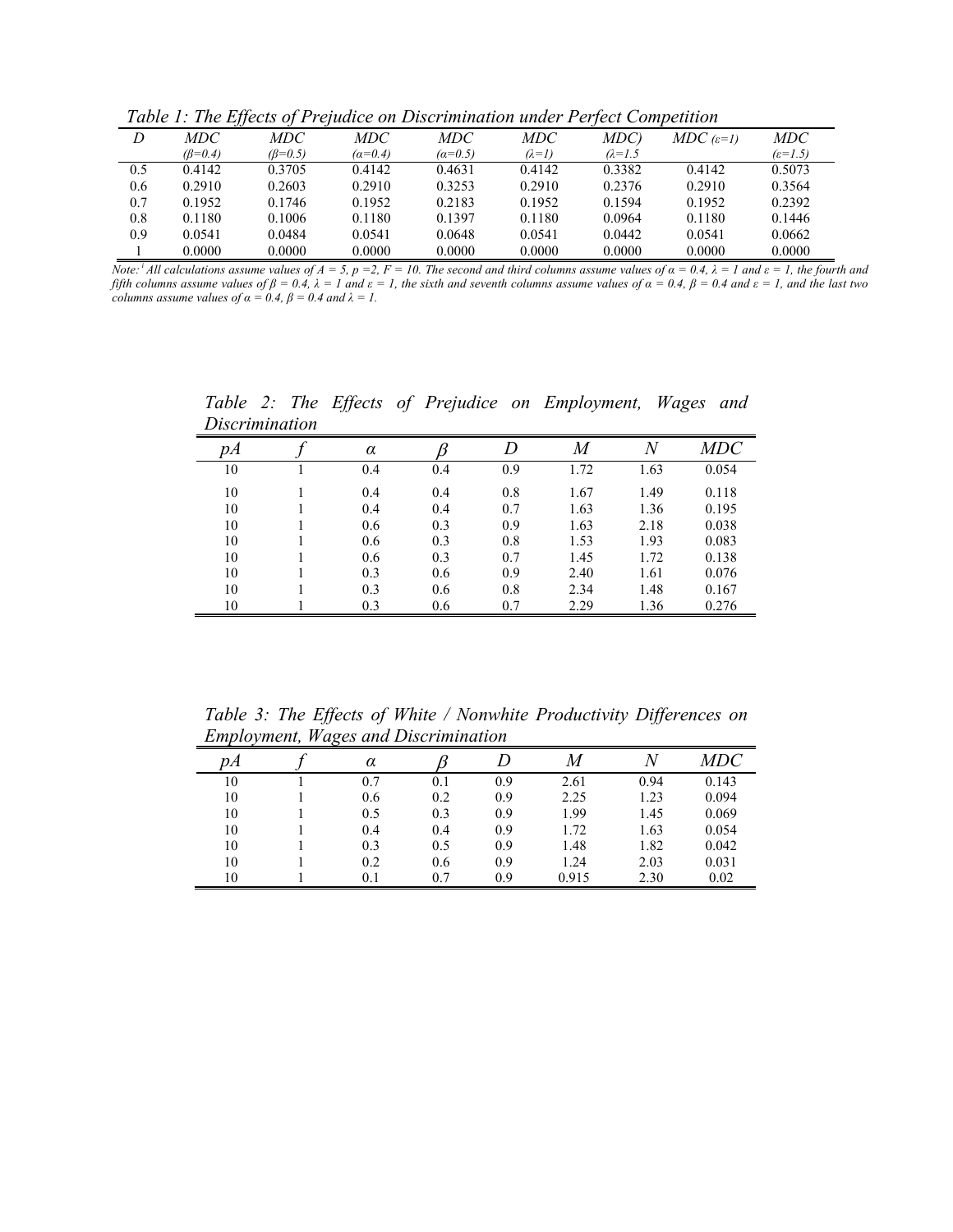|     |       |                |                        | Tubic +. Truge Discrimination fruch monopsony I ower raries |                |
|-----|-------|----------------|------------------------|-------------------------------------------------------------|----------------|
| D   | $p_A$ | IJ             | MDC                    | <i>MDC</i>                                                  | MDC            |
|     |       |                | $\alpha = \beta = 0.4$ | $\alpha = 0.7$ ,                                            | $\alpha = 0.1$ |
|     |       |                |                        | $\beta = 0.1$                                               | $\beta = 0.7$  |
| 0.8 | 10    | $\infty$       | $\Omega$               | $\Omega$                                                    | $\Omega$       |
| 0.8 | 10    | 10             | 0.0205                 | 0.0245                                                      | 0.0172         |
| 0.8 | 10    | 4              | 0.0456                 | 0.0674                                                      | 0.0309         |
| 0.8 | 10    | $\overline{2}$ | 0.0772                 | 0.1477                                                      | 0.0404         |
| 0.8 | 10    |                | 0.1180                 | 0.3123                                                      | 0.0446         |
| 0.8 | 10    | 0.5            | 0.1604                 | 0.5869                                                      | 0.0438         |
| 0.8 | 10    | 0.1            | 0.2249                 | 1.6190                                                      | 0.0383         |
| 0.8 | 10    | 0.04           | 0.2445                 | 1.6477                                                      | 0.0363         |
| 0.8 | 10    | 0.01           | 0.2472                 | 1.6977                                                      | 0.036          |
| 0.8 | 10    | 0.001          | 0.2497                 | 1.7447                                                      | 0.0357         |

*Table 4: Wage Discrimination When Monopsony Power Varies* 

*Table 5: Taste Discrimination When There is Monopsonistic Wage Discrimination* 

| Discrimination |    |                |                        |                  |                |
|----------------|----|----------------|------------------------|------------------|----------------|
| D              | εf | λf             | <i>MDC</i>             | <b>MDC</b>       | <i>MDC</i>     |
|                |    |                | $\alpha = \beta = 0.4$ | $\alpha = 0.7$ , | $\alpha = 0.1$ |
|                |    |                |                        | $\beta = 0.1$    | $\beta = 0.7$  |
| 0.8            |    | 0.5            | 0.1429                 | 0.3695           | 0.0588         |
| 0.8            |    |                | 0.1180                 | 0.3123           | 0.0446         |
| 0.8            |    | $\overline{c}$ | 0.0888                 | 0.2286           | 0.0306         |
| 0.8            |    | 3              | 0.0723                 | 0.1769           | 0.0249         |
| 0.8            |    | 4              | 0.0614                 | 0.1432           | 0.0216         |
| 0.8            |    | 5              | 0.0536                 | 0.1199           | 0.0193         |
| 0.8            |    | 10             | 0.0333                 | 0.0654           | 0.0131         |
| 0.8            |    | 20             | 0.0197                 | 0.0341           | 0.0084         |
| 0.8            |    | 50             | 0.009                  | 0.0141           | 0.0043         |
| 0.8            |    | 100            | 0.005                  | 0.0073           | 0.0025         |

*Note:* <sup>*i</sup> All calculations assume values of*  $A = 5$  *and*  $p = 2$ </sup>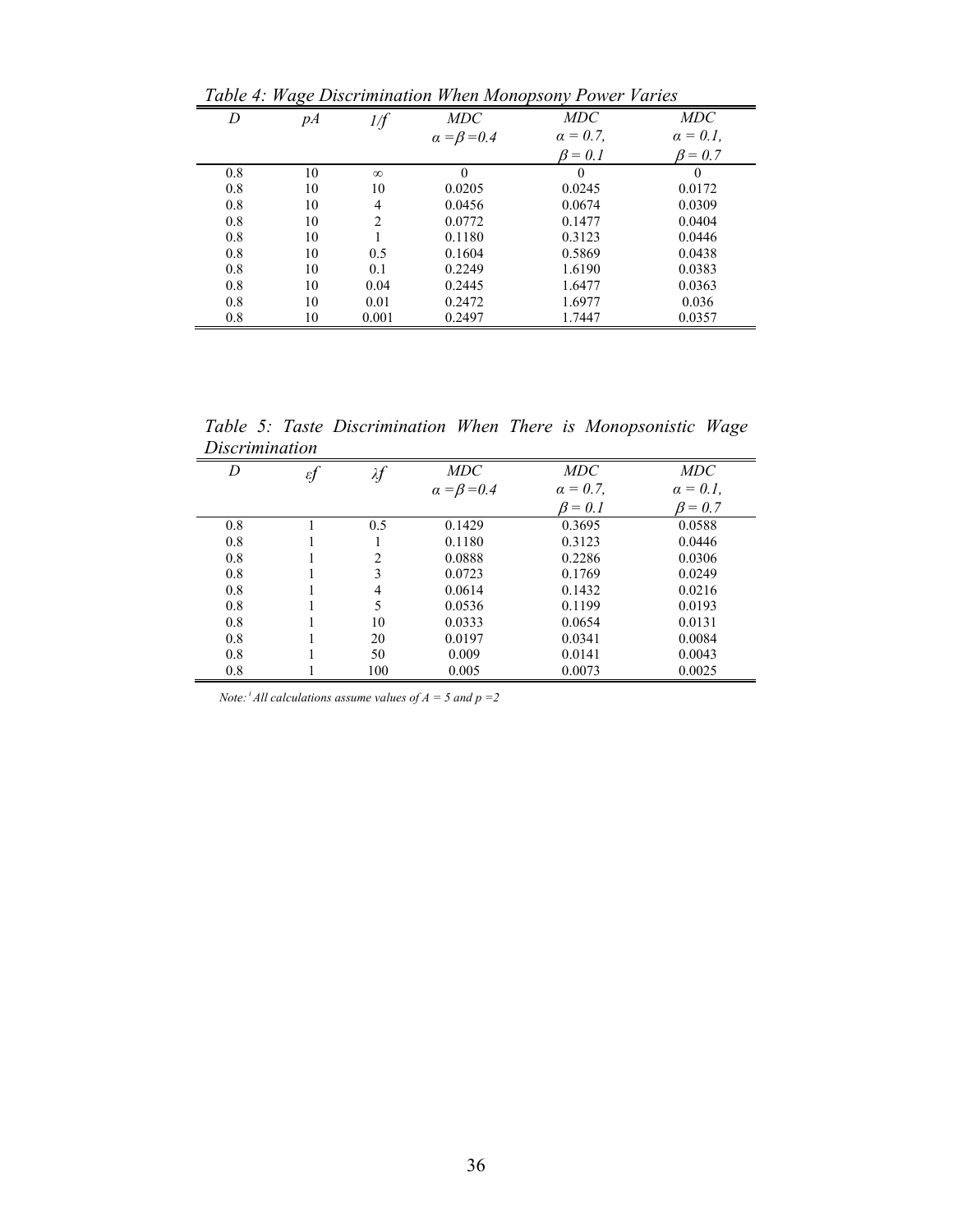|                                      | All       |          | White                    |               | <b>Black</b>      |               | Hispanic       |          |
|--------------------------------------|-----------|----------|--------------------------|---------------|-------------------|---------------|----------------|----------|
| Variable                             | Mean      | Std. Dev | Mean                     | Std. Dev      | Mean              | Std. Dev      | Mean           | Std. Dev |
| <b>Personal Characteristics</b>      |           |          |                          |               |                   |               |                |          |
| Log Annual Salary                    | 13.890    | 1.13     | 13.865                   | 1.10          | 13.938            | 1.13          | 13.866         | 1.22     |
| Age                                  | 30.304    | 3.70     | 30.596                   | 3.49          | 30.488            | 3.95          | 29.023         | 3.55     |
| White                                | 0.502     | 0.500    | $\overline{\phantom{0}}$ | $\frac{1}{2}$ | $\frac{1}{2}$     | $\frac{1}{2}$ | $\overline{a}$ |          |
| <b>Black</b>                         | 0.336     | 0.472    |                          | Ĭ.            |                   |               |                |          |
| Hispanic                             | 0.162     | 0.369    |                          |               |                   |               |                |          |
| <b>Professional Characteristics</b>  |           |          |                          |               |                   |               |                |          |
| <b>MLB</b> Experience                | 7.061     | 3.89     | 7.062                    | 3.87          | 7.223             | 4.07          | 6.723          | 3.55     |
| MLB Experience-Squared               | 64.957    | 69.31    | 64.785                   | 70.06         | 68.684            | 74.23         | 57.763         | 54.59    |
| Tenure with Current Club             | 2.672     | 3.00     | 3.062                    | 3.38          | 2.305             | 2.62          | 2.226          | 2.24     |
| Free Agent                           | 0.600     | 0.49     | 0.598                    | 0.49          | 0.605             | 0.49          | 0.599          | 0.49     |
| Eligible for Final Offer Arbitration | 0.296     | 0.46     | 0.304                    | 0.46          | 0.294             | 0.46          | 0.271          | 0.45     |
| American League                      | 0.514     | 0.50     | 0.521                    | 0.50          | 0.469             | 0.50          | 0.588          | 0.49     |
| National League                      | 0.486     | 0.50     | 0.479                    | 0.50          | 0.057             | 0.23          | 0.124          | 0.33     |
| Canadian Team                        | 0.073     | 0.26     | 0.067                    | 0.25          | 7.223             | 4.07          | 6.723          | 3.55     |
| Performance                          |           |          |                          |               |                   |               |                |          |
| At Bats                              | 2506.414  |          | 2001.58 2419.738         | 1940.51       | 2699.202          | 2198.95       | 2375.525       | 1720.23  |
| <b>Stolen Bases</b>                  | 69.746    | 112.52   | 44.800                   | 72.35         | 111.055           | 157.89        | 61.480         | 69.63    |
| <b>Bases on Balls</b>                | 254.275   | 247.74   | 253.131                  | 233.32        | 285.349           | 293.87        | 193.39         | 161.14   |
| <b>Total Bases</b>                   | 1060.200  |          | 913.52 1016.772          | 880.39        | 1162.845          | 1013.19       | 982.073        | 771.85   |
| <b>Slugging Average</b>              | 0.407     | 0.06     | 0.404                    | 0.06          | 0.416             | 0.06          | 0.397          | 0.07     |
| <b>Batting Average</b>               | 0.267     | 0.03     | 0.264                    | 0.02          | 0.271             | 0.02          | 0.266          | 0.02     |
| Infielder                            | 0.459     | 0.50     | 0.556                    | 0.50          | 0.281             | 0.45          | 0.531          | 0.50     |
| Outfielder                           | 0.383     | 0.49     | 0.217                    | 0.41          | 0.657             | 0.48          | 0.333          | 0.47     |
| Catcher                              | 0.116     | 0.32     | 0.189                    | 0.39          | 0.016             | 0.13          | 0.096          | 0.30     |
| Designated Hitter                    | 0.059     | 0.24     | 0.046                    | 0.21          | 0.079             | 0.27          | 0.056          | 0.23     |
| Greater Metro Area Characteristics   |           |          |                          |               |                   |               |                |          |
| Percentage White                     | 80.507    | 6.89     | 80.938                   | 6.77          | 80.683            | 6.72          | 78.808         | 7.39     |
| Percentage Black                     | 13.273    | 6.58     | 12.959                   | 6.60          | 13.676            | 6.62          | 13.409         | 6.44     |
| Percentage Hispanic                  | 10.621    | 10.65    | 10.719                   | 10.80         | 10.331            | 10.58         | 10.918         | 10.36    |
| Average Annual Income (\$)           | 25562.990 |          | 3789.6525508.570         |               | 3757.99 25551.300 | 3731.59       | 25756.00       | 4016.17  |
| Population <sup>1</sup>              | 5514009   | 4657988  | 5313189                  | 4509095       | 5513759           | 4729589       | 6137413        | 4927354  |
| Year Dummies                         |           |          |                          |               |                   |               |                |          |
| 1992                                 | 0.250     | 0.43     | 0.255                    | 0.44          | 0.243             | 0.43          | 0.249          | 0.43     |
| 1993                                 | 0.235     | 0.42     | 0.248                    | 0.44          | 0.237             | 0.43          | 0.192          | 0.40     |
| 1997                                 | 0.260     | 0.44     | 0.248                    | 0.43          | 0.270             | 0.44          | 0.277          | 0.45     |
| 1998                                 | 0.255     | 0.44     | 0.250                    | 0.43          | 0.251             | 0.43          | 0.282          | 0.45     |
| Sample Size                          | 1093      |          | 549                      |               | 367               |               | 177            |          |

*Table 6: Descriptive Statistics: Hitters* 

*Note: 1. Population denotes the greater metro area population.* 

*Source: All variables except Race and Greater Metro Area Characteristics (GMAC) extracted from the Lahman Baseball Database (Version 5.0, Release Date: Dec. 15, 2002). Race is derived form observed Topps Baseball Cards, years 92, 93, 94, 97, 99 (only years available). GMAC derived from the Statistical Abstract 1997-1999, the BEA, CA1-3, and from Statistical Canada..*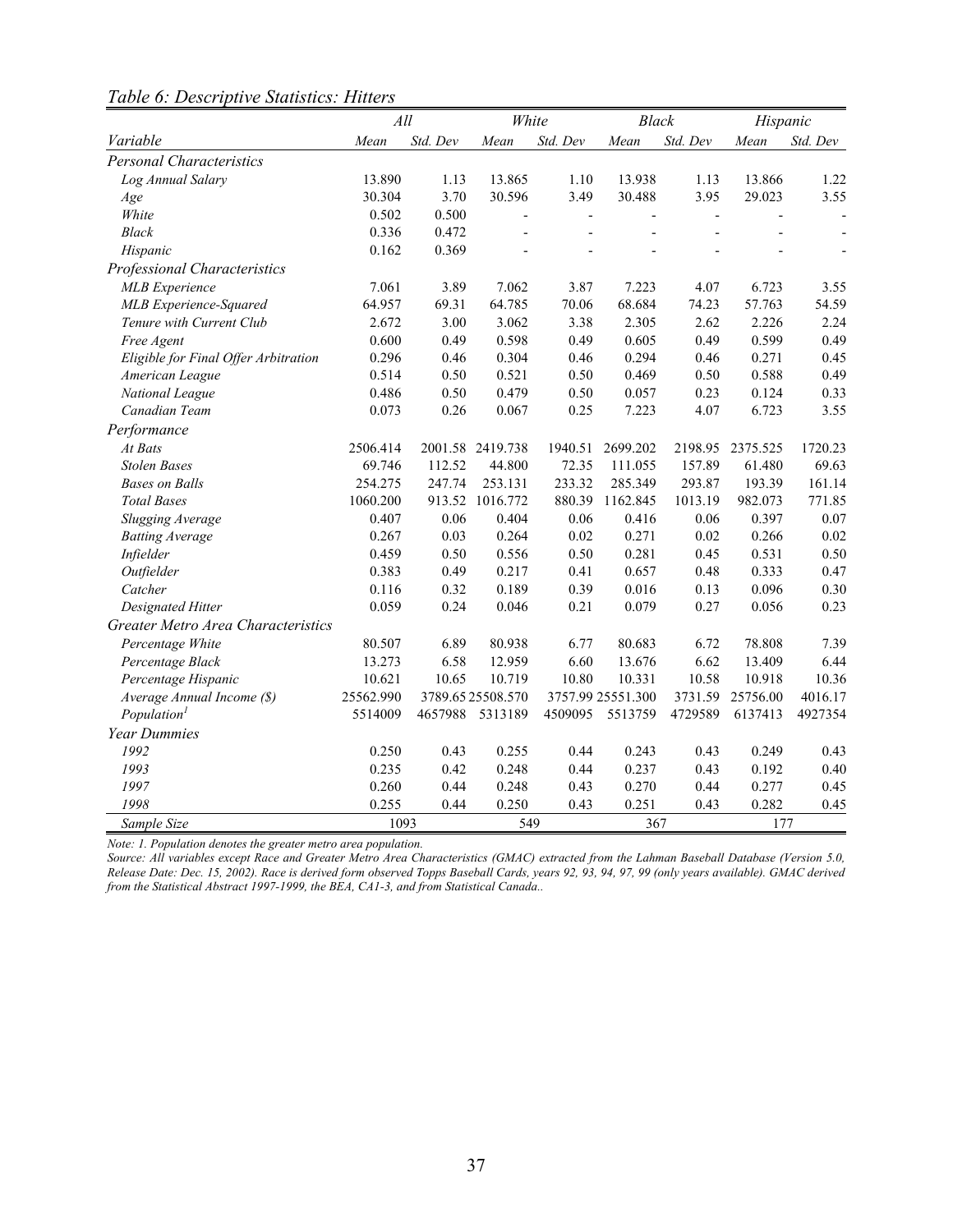|                                      |         | $\mathit{All}$ |                  | White          | <b>Black</b>  |               | Hispanic |                              |
|--------------------------------------|---------|----------------|------------------|----------------|---------------|---------------|----------|------------------------------|
| Variable                             | Mean    | Std. Dev       | Mean             | Std. Dev       | Mean          | Std. Dev      | Mean     | Std. Dev                     |
| <b>Personal Characteristics</b>      |         |                |                  |                |               |               |          |                              |
| Log Annual Salary                    | 13.409  | 1.19           | 13.451           | 1.20           | 13.238        | 1.16          | 13.276   | 1.18                         |
| Age                                  | 29.815  | 4.09           | 30.190           | 4.02           | 29.016        | 4.00          | 27.948   | 4.03                         |
| White                                | 0.782   | 0.41           | $\overline{a}$   | $\frac{1}{2}$  | $\frac{1}{2}$ | $\frac{1}{2}$ |          | $\qquad \qquad \blacksquare$ |
| <b>Black</b>                         | 0.105   | 0.31           |                  | $\overline{a}$ |               | Ĭ.            |          |                              |
| Hispanic                             | 0.162   | 0.37           |                  |                |               |               |          |                              |
| Professional Characteristics         |         |                |                  |                |               |               |          |                              |
| <b>MLB</b> Experience                | 5.988   | 4.20           | 6.158            | 4.20           | 5.772         | 4.49          | 5.000    | 3.75                         |
| MLB Experience-Squared               | 53.468  | 76.64          | 55.562           | 78.38          | 53.331        | 75.31         | 38.985   | 63.34                        |
| Tenure with Current Club             | 1.924   | 2.07           | 1.935            | 2.10           | 1.843         | 1.97          | 1.926    | 1.99                         |
| Free Agent                           | 0.467   | 0.50           | 0.482            | 0.50           | 0.441         | 0.50          | 0.385    | 0.49                         |
| Eligible for Final Offer Arbitration | 0.306   | 0.46           | 0.314            | 0.46           | 0.236         | 0.43          | 0.319    | 0.47                         |
| American League                      | 0.513   | $0.50\,$       | 0.518            | 0.50           | 0.543         | 0.50          | 0.452    | 0.50                         |
| National League                      | 0.487   | 0.50           | 0.475            | 0.50           | 0.528         | 0.50          | 0.556    | 0.50                         |
| Canadian Team                        | 0.069   | 0.25           | 0.063            | 0.24           | 0.055         | 0.23          | 0.126    | 0.33                         |
| Performance                          |         |                |                  |                |               |               |          |                              |
| <b>Starter</b>                       | 0.442   | 0.50           | 0.441            | 0.50           | 0.402         | 0.49          | 0.489    | 0.50                         |
| Wins                                 | 37.446  | 44.33          | 39.007           | 45.27          | 34.386        | 42.41         | 29.430   | 38.34                        |
| Losses                               | 34.179  | 37.05          | 35.904           | 38.37          | 29.236        | 30.11         | 26.785   | 32.12                        |
| <b>Games Started</b>                 | 74.12   | 105.53         | 77.769           | 108.53         | 59.646        | 92.16         | 62.274   | 93.98                        |
| Complete Games                       | 10.15   | 22.24          | 10.981           | 23.33          | 6.433         | 14.87         | 7.844    | 19.65                        |
| <b>Shutouts</b>                      | 2.875   | 6.08           | 3.065            | 6.32           | 1.984         | 4.74          | 2.385    | 5.35                         |
| Saves                                | 19.488  | 51.87          | 20.941           | 52.93          | 19.362        | 62.60         | 9.474    | 26.16                        |
| Homeruns                             | 56.517  | 62.57          | 58.842           | 64.46          | 50.409        | 52.94         | 46.044   | 56.11                        |
| Walks                                | 225.779 | 249.73         | 231.782          | 257.66         | 224.095       | 217.58        | 185.474  | 217.41                       |
| <b>Strikeouts</b>                    | 436.641 | 514.13         | 450.726          | 530.21         | 436.047       | 490.18        | 338.919  | 402.35                       |
| Innings Pitched                      | 627.59  | 702.43         | 655.160          | 720.78         | 558.969       | 620.14        | 499.785  | 627.21                       |
| <b>ERA</b>                           | 4.025   | 0.96           | 3.995            | 0.94           | 4.175         | 1.11          | 4.094    | 0.97                         |
| Strikeout Rate                       | 0.078   | $0.02\,$       | 0.078            | 0.02           | 0.083         | $0.02\,$      | 0.079    | 0.02                         |
| Greater Metro Area Characteristics   |         |                |                  |                |               |               |          |                              |
| Percentage White                     | 80.714  | 6.84           | 80.695           | 6.91           | 80.335        | 6.56          | 81.201   | 6.59                         |
| Percentage Black                     | 13.038  | 6.46           | 12.946           | 6.49           | 14.026        | 6.46          | 12.750   | 6.19                         |
| Percentage Hispanic                  | 10.975  | 10.77          | 10.899           | 10.61          | 10.909        | 10.40         | 11.573   | 12.20                        |
| Average Annual Income (\$)           | 25488.2 |                | 3939.85 25491.51 | 3895.30        | 25852.23      | 3898.44       | 25122.19 | 4271.98                      |
| Population <sup>1</sup>              | 5551948 | 4683875        | 5481401          | 4631793        | 6035905       | 4915887       | 5588930  | 4829139                      |
| Year Dummies                         |         |                |                  |                |               |               |          |                              |
| 1992                                 | 0.221   | 0.42           | 0.236            | 0.42           | 0.189         | 0.39          | 0.148    | 0.36                         |
| 1993                                 | 0.239   | 0.43           | .248             | 0.43           | 0.244         | 0.43          | 0.170    | 0.38                         |
| 1997                                 | 0.264   | 0.44           | .256             | 0.44           | 0.276         | 0.45          | 0.311    | 0.46                         |
| 1998                                 | 0.276   | 0.45           | .260             | 0.44           | 0.291         | 0.46          | 0.370    | 0.48                         |
| Sample Size                          |         | 1204           | 942              |                | 127           |               | 135      |                              |

# *Table 7: Descriptive Statistics: Pitchers*

*Note: 1. Population denotes the greater metro area population.* 

*Source: All variables except Race and Greater Metro Area Characteristics (GMAC) extracted from the Lahman Baseball Database (Version 5.0, Release Date: Dec. 15, 2002). Race is derived form observed Topps Baseball Cards, years 92, 93, 94, 97, 99 (only years available). GMAC derived from the Statistical Abstract 1997-1999, the BEA, CA1-3, and from Statistical Canada*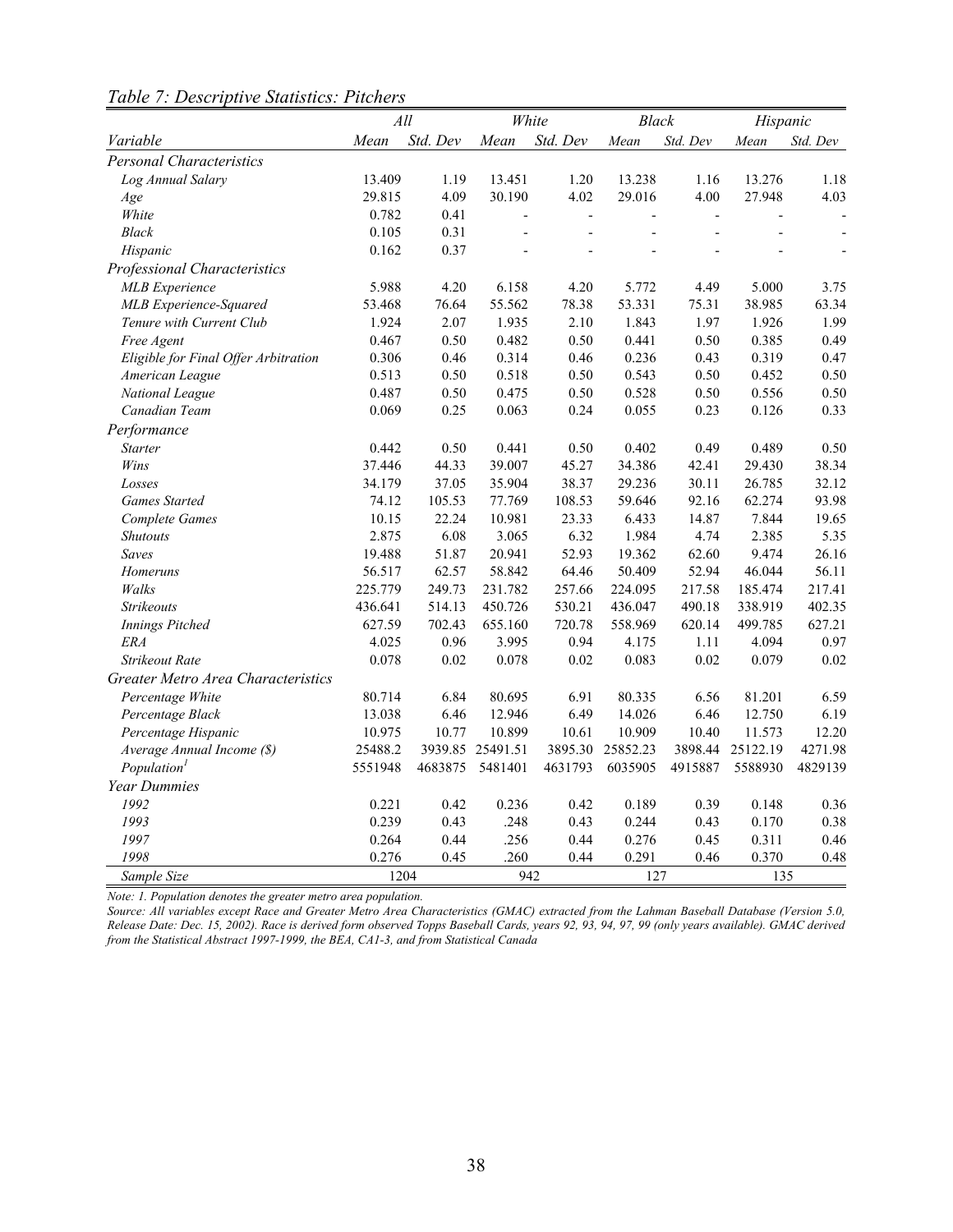# *Table 8: Discrimination Controlling for Position Specific Productivity Dependent Variable: Log Annual Salary*

|                                     | $(1)$ All       |           | $(2)$ All       |           | $(3)$ All          |                | $(4)$ All         |                | $(5)$ All       |                | $(6)$ All          |         |
|-------------------------------------|-----------------|-----------|-----------------|-----------|--------------------|----------------|-------------------|----------------|-----------------|----------------|--------------------|---------|
|                                     | Default - White |           | Default - Black |           | Default - Hispanic |                | $Default - White$ |                | Default - Black |                | Default - Hispanic |         |
|                                     | Pitcher         |           | Pitcher         |           | Pitcher            |                | Hitter            |                | Hitter          |                | Hitter             |         |
|                                     | Coef            | $T$ -Stat | Coef            | $T$ -Stat | Coef               | T-Stat         | Coef              | T-Stat         | Coef            | T-Stat         | Coef               | T-Stat  |
| <b>Imputed Productivity</b>         | 0.863           | 34.05     | 0.863           | 34.05     | 0.863              | 34.05          | 0.863             | 34.05          | 0.863           | 34.05          | 34.05              | 34.05   |
| Race Dummies                        |                 |           |                 |           |                    |                |                   |                |                 |                |                    |         |
| <b>White Pitcher</b>                |                 |           | 0.164           | 2.69      | $-0.005$           | $-0.09$        |                   |                | 0.106           | 2.60           | 0.092              | 1.79    |
| <b>Black Pitcher</b>                | $-0.164$        | $-2.69$   |                 |           | $-0.170$           | $-2.15$        | 0.006             | 0.09           |                 |                | $-0.072$           | $-0.98$ |
| Hispanic Pitcher                    | 0.005           | 0.09      | 0.170           | 2.15      | ×                  | $\blacksquare$ | 0.176             | 2.81           | 0.112           | 1.70           |                    |         |
| <b>White Hitter</b>                 |                 |           | $-0.006$        | $-0.09$   | $-0.176$           | $-2.81$        | $\blacksquare$    | $\blacksquare$ | $-0.064$        | $-1.52$        | $-0.078$           | $-1.46$ |
| <b>Black Hitter</b>                 | $-0.106$        | $-2.70$   |                 |           | $-0.112$           | $-1.70$        | 0.064             | 1.52           | $\blacksquare$  | $\blacksquare$ | $-0.014$           | $-0.25$ |
| Hispanic Hitter                     | $-0.092$        | $-1.79$   | 0.072           | 0.98      |                    |                | 0.078             | 1.46           | 0.014           | 0.25           | $\blacksquare$     |         |
| <b>Professional Characteristics</b> |                 |           |                 |           |                    |                |                   |                |                 |                |                    |         |
| Age                                 | $-0.024$        | $-3.27$   | $-0.024$        | $-3.27$   | $-0.024$           | $-3.27$        | $-0.024$          | $-3.27$        | $-0.024$        | $-3.27$        | $-0.024$           | $-3.27$ |
| <b>MLB</b> Experience               | 0.152           | 3.45      | 0.152           | 3.45      | 0.152              | 3.45           | 0.152             | 3.45           | 0.152           | 3.45           | 0.152              | 3.45    |
| MLB Experience-Squared              | $-0.010$        | $-4.79$   | $-0.010$        | $-4.79$   | $-0.010$           | $-4.79$        | $-0.010$          | $-4.79$        | $-0.010$        | $-4.79$        | $-0.010$           | $-4.79$ |
| Tenure                              | 0.056           | 10.00     | 0.056           | 10.00     | 0.056              | 10.00          | 0.056             | 10.00          | 0.056           | 10.00          | 0.056              | 10.00   |
| Free Agent                          | 0.879           | 6.14      | 0.879           | 6.14      | 0.879              | 6.14           | 0.879             | 6.14           | 0.879           | 6.14           | 0.879              | 6.14    |
| Final Offer Arbitration             | 0.471           | 5.94      | 0.471           | 5.94      | 0.471              | 5.94           | 0.471             | 5.94           | 0.471           | 5.94           | 0.471              | 5.94    |
| American League                     | $-0.006$        | $-0.23$   | $-0.006$        | $-0.23$   | $-0.006$           | $-0.23$        | $-0.006$          | $-0.23$        | $-0.006$        | $-0.23$        | $-0.006$           | $-0.23$ |
| Canadian                            | $-0.022$        | $-0.21$   | $-0.022$        | $-0.21$   | $-0.022$           | $-0.21$        | $-0.022$          | $-0.21$        | $-0.022$        | $-0.21$        | $-0.022$           | $-0.21$ |
| Greater Metro Area Characteristics  |                 |           |                 |           |                    |                |                   |                |                 |                |                    |         |
| Percent White                       | 0.001           | 0.34      | 0.001           | 0.34      | 0.001              | 0.34           | 0.001             | 0.34           | 0.001           | 0.34           | 0.001              | 0.34    |
| <b>Percent Black</b>                | 0.005           | 1.24      | 0.005           | 1.24      | 0.005              | 1.24           | 0.005             | 1.24           | 0.005           | 1.24           | 0.005              | 1.24    |
| Percent Hispanic                    | 0.005           | 3.39      | 0.005           | 3.39      | 0.005              | 3.39           | 0.005             | 3.39           | 0.005           | 3.39           | 0.005              | 3.39    |
| Average Annual Income               | 0.000           | 1.45      | 0.000           | 1.45      | 0.000              | 1.45           | 0.000             | 1.45           | 0.000           | 1.45           | 0.000              | 1.45    |
| Population                          | 0.000           | 0.11      | 0.000           | 0.11      | 0.000              | 0.11           | 0.000             | 0.11           | 0.000           | 0.11           | 0.000              | 0.11    |
| Year Dummies                        |                 |           |                 |           |                    |                |                   |                |                 |                |                    |         |
| 1993                                | 0.051           | 1.31      | 0.051           | 1.31      | 0.051              | 1.31           | 0.051             | 1.31           | 0.051           | 1.31           | 0.051              | 1.31    |
| 1997                                | 0.046           | 0.97      | 0.046           | 0.97      | 0.046              | 0.97           | 0.046             | 0.97           | 0.046           | 0.97           | 0.046              | 0.97    |
| 1998                                | 0.130           | 2.44      | 0.130           | 2.44      | 0.130              | 2.44           | 0.130             | 2.44           | 0.130           | 2.44           | 0.130              | 2.44    |
| Constant                            | 0.994           | 1.63      | 0.830           | 1.37      | 0.100              | 1.65           | 0.824             | 1.34           | 0.888           | 1.44           | 0.902              | 1.48    |
| R-Squared                           | 0.7360          |           | 0.7360          |           | 0.7360             |                | 0.7360            |                | 0.7360          |                | 0.7360             |         |
| F-Statistic                         | 422.35 22, 2274 |           | 422.35 22, 2274 |           | 422.35 22, 2274    |                | 422.35 22, 2274   |                | 422.35 22, 2274 |                | 422.35 22, 2274    |         |
| Root Mean Squared Error             | 0.61289         |           | 0.61289         |           | 0.61289            |                | 0.61289           |                | 0.61289         |                | 0.61289            |         |
| <i><b>Observations</b></i>          | 2297            |           | 2297            |           | 2297               |                | 2297              |                | 2297            |                | 2297               |         |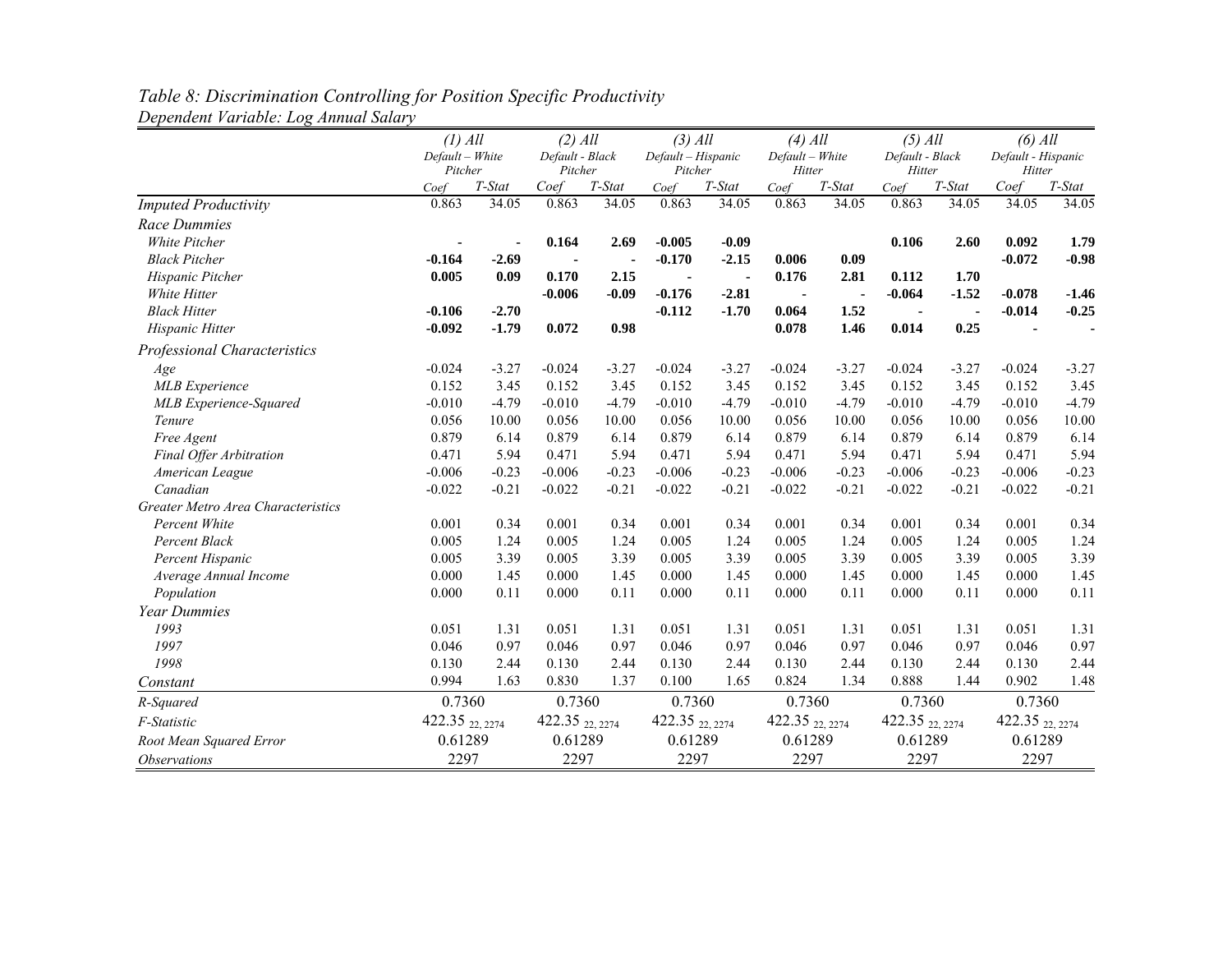|                                    | (1)                                      |         | (2)                                  |         | (3)                                           |         | (4)                                         |         | (5)                                         |                          | (6)                                         |         |
|------------------------------------|------------------------------------------|---------|--------------------------------------|---------|-----------------------------------------------|---------|---------------------------------------------|---------|---------------------------------------------|--------------------------|---------------------------------------------|---------|
|                                    | White Pitchers /<br><b>Black Hitters</b> |         | White Pitchers /<br>Hispanic Hitters |         | <b>Black Pitchers</b><br><b>White Hitters</b> |         | <b>Black Pitchers</b> /<br>Hispanic Hitters |         | Hispanic Pitchers /<br><b>White Hitters</b> |                          | Hispanic Pitchers /<br><b>Black Hitters</b> |         |
|                                    | Coef                                     | T-Stat  | Coef                                 | T-Stat  | Coef                                          | T-Stat  | Coef                                        | T-Stat  | Coef                                        | T-Stat                   | Coef                                        | T-Stat  |
| <b>Imputed Productivity</b>        | 0.894                                    | 18.94   | 0.998                                | 18.13   | 0.882                                         | 17.03   | 0.974                                       | 13.87   | 0.874                                       | 17.32                    | 0.960                                       | 16.49   |
| Race Dummies                       |                                          |         |                                      |         |                                               |         |                                             |         |                                             |                          |                                             |         |
| <b>White Pitcher</b>               | 0.108                                    | 2.63    | 0.102                                | 1.90    |                                               |         |                                             |         |                                             |                          |                                             |         |
| <b>Black Pitcher</b>               |                                          |         |                                      |         | $-0.061$                                      | $-0.92$ | $-0.125$                                    | $-1.68$ |                                             |                          |                                             |         |
| Hispanic Pitcher                   |                                          |         |                                      |         |                                               |         |                                             |         | 0.240                                       | 2.60                     | 0.201                                       | 1.98    |
| Relative Productivity              |                                          |         |                                      |         |                                               |         |                                             |         |                                             |                          |                                             |         |
| White Pitcher: Black Hitter        | $-0.003$                                 | $-0.90$ |                                      |         |                                               |         |                                             |         |                                             |                          |                                             |         |
| White Pitcher: Hispanic Hitter     |                                          |         | $-0.013$                             | $-2.99$ |                                               |         |                                             |         |                                             |                          |                                             |         |
| <b>Black Pitcher: White Hitter</b> |                                          |         |                                      |         | $-0.018$                                      | $-3.85$ |                                             |         |                                             |                          |                                             |         |
| Black Pitcher: Hispanic Hitter     |                                          |         |                                      |         |                                               |         | $-0.018$                                    | $-3.49$ |                                             |                          |                                             |         |
| Hispanic Pitcher: White Hitter     |                                          |         |                                      |         |                                               |         |                                             |         | 0.007                                       | 0.95                     |                                             |         |
| Hispanic Pitcher: Black Hitter     |                                          |         |                                      |         |                                               |         |                                             |         |                                             | $\overline{\phantom{a}}$ | 0.003                                       | 0.50    |
| Constant                           | 0.808                                    | $-0.85$ | $-0.783$                             | $-0.79$ | 0.047                                         | 0.04    | $-3.335$                                    | 2.03    | 0.596                                       | 0.53                     | $-1.285$                                    | $-0.96$ |
| R-Squared                          | 0.7483                                   |         | 0.7632                               |         | 0.7194                                        |         | 0.7837                                      |         | 0.7203                                      |                          | 0.7346                                      |         |
| F-Statistic                        | 323.49 19, 1289                          |         | $315.75_{19,1099}$                   |         | $127.73_{19,656}$                             |         | 99.30 19, 284                               |         | 132.23 $_{19,664}$                          |                          | $105.17_{19,482}$                           |         |
| Root Mean Squared Error            | 0.60484                                  |         | 0.59354                              |         | 0.61113                                       |         | 0.59296                                     |         | 0.61166                                     |                          | 0.61851                                     |         |
| <i><b>Observations</b></i>         | 1309                                     |         | 1119                                 |         | 676                                           |         | 304                                         |         | 684                                         |                          | 502                                         |         |

*Table 9a: Discrimination Controlling for Position Specific Productivity and Relative Productivity (Pitchers – Hitters) Dependent Variable: Log Annual Salary*

*Notes: 1. Other explanatory regressors were those set out in Table 8; 2. 'Relative Productivity' is defined as, e.g., 'White Pitcher: Black Hitter' = Individual White Pitcher Productivity x (Individual White Pitcher Productivity - Mean Black Hitter Productivity).*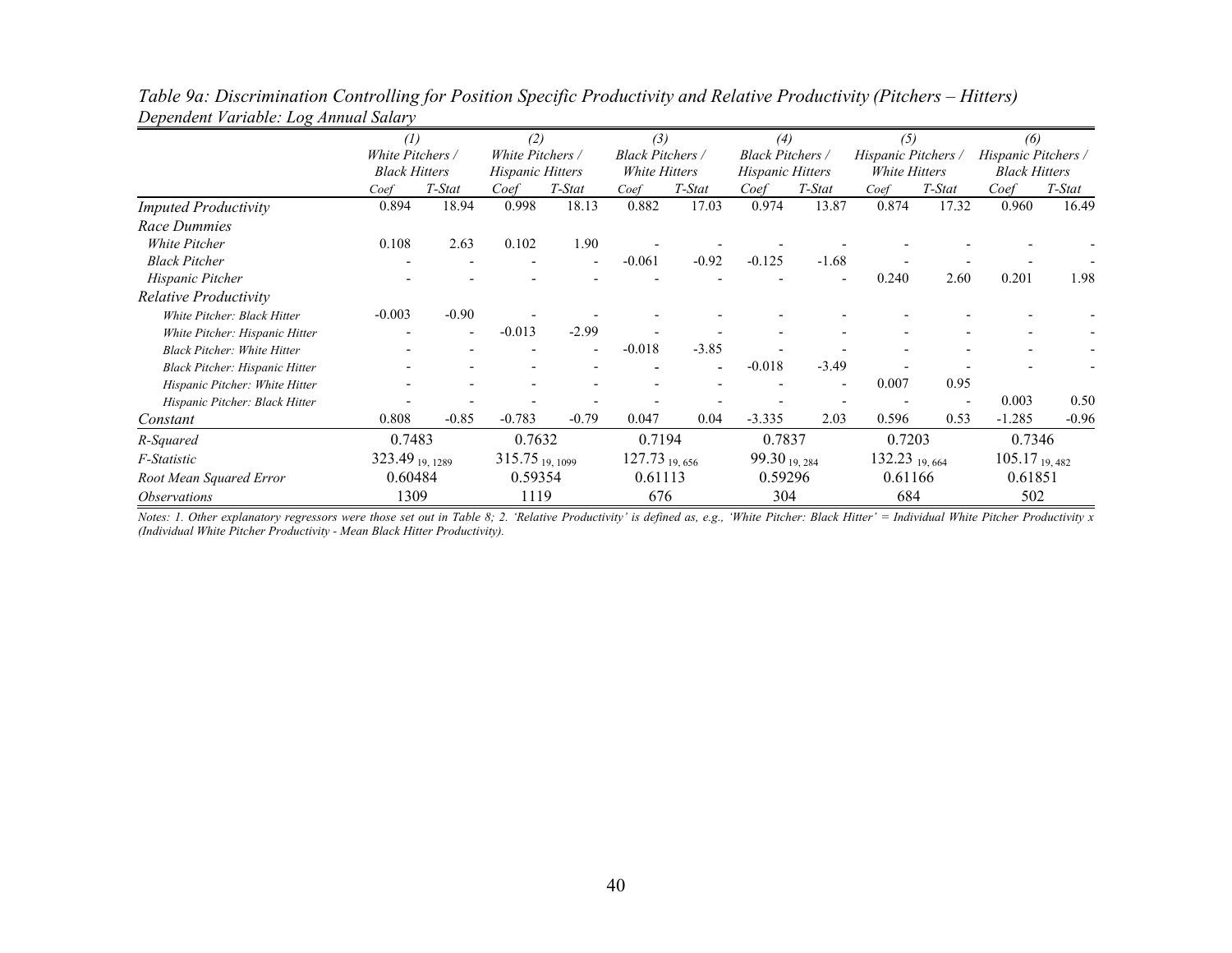|                                    |                       |         |                    |         | (3)                          |         | (4)                    |         | (5)                   |                          | (6)                   |         |
|------------------------------------|-----------------------|---------|--------------------|---------|------------------------------|---------|------------------------|---------|-----------------------|--------------------------|-----------------------|---------|
|                                    | White Hitters / Black |         | White Hitters /    |         | <b>Black Hitters / White</b> |         | <b>Black Hitters</b> / |         | Hispanic Hitters /    |                          | Hispanic Hitters /    |         |
|                                    | Pitchers              |         | Hispanic Pitchers  |         | Pitchers                     |         | Hispanic Pitchers      |         | <b>White Pitchers</b> |                          | <b>Black Pitchers</b> |         |
|                                    | Coef                  | T-Stat  | Coef               | T-Stat  | Coef                         | T-Stat  | Coef                   | T-Stat  | Coef                  | T-Stat                   | Coef                  | T-Stat  |
| <b>Imputed Productivity</b>        | 0.635                 | 10.38   | 0.950              | 10.27   | 0.862                        | 23.55   | 1.012                  | 10.48   | 0.838                 | 22.05                    | 0.730                 | 10.17   |
| Race Dummies                       |                       |         |                    |         |                              |         |                        |         |                       |                          |                       |         |
| <b>White Hitters</b>               | $-0.030$              | $-0.47$ | $-0.189$           | $-2.75$ |                              |         |                        |         |                       |                          |                       |         |
| <b>Black Hitters</b>               |                       |         |                    |         | $-0.109$                     | $-2.57$ | $-0.168$               | $-2.24$ |                       |                          |                       |         |
| Hispanic Hitters                   |                       |         |                    |         |                              |         |                        |         | $-0.137$              | $-2.42$                  | 0.052                 | 0.70    |
| Relative Productivity              |                       |         |                    |         |                              |         |                        |         |                       |                          |                       |         |
| White Hitter: Black Pitcher        | 0.018                 | 4.12    |                    |         |                              |         |                        |         |                       |                          |                       |         |
| White Hitter: Hispanic Pitcher     |                       |         | $-0.005$           | $-0.84$ |                              |         |                        |         |                       |                          |                       |         |
| <b>Black Hitter: White Pitcher</b> |                       |         |                    |         | $-0.000$                     | $-0.11$ |                        |         |                       |                          |                       |         |
| Black Hitter: Hispanic Pitcher     |                       |         |                    |         |                              |         | $-0.004$               | $-0.65$ |                       |                          |                       |         |
| Hispanic Hitter: White Pitcher     |                       |         |                    |         |                              |         |                        |         | 0.007                 | 1.90                     |                       |         |
| Hispanic Hitter: Black Pitcher     |                       |         |                    |         |                              |         |                        |         |                       | $\overline{\phantom{0}}$ | 0.018                 | 3.65    |
| Constant                           | 3.386                 | 2.60    | $-0.211$           | $-0.13$ | 1.346                        | 1.67    | $-1.800$               | $-1.05$ | 1.511                 | 1.82                     | $-0.096$              | $-0.06$ |
| R-Squared                          | 0.7200                |         | 0.7727             |         | 0.7481                       |         | 0.7347                 |         | 0.7620                |                          | 0.7840                |         |
| F-Statistic                        | $132.29_{19,656}$     |         | 132.82 $_{19,664}$ |         | $321.88_{19,1289}$           |         | $104.98_{19.482}$      |         | 309.12 $_{19, 1099}$  |                          | $101.52_{19,284}$     |         |
| Root Mean Squared Error            | 0.61053               |         | 0.61184            |         | 0.60507                      |         | 0.61840                |         | 0.59513               |                          | 0.59260               |         |
| <i><b>Observations</b></i>         | 676                   |         | 684                |         | 1309                         |         | 502                    |         | 1119                  |                          | 304                   |         |

*Table 9b: Discrimination Controlling for Position Specific Productivity and Relative Productivity (Hitters – Pitchers) Dependent Variable: Log Annual Salary*

*Notes: 1. Other explanatory regressors were those set out in Table 8; 2. 'Relative Productivity' is defined as, e.g., 'White Hitter: Black Pitcher = Individual White Hitter Productivity x (Individual White Hitter Productivity - Mean Black Pitcher Productivity).*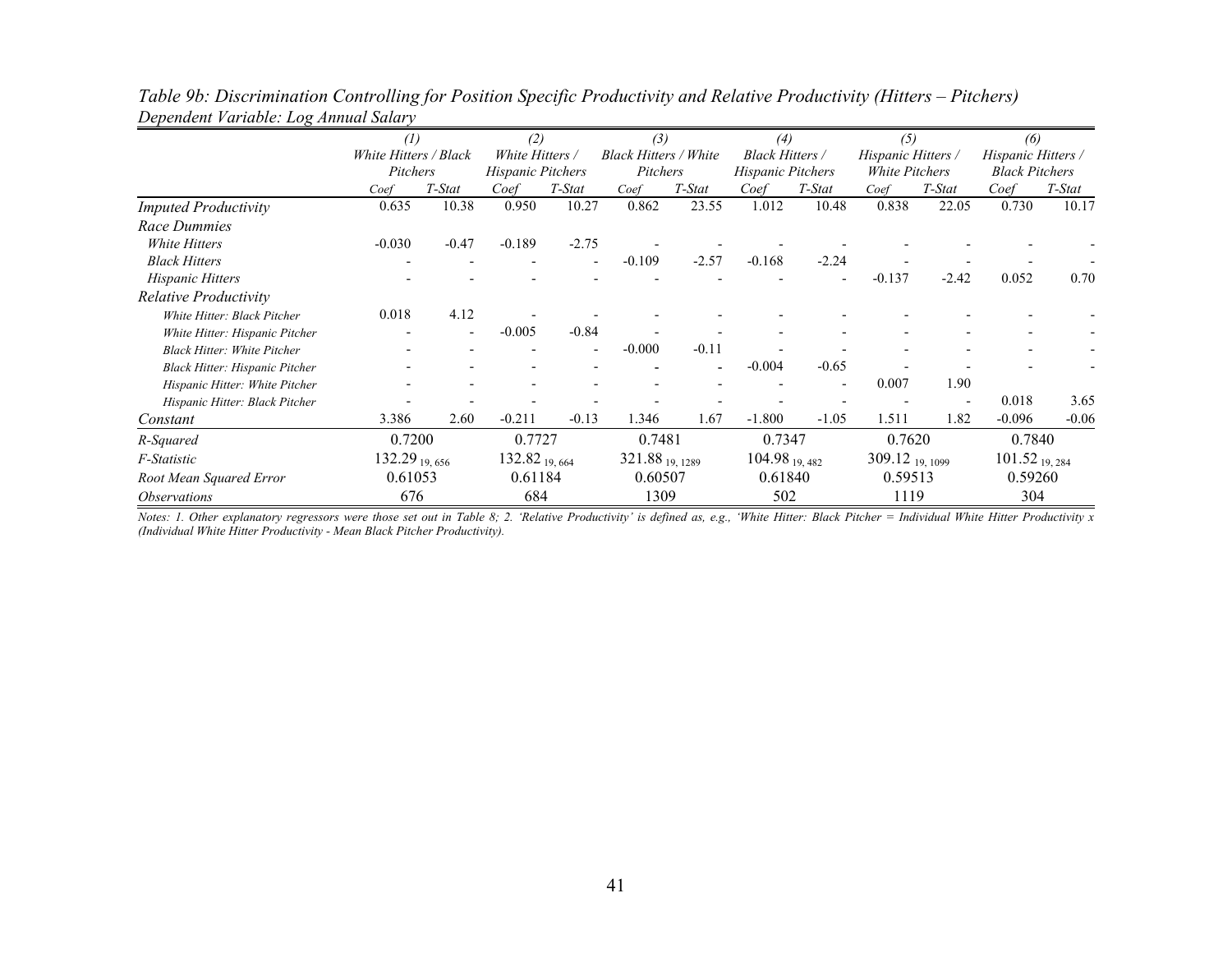|                                                         |                                                                                                                                                                                                                                                               | Coef.    | $\%$     |
|---------------------------------------------------------|---------------------------------------------------------------------------------------------------------------------------------------------------------------------------------------------------------------------------------------------------------------|----------|----------|
| <b>Black Hitter Wage Structure</b><br>Endowment Effect: | $\hat{\mathbf{B}}^{BH}\left(\mathbf{\bar{X}}^{WP}-\mathbf{\bar{X}}^{BH}\right)$                                                                                                                                                                               | $-0.649$ | 133.29   |
| Price Effect:                                           | $\bar{\mathbf{X}}^{W P}$ $(\hat{\mathbf{B}}^{W P} - \hat{\mathbf{B}}^{B H})$                                                                                                                                                                                  | 0.162    | $-33.29$ |
| Total Differential:                                     | $\hat{\mathbf{B}}^{\textit{\tiny BH}}\left(\mathbf{\bar{X}}^{\textit{\tiny WP}}-\mathbf{\bar{X}}^{\textit{\tiny BH}}\right)+\mathbf{\bar{X}}^{\textit{\tiny HP}}\left(\hat{\mathbf{B}}^{\textit{\tiny WP}}-\hat{\mathbf{B}}^{\textit{\tiny BH}}\right)$       | $-0.487$ | 100.00   |
| White Pitcher Wage Structure<br>Endowment Effect:       | $\hat{\mathbf{B}}^{W P} \left( \mathbf{\bar{X}}^{W P} - \mathbf{\bar{X}}^{B H} \right)$                                                                                                                                                                       | $-0.591$ | 121.49   |
| Price Effect:                                           | $\bar{\mathbf{X}}^{BH}(\hat{\mathbf{B}}^{WP}-\hat{\mathbf{B}}^{BH})$                                                                                                                                                                                          | 0.104    | $-21.49$ |
| Total Differential:                                     | $\hat{\mathbf{B}}^{WP}\left(\overline{\mathbf{X}}^{WP}-\overline{\mathbf{X}}^{BH}\right)+\overline{\mathbf{X}}^{BH}\left(\hat{\mathbf{B}}^{WP}-\hat{\mathbf{B}}^{BH}\right)$                                                                                  | $-0.487$ | 100.00   |
| Hybrid Wage Structure<br>White Pitcher Overpayment:     |                                                                                                                                                                                                                                                               | 0.045    | $-9.33$  |
|                                                         | $\bar{\mathbf{X}}^{W P}(\hat{\mathbf{B}}^{W P} - \bar{\mathbf{B}})$                                                                                                                                                                                           |          |          |
| <b>Black Hitter Underpayment:</b>                       | $\bar{\mathbf{X}}^{BH}$ $\left(\mathbf{\bar{B}} - \hat{\mathbf{B}}^{BH}\right)$                                                                                                                                                                               | 0.075    | $-15.47$ |
| Endowment Effect:                                       | $\bar{\mathbf{B}}(\bar{\mathbf{X}}^{WP}-\bar{\mathbf{X}}^{BH})$                                                                                                                                                                                               | $-0.607$ | 124.80   |
| Total Differential:                                     | $\mathbf{\bar{X}}^{_{WP}}\left( \mathbf{\hat{B}}^{_{WP}}-\mathbf{\bar{B}}\right) \!\!+\mathbf{\bar{X}}^{_{BH}}\left( \mathbf{\bar{B}}-\mathbf{\hat{B}}^{_{BH}}\right) \!\!+\mathbf{\bar{B}}\!\left( \mathbf{\bar{X}}^{_{WP}}-\mathbf{\bar{X}}^{_{BH}}\right)$ | $-0.487$ | 100.00   |

*Table 10a: Oaxaca-Cotton Decompositions: White Pitcher / Black Hitter*   $\Delta \ln w^{WP-BH} = \ln w^{WP} - \ln w^{BH}$ 

*Table 10b: Oaxaca-Cotton Decompositions: White Pitcher / Hispanic Hitter*   $\Delta \ln w^{WP-HH} = \ln w^{WP} - \ln w^{HH}$ 

|                                |                                                                                                                                                                                                                              | Coef.    | %        |
|--------------------------------|------------------------------------------------------------------------------------------------------------------------------------------------------------------------------------------------------------------------------|----------|----------|
| Hispanic Hitter Wage Structure |                                                                                                                                                                                                                              |          |          |
| Endowment Effect:              | $\hat{\mathbf{B}}^{HH}\left(\mathbf{\bar{X}}^{WP}-\mathbf{\bar{X}}^{HH}\right)$                                                                                                                                              | $-0.604$ | 145.33   |
| Price Effect:                  | $\bar{\mathbf{X}}^{WP}\left(\hat{\mathbf{B}}^{WP}-\hat{\mathbf{B}}^{HH}\right)$                                                                                                                                              | 0.189    | $-45.33$ |
| Total Differential:            | $\hat{\mathbf{B}}^{HH}\left(\mathbf{\bar{X}}^{WP}-\mathbf{\bar{X}}^{HH}\right)+\mathbf{\bar{X}}^{WP}\left(\mathbf{\hat{B}}^{WP}-\mathbf{\hat{B}}^{HH}\right)$                                                                | $-0.416$ | 100.00   |
| White Pitcher Wage Structure   |                                                                                                                                                                                                                              |          |          |
| Endowment Effect:              | $\hat{\mathbf{B}}^{W P} \left( \overline{\mathbf{X}}^{W P} - \overline{\mathbf{X}}^{H H} \right)$                                                                                                                            | $-0.512$ | 123.12   |
| Price Effect:                  | $\bar{\mathbf{X}}^{HH}\left(\hat{\mathbf{B}}^{WP}-\hat{\mathbf{B}}^{HH}\right)$                                                                                                                                              | 0.096    | $-23.12$ |
| Total Differential:            | $\hat{\mathbf{B}}^{WP}\left(\mathbf{\bar{X}}^{WP}-\mathbf{\bar{X}}^{HH}\right)+\mathbf{\bar{X}}^{HH}\left(\mathbf{\hat{B}}^{WP}-\hat{\mathbf{B}}^{HH}\right)$                                                                | $-0.416$ | 100.00   |
| Hybrid Wage Structure          |                                                                                                                                                                                                                              |          |          |
| White Pitcher Overpayment:     | $\bar{\mathbf{X}}^{W P}(\hat{\mathbf{B}}^{W P} - \bar{\mathbf{B}})$                                                                                                                                                          | 0.030    | $-7.17$  |
| Hispanic Hitter Underpayment:  | $\bar{\mathbf{X}}^{HH}(\bar{\mathbf{B}} - \hat{\mathbf{B}}^{HH})$                                                                                                                                                            | 0.081    | $-19.46$ |
| Endowment Effect:              | $\bar{\mathbf{B}}(\bar{\mathbf{X}}^{WP}-\bar{\mathbf{X}}^{HH})$                                                                                                                                                              | $-0.527$ | 126.63   |
| Total Differential:            | $\bar{\mathbf{X}}^{HP}\left(\hat{\mathbf{B}}^{HP}-\mathbf{\bar{B}}\right)+\bar{\mathbf{X}}^{HH}\left(\mathbf{\bar{B}}-\hat{\mathbf{B}}^{HH}\right)+\mathbf{\bar{B}}\left(\mathbf{\bar{X}}^{HP}-\mathbf{\bar{X}}^{HH}\right)$ | $-0.416$ | 100.00   |